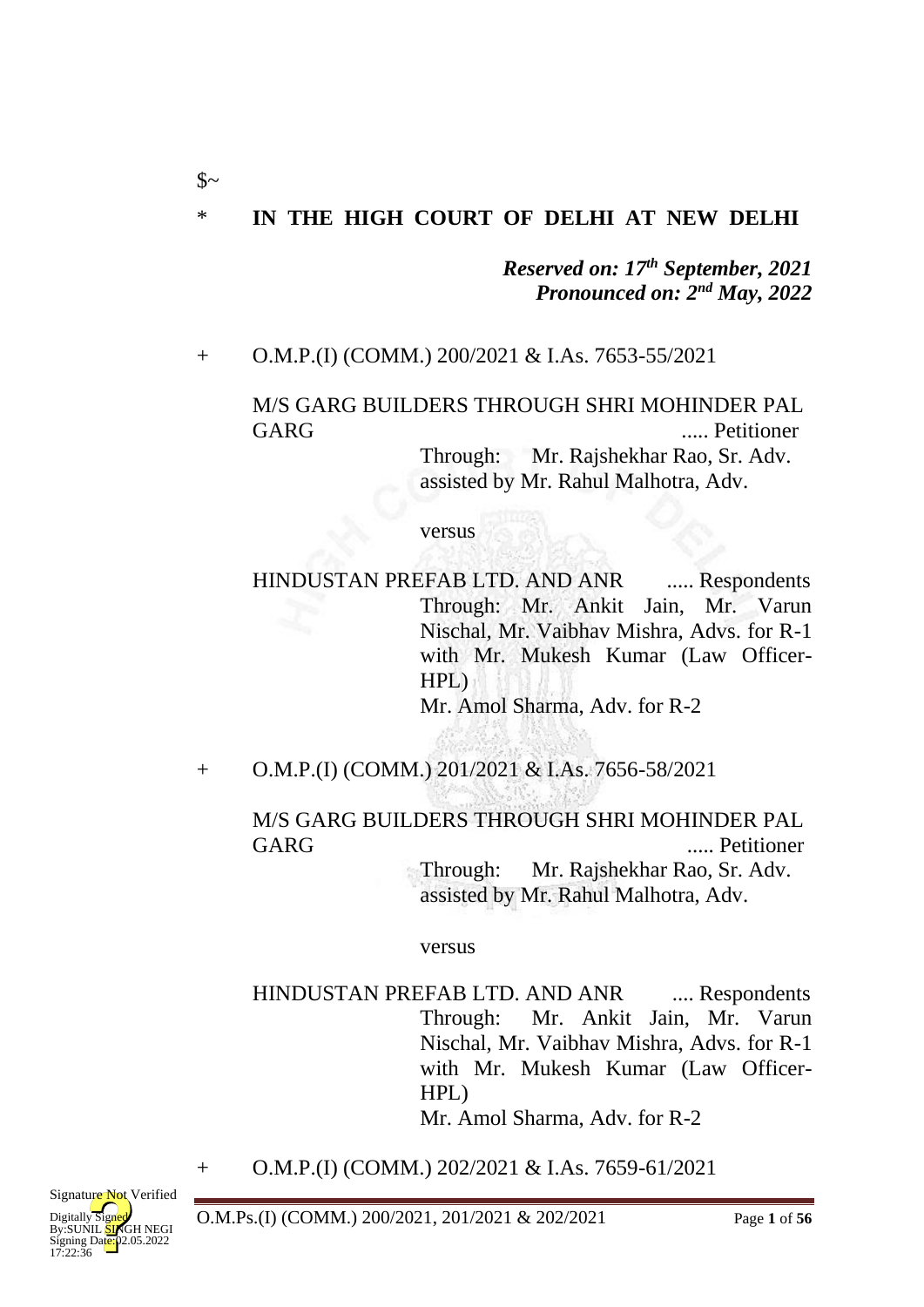GARG BUILDERS ...... Petitioner Through: Mr. Rajshekhar Rao, Sr. Adv. assisted by Mr. Rahul Malhotra, Adv.

versus

HINDUSTAN PREFAB LIMITED & ANR. ..... Respondents Through: Mr. Ankit Jain, Mr. Varun Nischal, Mr. Vaibhav Mishra, Advs. for R-1 with Mr. Mukesh Kumar (Law Officer-HPL) Mr. Amol Sharma, Adv. for R-2

## **CORAM: HON'BLE MR. JUSTICE C. HARI SHANKAR**

#### **J U D G M E N T % 02.05.2022**

**1.** Hindustan Prefab Limited (HPL) invited tenders from interested bidders for construction activities to be carried out at various locations in the country. With respect to three of the tenders thus floated, the petitioner Garg Builders was the successful bidder.

**2.** Tenders were awarded to the petitioner, by HPL, for carrying out of construction activities at Ghaziabad, Uttar Pradesh, Raipur, Chhattisgarh and Asansol, West Bengal *vide* Letters of Award dated  $3<sup>rd</sup>$  March, 2016, 9<sup>th</sup> January, 2017 and 4<sup>th</sup> August, 2018, followed by agreements dated  $21<sup>st</sup>$  March, 2016,  $25<sup>th</sup>$  January, 2017 and  $25<sup>th</sup>$ September, 2018 respectively.

**3.** Each of these Agreements required the petitioner to provide Bank Guarantees towards security deposit as well as Performance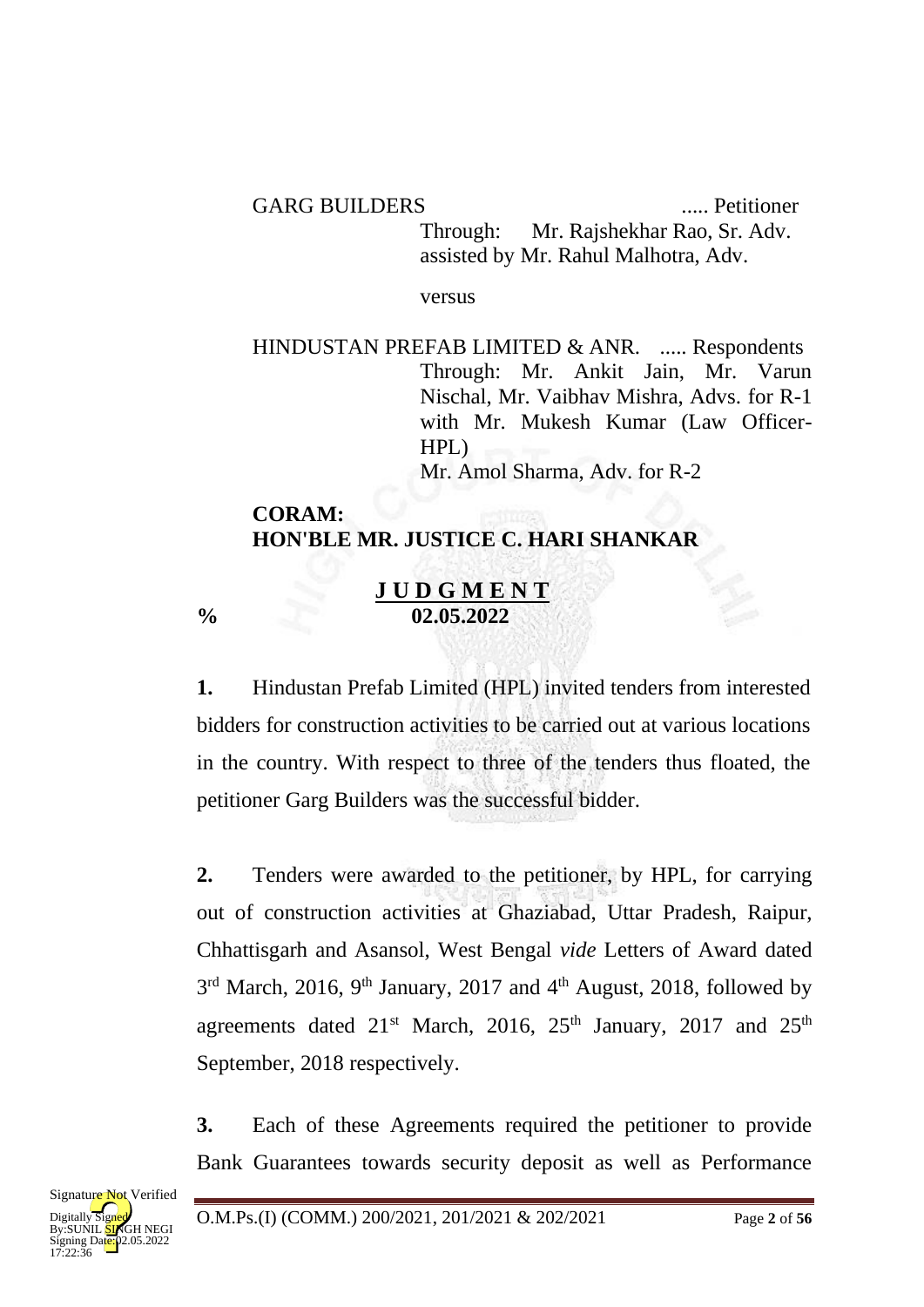Bank Guarantee (PBGs). Bank Guarantees, as so required, were undisputedly furnished by the petitioner to HPL. All the Bank Guarantees were issued by HDFC Bank Ltd. ("the Bank") which is, accordingly, Respondent 2 in these three petitions.

**4.** Disputes arose between the petitioner and HPL in respect of all these three contracts. The contracts provided for reference of the disputes to arbitration. Accordingly, after following the pre-arbitral regimen stipulated in that regard in the individual agreements, the petitioner moved this Court by way of Arb. P 518 of 2021, Arb. P 473 of 2021 and Arb. P P47 of 2020, respectively.

**5.** Prior to filing Arb. P 518 of 2021, Arb. P 473 of 2021 and Arb. P 47 of 2020, however, the petitioner moved the captioned three OMPs, under Section 9 of the Arbitration and Conciliation Act, 1996 ("the 1996 Act"), seeking pre-arbitral interim reliefs.

**6.** The relief sought in these three cases is identical. In each of these cases, the petitioner has averred that HPL had written to the Bank on 1<sup>st</sup> July, 2021, invoking the Bank Guarantees furnished by the petitioner, and calling upon the Bank to credit the amount secured by the Bank Guarantees into HPL's account. The petitioner has sought a restraint against such invocation, pending resolution of the disputes between the petitioner and HPL by arbitration.

**7.** The petitioner was represented, initially, by Mr. Jayant Mehta, learned Senior Counsel, and later, by Mr. Raj Shekhar Rao, learned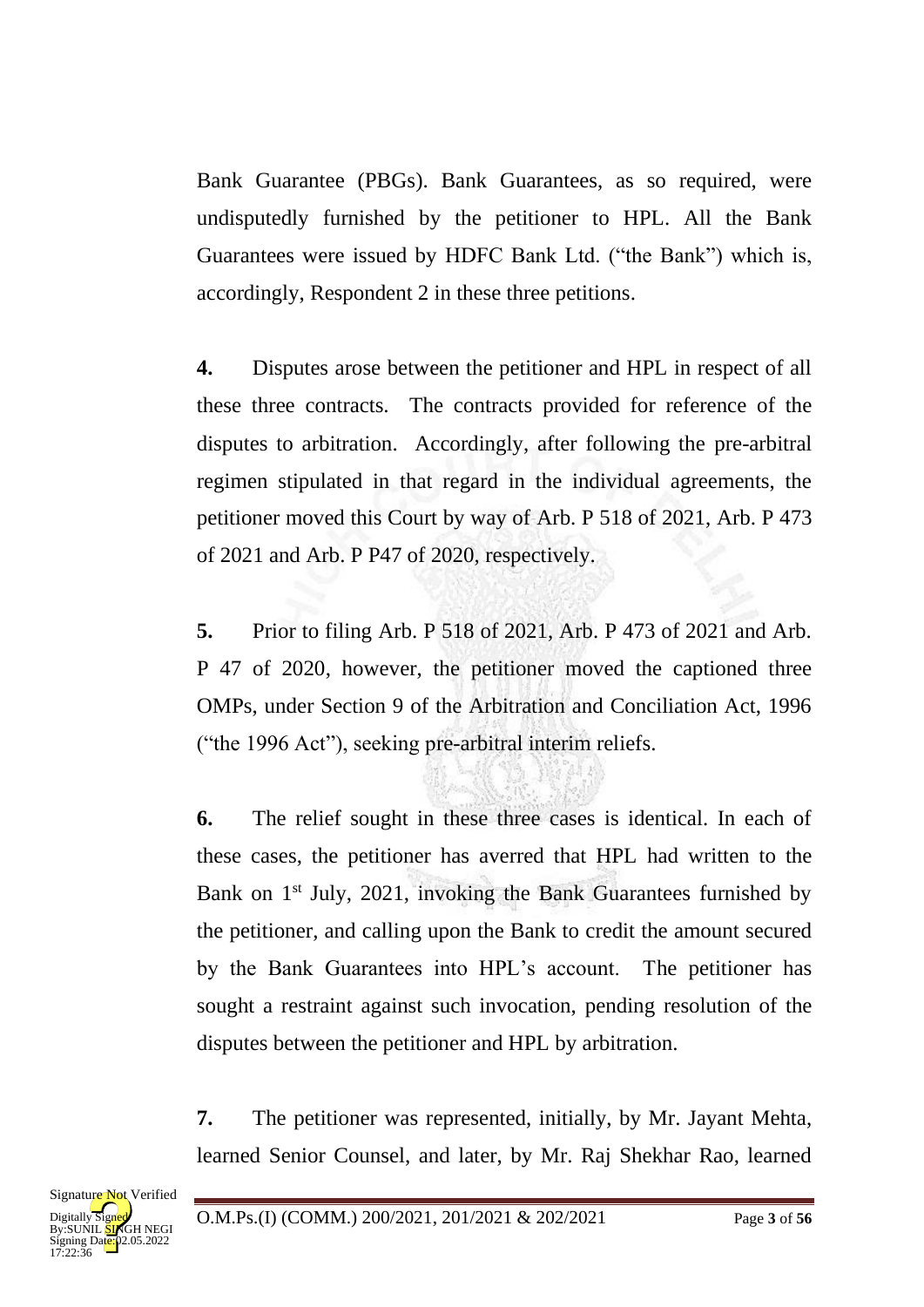Senior Counsel, in these matters, whereas Mr. Ankit Jain appeared on behalf of the contesting respondent HPL. They were heard at length. The Bank was represented by Mr. Amol Sharma, who did not choose to advance any argument, as the Bank has no stake in the matter.

**8.** I proceed to dispose of the captioned OMPs by the present judgment. The relevant facts, and prevailing considerations, being the same in all the three OMPs, they are dealt with together.

# **Facts**

**9.** The details of the contracts in these three OMPs may be tabulated as under:

| <b>OMP</b> No. | <b>Date of Contract</b>          | <b>Location of</b><br>work |
|----------------|----------------------------------|----------------------------|
| 200 of 2021    | $25th$ January, 2017             | Raipur                     |
| 201 of 2021    | 25 <sup>th</sup> September, 2018 | Asansol                    |
| 202 of 2021    | 21 <sup>st</sup> March, 2016     | Ghaziabad                  |

Other specifics of the contracts are of no particular relevance to the determination of the issue in controversy; ergo, reference thereto is eschewed.

**10.** Nine Bank Guarantees, provided by the petitioner as required by the aforenoted three contracts, form subject matter of these three petitions. The petitioner also provided four Bank Guarantees towards security deposit, the details of which may be tabulated thus: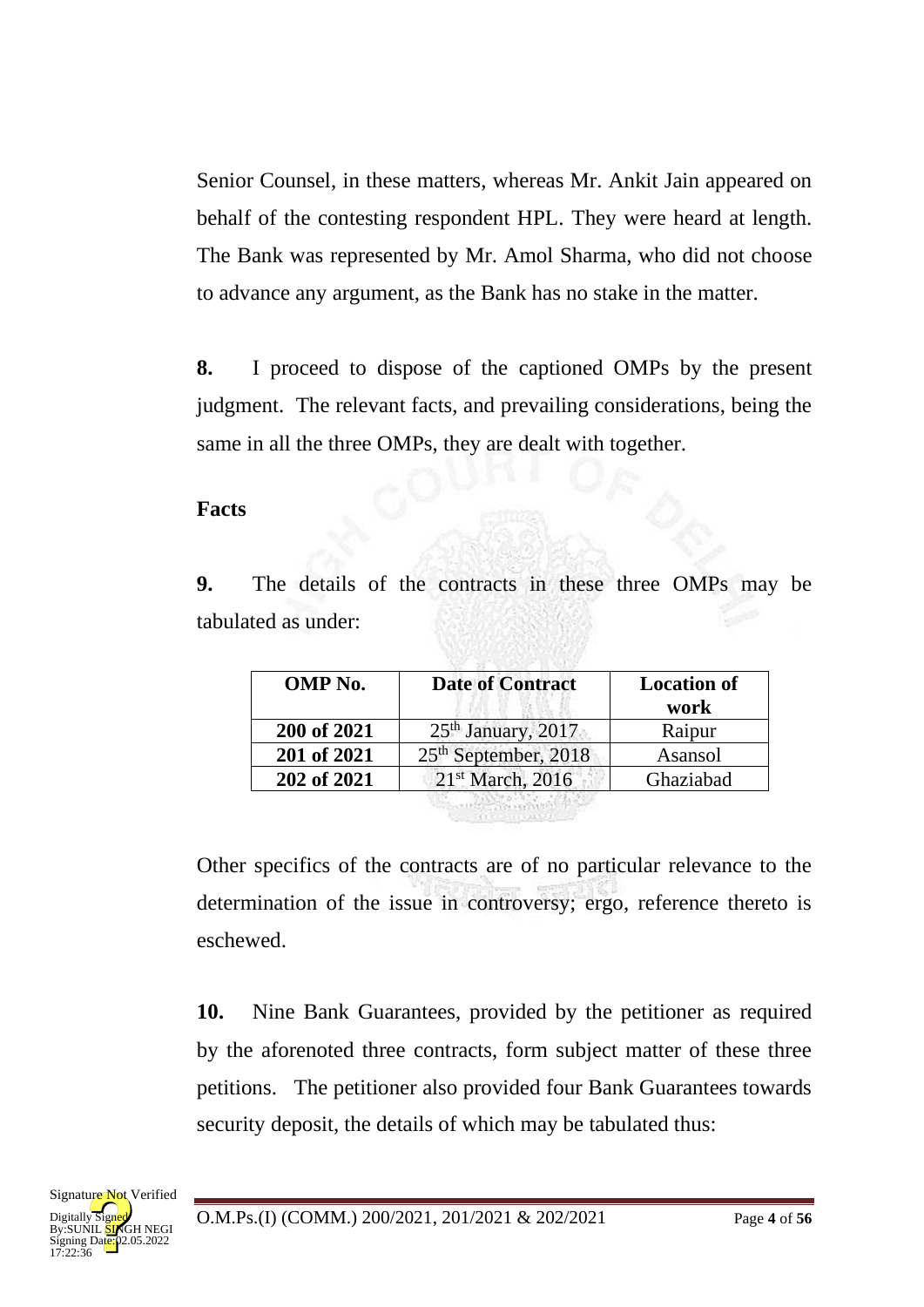| BG No.                         | <b>Dated</b> | Amount $(\bar{\zeta})$ | <b>Purpose</b>          |
|--------------------------------|--------------|------------------------|-------------------------|
| <b>OMP</b> (I) (Comm) 200/2021 |              |                        |                         |
| 003GT0216                      | 17.12.16     | 3243000/-              | <b>Security Deposit</b> |
| 3520012                        |              |                        |                         |
| 003GT0219                      | 11.09.19     | 2974000/-              | <b>Security Deposit</b> |
| 2540009                        |              |                        |                         |
| 003GT0218                      | 06.10.18     | 7500000/-              | <b>Security Deposit</b> |
| 2790007                        |              |                        |                         |
| 003GT0217                      | 30.10.17     | 3243000/-              | <b>Security Deposit</b> |
| 3030030                        |              |                        |                         |
| <b>OMP</b> (I) (Comm) 201/2021 |              |                        |                         |
| 003GT0218                      | 07.08.18     | 28773504/-             | Performance             |
| 2190021                        |              |                        |                         |
| <b>OMP (I) (Comm) 202/2021</b> |              |                        |                         |
| 003GT0216                      | 16.03.16     | 15172278/-             |                         |
| 0760022                        |              |                        |                         |
| 003GT0217                      | 16.06.17     | 2000000/-              |                         |
| 1670016                        |              |                        |                         |
| 003GT0219                      | 16.09.19     | 3500000/-              |                         |
| 2590021                        |              |                        |                         |
| 003GT0218                      | 08.10.18     | 2500000/-              |                         |
| 2810026                        |              |                        |                         |

**11.** The operative terms of the aforesaid Bank Guarantees read thus:

#### Bank Guarantee No. 003GT02163520012 dated 17<sup>th</sup> December, 2016

দিয়দীল জাশ<sup>ই</sup> "In consideration of Hindustan Prefab Limited having its Head Office at Jangpura, New Delhi : 110 014 (hereinafter called the "Employer" which expression shall unless repugnant to the subject or context include its successors and assigns) having issued Notice inviting Tender No.HPL/DGM(C)/TC/ESIC/Raipur/2016-17/92 dated 06.12.2016 M/s Garg Builders having its Registered/Head Office at 110, NDM-1, Netaji Subhash Place, Pitampura, New Delhi-110034 (hereinafter called the "Tenderer" who wishes to participate in the said tender for Construction of 100 bedded ESIC Hospital at Raipur, Chhattisgarh and you, have agreed to accept an irrevocable and unconditional Bank Bid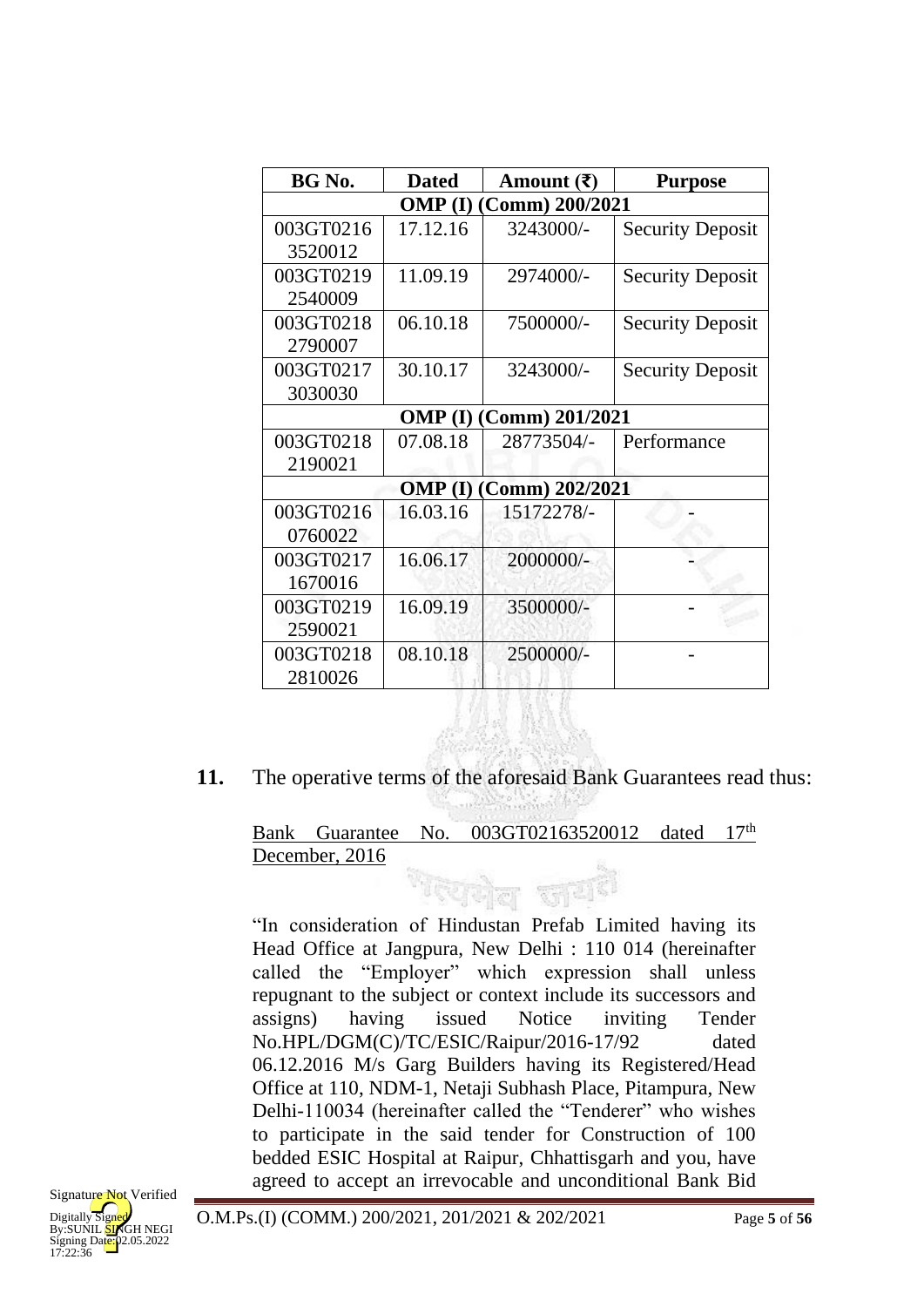Guarantee for and amount of Rs.32,43,000.00 [Rupees Thirty Two Lakh Forty Three Thousand Only] valid up to 20-JUN-2017 on behalf of the tenderer in lieu of cash Deposit required to be made by the tenderer, as a condition precedent for participation in said tender.

We, the HDFC Bank LTD, a body corporate constituted under the Companies Act 1956 having its Registered Office at HDFC Bank House ,C.S.No.6/242, Senapati Bapat Marg, Lower Parel (West), Mumbai 4000013 and other places, a Branch at E-13/29, 2nd Floor, Harsha Bhavan, Middle Circle, Connaught Place, New Delhi 110001 (hereinafter referred to as the Bank) do hereby unconditionally and irrevocable guarantee and undertake to pay to the "Employer" on demand without any demur reservation, protest, contest, and recourse to be extent of the said sum of Rs. 32,43,000.00 (Rupees Thirty Two Lakh Forty Three Thousand Only).

Any such claim/demand made by the said "Employer" on us shall be conclusive and binding on us irrespective of any dispute or difference raised by the tenderer. This guarantee shall be irrevocable and shall remain valid up to 20-JUN-2017. If any further extension of this guarantee is required, the same may be granted to such required period on receiving instructions from M/s Garg Builders on whose behalf this guarantee is issued."

#### Bank Guarantee No. 003GT02192540009 dated 11<sup>th</sup> September, 2019

खालेल कार्य १

"In consideration of the Hindustan Prefab Ltd. having its Head Office at Jangpura, New Delhi (hereinafter called "The Employer") having offered to accept the terms and conditions of the proposed agreement between **Hindustan Prefab Ltd**  and **M/s Garg Builders** (hereinafter called "the said Contractor(s)") for the work **Construction of 100 bedded ESIC Hospital at Raipur, Chattisgarh** (hereinafter called "the said agreement") having agreed to production of an irrevocable Bank Guarantee for ₹2,974,000.00 as a security/guarantee from the contractor(s) for compliance of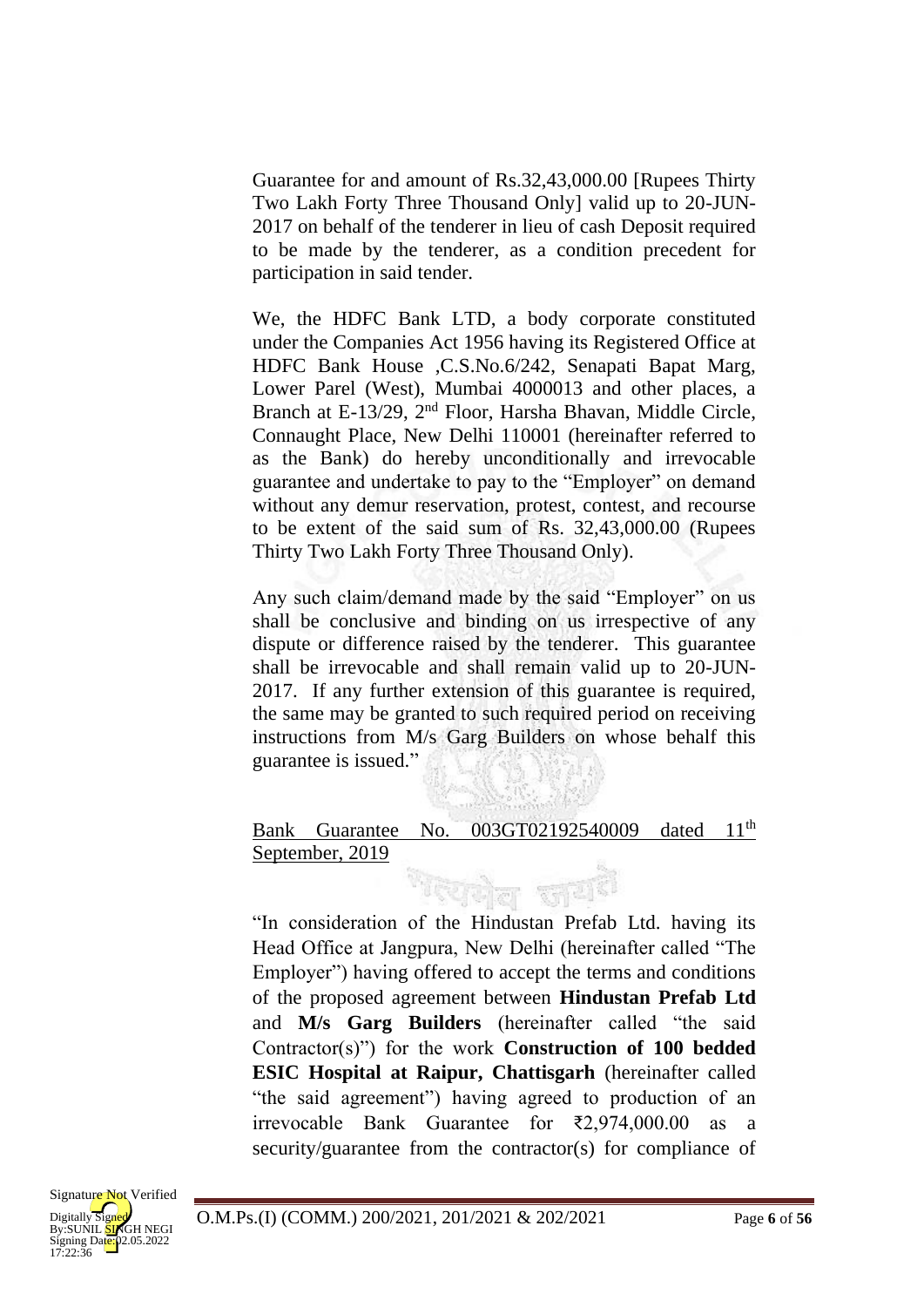his obligations in accordance with the terms and conditions in the said agreement.

1. We, **HDFC Bank Limited**, E-13/29, 2nd Floor, Harsha Bhavan, Middle Circle, Connaught Place, New Delhi 110001 (hereinafter referred to as "**the Bank**") hereby undertake to pay to the Employer an amount not exceeding **₹2,974,000.00**  on demand by the Employer.

2. We **HDFC Bank Limited** do hereby undertake to pay the amounts due and payable under this Guarantee without any demure, merely on a demand from the Employer stating that the amount claimed as required to meet the recoveries due or likely to be due from the said contractor(s). Any such demand made on the bank shall be conclusive as regards the amount due and payable by the bank under this Guarantee. However, our liability under this guarantee shall be restricted to an amount not exceeding **₹2,974,000.00**.

3. We, the said bank further undertake to pay the Employer any money so demanded notwithstanding any dispute or disputes raised by the contractor(s) in any suit or proceeding pending before any court or Tribunal relating thereto, our liability under this present being absolute and unequivocal. The payment so made by us under this guarantee shall be a valid discharge of our liability for payment there under and the Contractor(s) shall have no claim against us for making such payment."

## Bank Guarantee No. 003GT02182790007 dated 6<sup>th</sup> October, 2018

"In consideration of the Hindustan Prefab Ltd. having its Head Office at Jangpura, New Delhi (hereinafter called "The Employer") having offered to accept the terms and conditions of the proposed agreement between **Hindustan Prefab Ltd**  and **M/s Garg Builders** (hereinafter called "the said contractor(s)") for the work **Construction of 100 bedded ESIC Hospital at Raipur, Chattisgarh** (hereinafter called "the said agreement") having agreed to production of an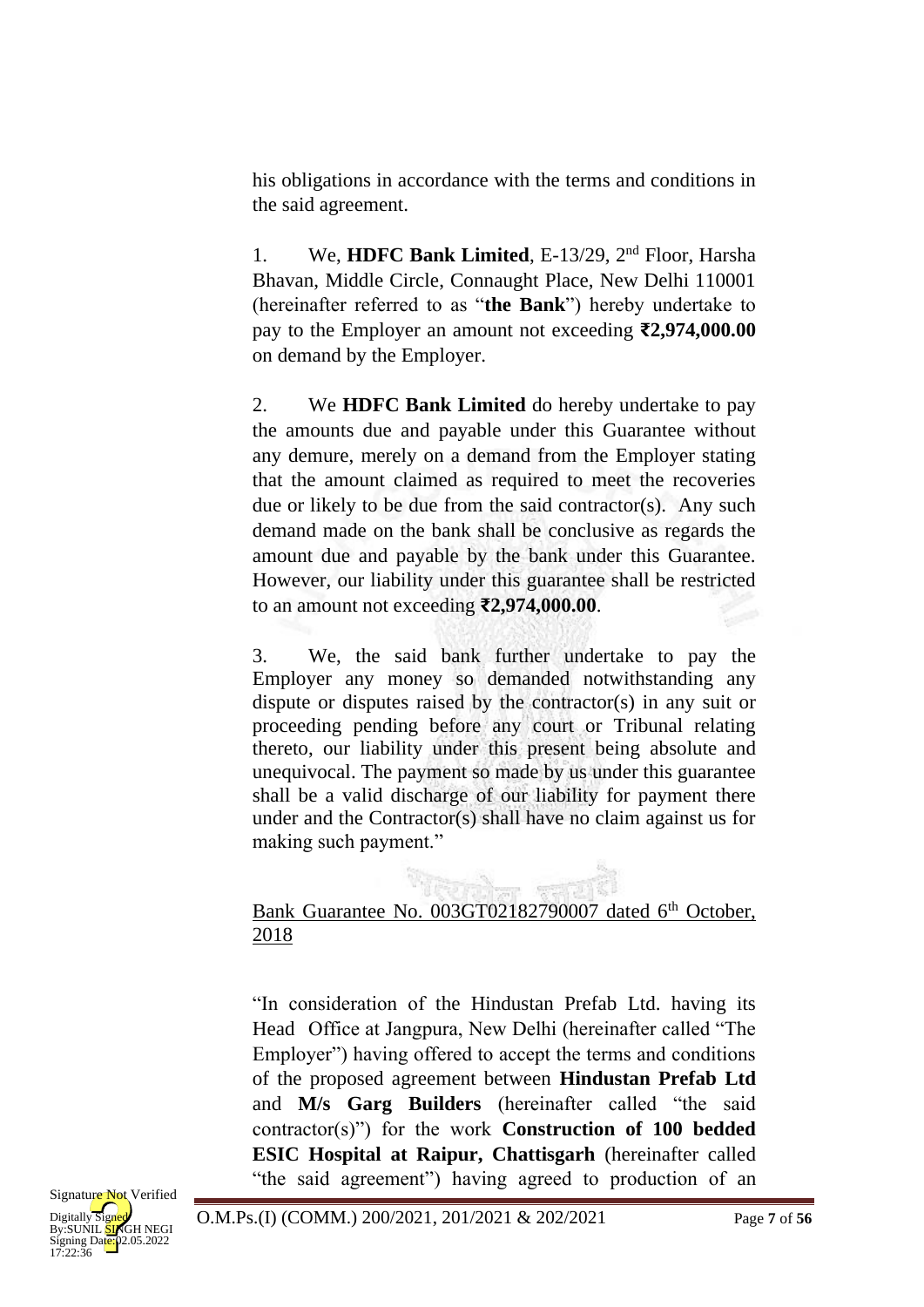irrevocable Bank Guarantee for ₹7,500,000.00 (**Rupees.SEVENTY FIVE LAKHS ONLY**) as security/guarantee from the contractor(s) for compliance of his obligations in accordance with the terms and conditions in the said agreement.

1. We, **HDFC Bank Limited**, E-13/29, 2nd Floor, Harsha Bhavan, Middle Circle, Connaught Place, New Delhi 110001 (hereinafter referred to as "**the Bank**") hereby undertake to pay to the Employer an amount not exceeding **₹7,500,000.00 (Rupees SEVENTY FIVE LAKHS ONLY**) on a written demand by Employer.

2. We **HDFC Bank Limited** (indicate the name of the Bank) do hereby undertake to pay the amounts due and payable under this Guarantee without any demure, merely on a demand from the Employer stating that the amount claimed as required to meet the recoveries due or likely to be due from the said contractor(s). Any such demand made on the bank shall be conclusive as regards the amount due and payable by the bank under this Guarantee. However, our liability under this guarantee shall be restricted to an amount not exceeding **₹7,500,000.00 (Rupees.SEVENTY FIVE LAKHS ONLY**).

3. We, the said bank further undertake to pay the Employer any money so demanded notwithstanding any dispute or disputes raised by the contractor(s) in any suit or proceeding pending before any court or Tribunal relating thereto, our liability under this present being absolute and unequivocal. The payment so made by us under this bond shall be valid discharge of our liability for payment there under and the Contractor(s) shall have no claim against us for making such payment."

#### Bank Guarantee No. 003GT02173030030 dated 30<sup>th</sup> October, 2017

"In consideration of the Hindustan Prefab Ltd. having its Head Office at Jangpura, New Delhi (hereinafter called the employer) having offered to accept the terms and conditions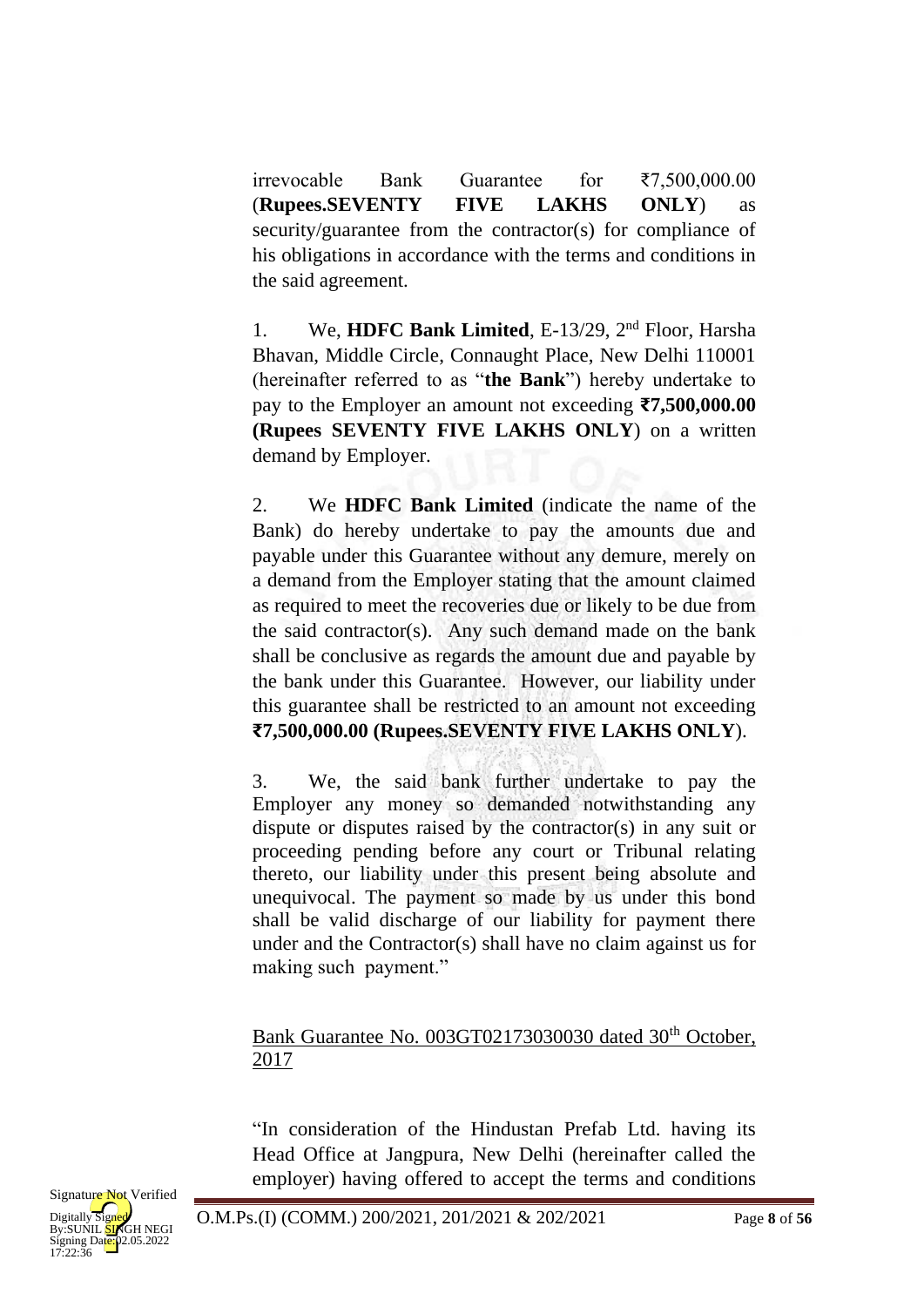of the proposed agreement between Hindustan Prefab Ltd and M/s Garg Builders (hereinafter called "the said contractor(s)") for the work Construction of 100 bedded ESIC Hospital at Raipur, Chattisgarh (hereinafter called "The said agreement") having agreed to production of an irrevocable Bank Guarantee for ₹3,243.,000.00 (Rupees Thirty Two Lack Forty Three Thousand only) as security/guarantee from the contractor(s) for compliance of his obligations in accordance with the terms and conditions in the said agreement.

1. We HDFC Bank Limited, incorporated under the Companies Act, 1956 and carrying on the business of banking under the Banking Regulation Act having its registered office at HDFC Bank House, C.S. No. 6/242, Senapati Bapat Marg, Lower Parel (West), Mumbai 400013 and one of its branch office at HDFC Bank Limited, E-13/29, 2nd Floor, Harsha Bhavan, Middle Circle, Connaught Place, New Delhi 110001 (hereinafter referred to as "the Bank) hereby undertake to pay to the Government an amount not exceeding ₹3,243,000.00 (Rupees Thirty Two Lakh Forty Three Thousand only) on a written demand by employer.

2. We HDFC Bank Limited do hereby undertake to pay the amount due and payable under this Guarantee without any demure, merely on a written demand from employer stating that the amount claimed is required to meet the recoveries due or likely to be due from the said contractor(s). Any such demand made on the Bank shall be conclusive as regards the amount due and payable by the bank under this Guarantee. However, our liability under this guarantee shall be restricted to an amount not exceeding ₹3,243,000.00 (Rupees Thirty Two Lakh Forty Three Thousand only).

3. We, the said bank further undertake to pay to employer the guaranteed money so demanded notwithstanding any dispute or disputes raised by the contractor(s) in any suit or proceeding pending before any court or Tribunal relating thereto, our liability under this present being absolute and unequivocal.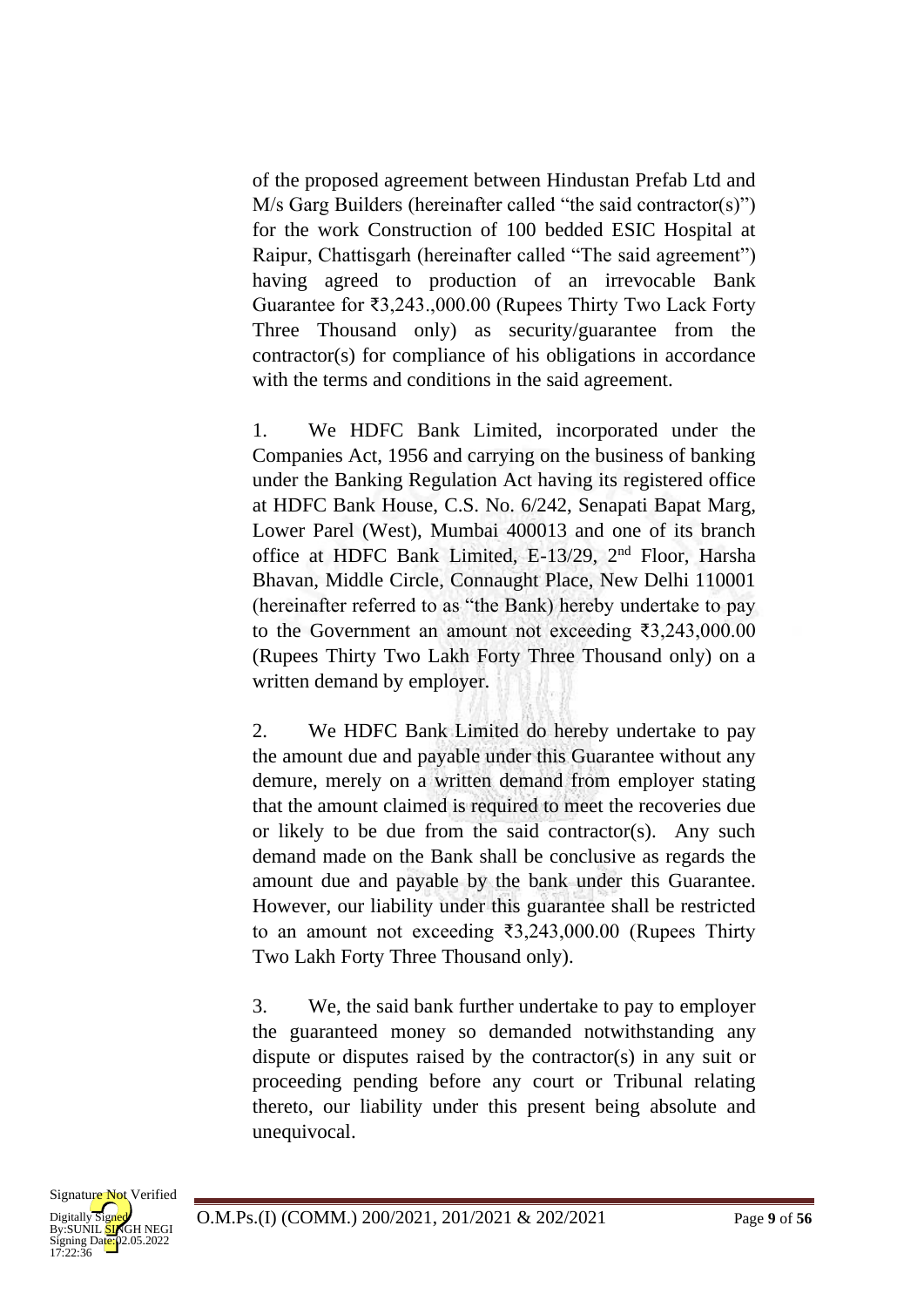The payment so made by us under this bank guarantee shall be valid discharge of our liability for payment there under and the contractor(s) shall have no claim against us for making such payment."

#### Bank Guarantee No.  $0.036T02182190021$  dated  $7<sup>th</sup>$  August, 2018

"In consideration of the Hindustan Prefab Ltd.having its Head Office at Jangpura, New Delhi (hereinafter called the employer) having offered to accept the terms and conditions of the proposed agreement between Hindustan Prefab Ltd. and **M/s Garg Builders** (hereinafter called "the said contractor(s)") for the work Upgradation from 100 to **150 bedded ESIC Hospital at Asansol, West Bengal** (hereinafter called "The said agreement") having agreed to production of a irrevocable Bank Guarantee for **Rs. 28773504/-** (rupees **TWO CRORE EIGHTY SEVEN LAKHS SEVENTY THREE THOUSAND FIVE HUNDRED AND FOUR RUPEES ONLY.**) as security/guarantee from the contractor(s) for compliance of his obligations in accordance with the terms and conditions in the said agreement.

1. We HDFC Bank Limited We HDFC Bank Limited, incorporated under the Companies Act 1956 and carrying on the business of banking under the Banking Regulation Act having its registered office at HDFC Bank House, C.S. No.6/242, Senapati Bapat Marg, Lower Parel (West), Mumbai  $400013$  and one of its branch office at Hdfc Bank Limited,  $1<sup>st</sup>$ Floor, Kailash Building, 26, K.g.Marg, New Delhi-110001 (hereinafter referred to as "the Bank) hereby undertake to pay to the government an amount not exceeding **Rs.28773504/- (Rupees TWO CRORE EIGHTLY SEVEN LAKHS SEVENTY THREE THOUSAND FIVE HUNDRED AND FOUR RUPEES ONLY) on a written demand by employer**.

2. We HDFC Bank Limited do hereby undertake to pay the amount due and payable under the Guarantee without any demure, merely on a written demand from employer stating

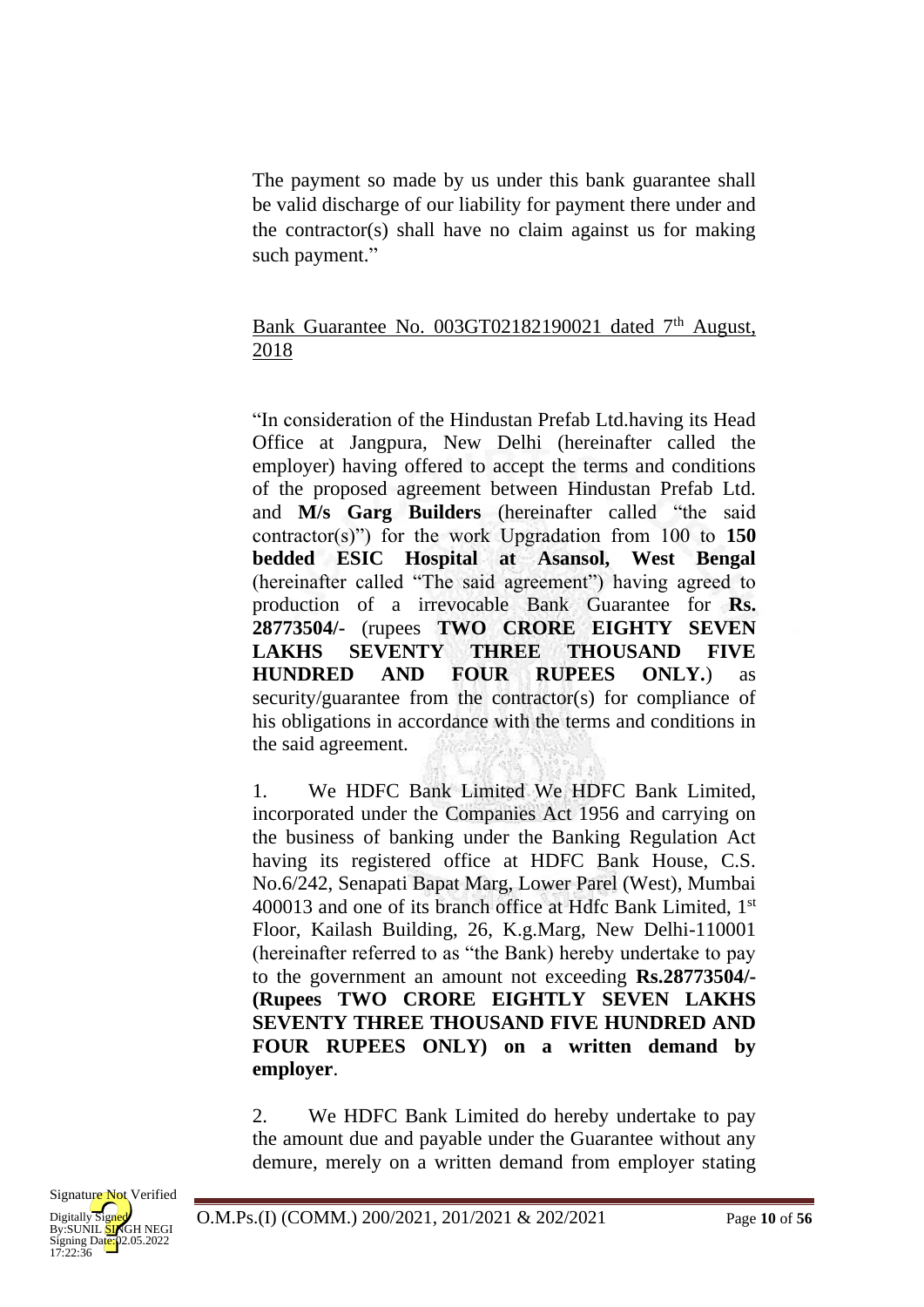that the amount claimed is required to meet the recoveries due or likely to be due from the said contractor(s). Any such demand made on the Bank shall be conclusive as regards the amount due and payable by the bank under this Guarantee. However, our liability under this guarantee shall be restricted to an amount not exceeding **Rs. 28773504/- (Rupees TWO CRORE EIGHTY SEVEN LAKHS SEVENTY THREE THOUSAND FIVE HUNDRED AND FOUR RUPEES ONLY)**

3. We, the said bank further undertake to pay to employer the guaranteed money so demanded not exceeding **Rs. 28773504/- (Rupees TWO CRORE EIGHTY SEVEN LAKHS SEVENTY THREE THOUSAND FIVE HUNDRED AND FOUR RUPEES ONLY)** notwithstanding any dispute or disputes raised by the contractor(s) in any suit or proceeding pending before any court tor Tribunal relating thereto, our liability under this present being absolute and unequivocal."

#### Bank Guarantee No. 003GT02171670016 dated 16<sup>th</sup> June, 2017

"In consideration of the Hindustan Prefab Ltd. having its Head Office at Jangpura, New Delhi (hereinafter called "The Employer") having offered to accept the terms and conditions of the proposed agreement between Hindustan Prefab Ltd. And M/s Garg Builders (hereinafter called "the said contractor(s)") for the work C/o. of Proposed Infrastructure for 08 Battalion of National Disaster Response Force (NDRF), Ghaziabad (U.P.) (hereinafter called "the said agreement") having agreed to production of an irrevocable Bank Guarantee for Rs. 20,00,000.00 (Rupees Twenty lakh Only) as a security/guarantee from the contractor(s) for compliance of his obligations in accordance with the terms and conditions in the said agreement.

1. We HDFC Bank LTD, a body corporate constituted under the Companies Act 1956 having its Registered Office at HDFC Bank House, C.S.No.6/242, Sengapati Bapat Marg, Lower Parel (West), Mumbai 4000013 and other places, Branch at E-13/29, 2nd Floor, Harsha Bhavan, Middle circle,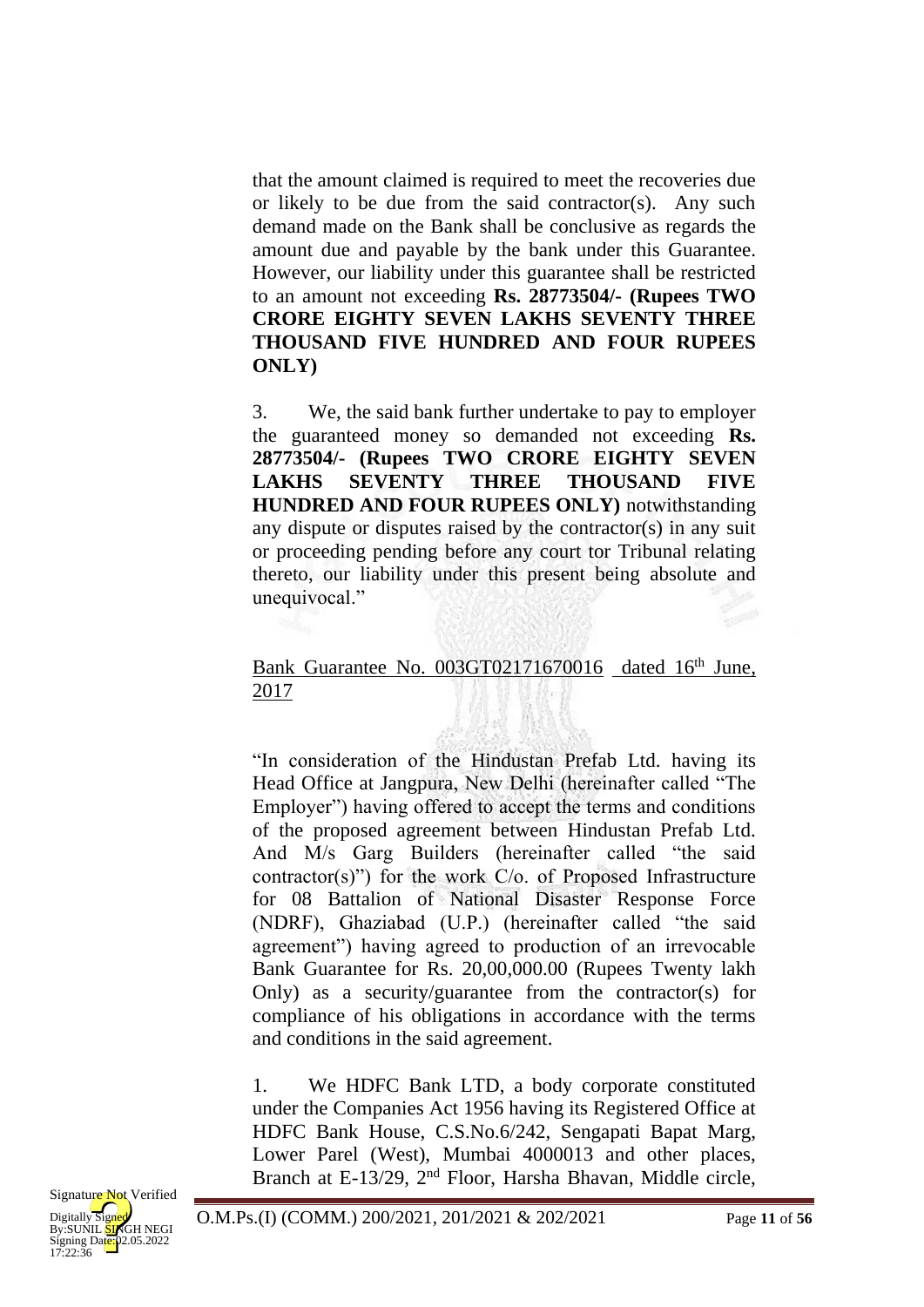Connaught Place, New Delhi 110001 (hereinafter referred to as the Bank) hereby undertake to pay to the Hindustan Prefab Ltd. acting for and on behalf of the Employer as an Agent/Power of Attorney Holder, an amount not exceeding Rs.20,00,000.00/- (Rupees Twenty Lakh Only) on demand by Hindustan Prefab Ltd. for and on behalf of Employer as an Agent/Power of Attorney Holder.

2. We HDFC Bank Limited do hereby undertake to pay the amount due and Payable und this Guarantee without any demur, merely on a demand form by Hindustan Prefab Ltd. for and on behalf of the Employer as an Agent/Power of Attorney Holder stating that the amount claimed is required to meet the recoveries due or likely to be due from the said contractor. Any such demand made on the Bank shall be conclusive as regards the amount due and payable by the Bank under this Guarantee. However, our liability under this Guarantee shall be restricted to an amount not exceeding Rs.20,00,000.00/- (Rupees Twenty Lakh Only).

3. We the Said Bank further under take to pay to the Employer represented by Hindustan Prefab Ltd. for and on behalf of the employer as an Agent/Power of Attorney Holder any Money up to the guaranteed amount so demanded not withstanding any dispute or disputes raised by the Contractor in any suit or proceeding pending before any court or Tribunal relating there to, our liabilities under this present being absolute and unequivocal. The payment so made by us under this Guarantee shall be a valid discharge of our liability for payment there under and the Contractor shall have no claim against us for making such payment."

Bank Guarantee No. 003GT02192590021 dated 16<sup>th</sup> September, 2019

s - 4 - 1 - 2 1

"In consideration of the Hindustan Prefab Ltd. having its Head Office at Jangpura, New Delhi (hereinafter called "The Employer" ) having offered to accept the terms and conditions of the proposed agreement between Hindustan Prefab Ltd. and M/s Garg Builders (hereinafter called "the said Contractor(s)") for the work **C/o of Proposed Infrastructure for 08 Battalion of National Disaster Response Force**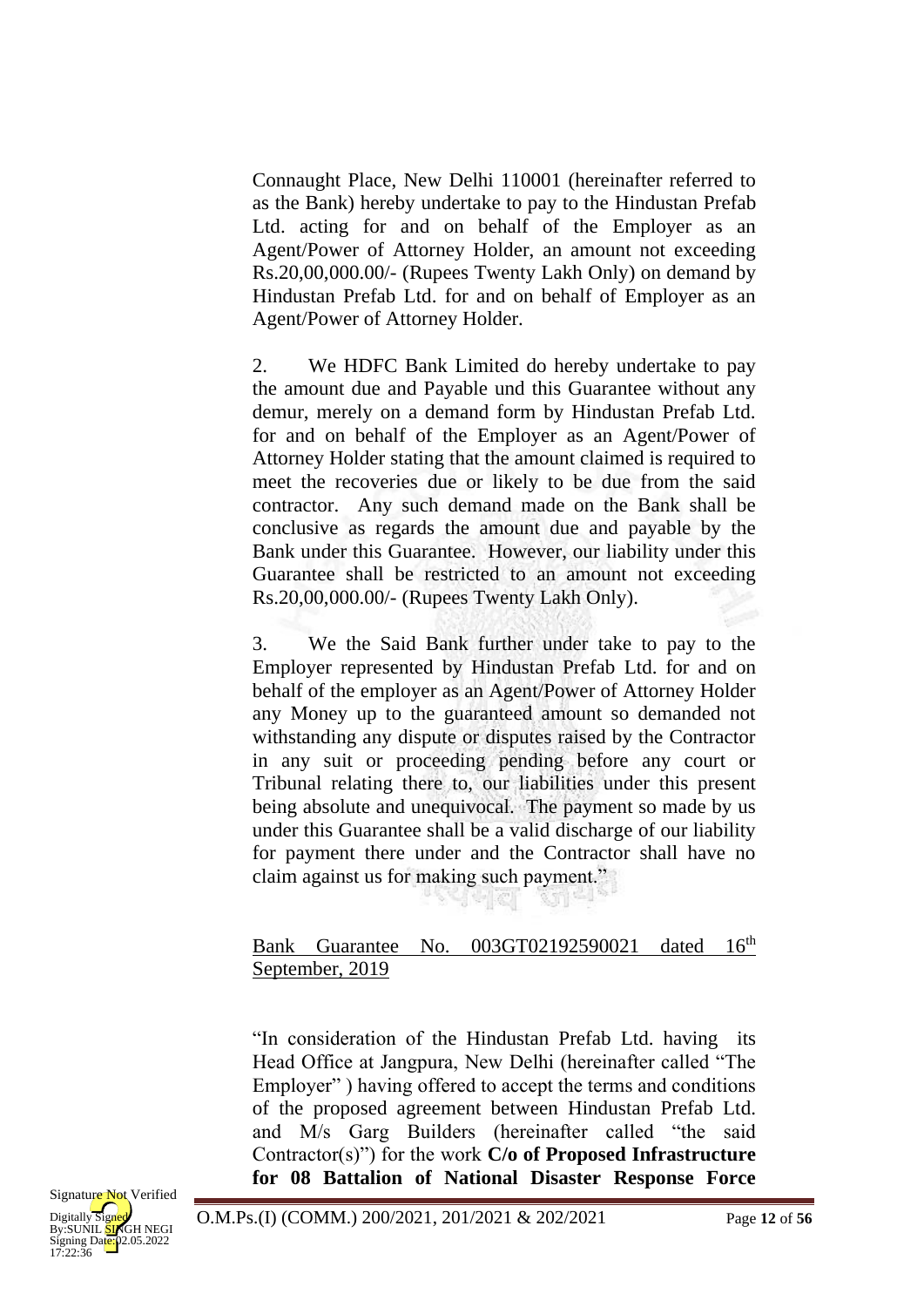**(NDRF), Ghaziabad (U.P)** (hereinafter called "the said agreement") having agreed to production of an irrevocable Bank Guarantee for **Rs.3,50,000.00** as a security/guarantee from the contractor(s) for compliance of his obligations in accordance with the terms and conditions in the said agreement.

1. We, **HDFC Bank Limited**, E-13/29, 2nd Floor, Harsha Bhavan, Middle Circle, Connaught Place, New Delhi 110001 (hereinafter referred to as "the Bank") hereby undertake to pay to the Employer an amount not exceeding **Rs. 3,500,000.00.**

2. We, **HDFC Bank Limited** (indicate the name of the Bank) do hereby undertake to pay the amounts due and payable under this guarantee without any demure, merely on a demand from the Employer stating that the amount claimed as required to meet the recoveries due or likely to be due from the said contractor(s). Any such demand made on the bank shall be conclusive as regards the amount due and payable by the bank under this Guarantee. However, our liability under this guarantee shall be restricted to an amount not exceeding ₹3,500,000.00

3. We, the said bank further undertake to pay the Employer any money so demanded notwithstanding any dispute or disputes raised by the contractor(s) in any suit or proceeding pending before any court or Tribunal relating thereto, our liability under this present being absolute and unequivocal. The payment so made by us under this guarantee shall be a valid discharge of our liability for payment there under and Contractor(s) shall have no claim against us for making such payment."

## Bank Guarantee No. 003GT02182810026 dated 8<sup>th</sup> October, 2018

"In consideration of the Hindustan Prefab Ltd. having its Head Office at Jangpura, New Delhi (hereinafter called "The Employer") having offered to accept the terms and conditions of the proposed agreement between **Hindustan Prefab Ltd**  and **M/s Garg Builders** (hereinafter called "the said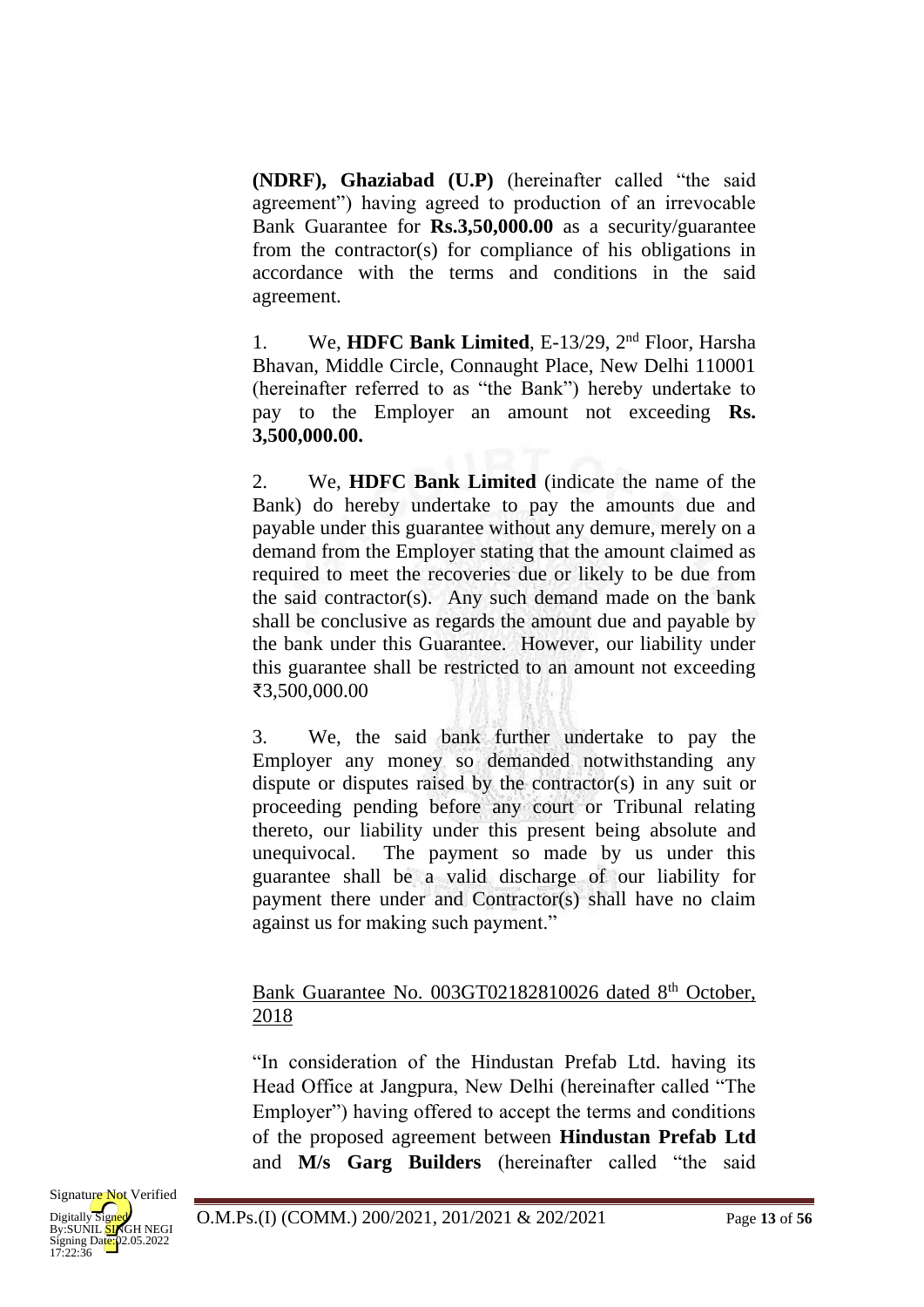Contractor(s)") for the work **C/o. of Proposed Infrastructure for 08 Battalion of National Disaster Response Force (NDRF), Ghaziabad (U.P)** (hereinafter called "the said agreement") having agreed to production of an irrevocable Bank Guarantee for **₹2,500,000.00 (Rupees.TWENTY FIVE LAKHS ONLY**) as security/guarantee from the contractor(s) for compliance of his obligations in accordance with the terms and conditions in the said agreement.

1. We, **HDFC Bank Limited**, E-13/29, 2nd Floor, Harsha Bhavan, Middle Circle, Connaught Place, New Delhi 110001 (hereinafter referred to as "**the Bank**") hereby undertake to pay to the Employer an amount not exceeding **₹2,500,000.00 (Rupees. TWENTY FIVE LAKHS ONLY**) on demand by the Employer.

2. We **HDFC Bank Limited** (indicate the name of the Bank) do hereby undertake to pay the amounts due and payable under this Guarantee without any demure, merely on a demand from the Employer stating that the amount claimed as required to meet the recoveries due or likely to be due from the said contractor(s). Any such demand made on the bank shall be conclusive as regards the amount due and payable by the bank under this Guarantee. However, our liability under this guarantee shall be restricted to an amount not exceeding **₹2,500,000.00 (Rupees.TWENTY FIVE LAKHS ONLY**).

3. We, the said bank further undertake to pay the Employer any money so demanded not exceeding **₹2,500,000.00 (Rupees.TWENTY FIVE LAKHS ONLY**) notwithstanding any dispute or disputes raised by the contractor(s) in any suit or proceeding pending before any court or Tribunal relating thereto, our liability under this present being absolute and unequivocal. The payment so made by us under this Guarantee shall be a valid discharge of our liability for payment there under and the Contractor(s) shall have no claim against us for making such payment."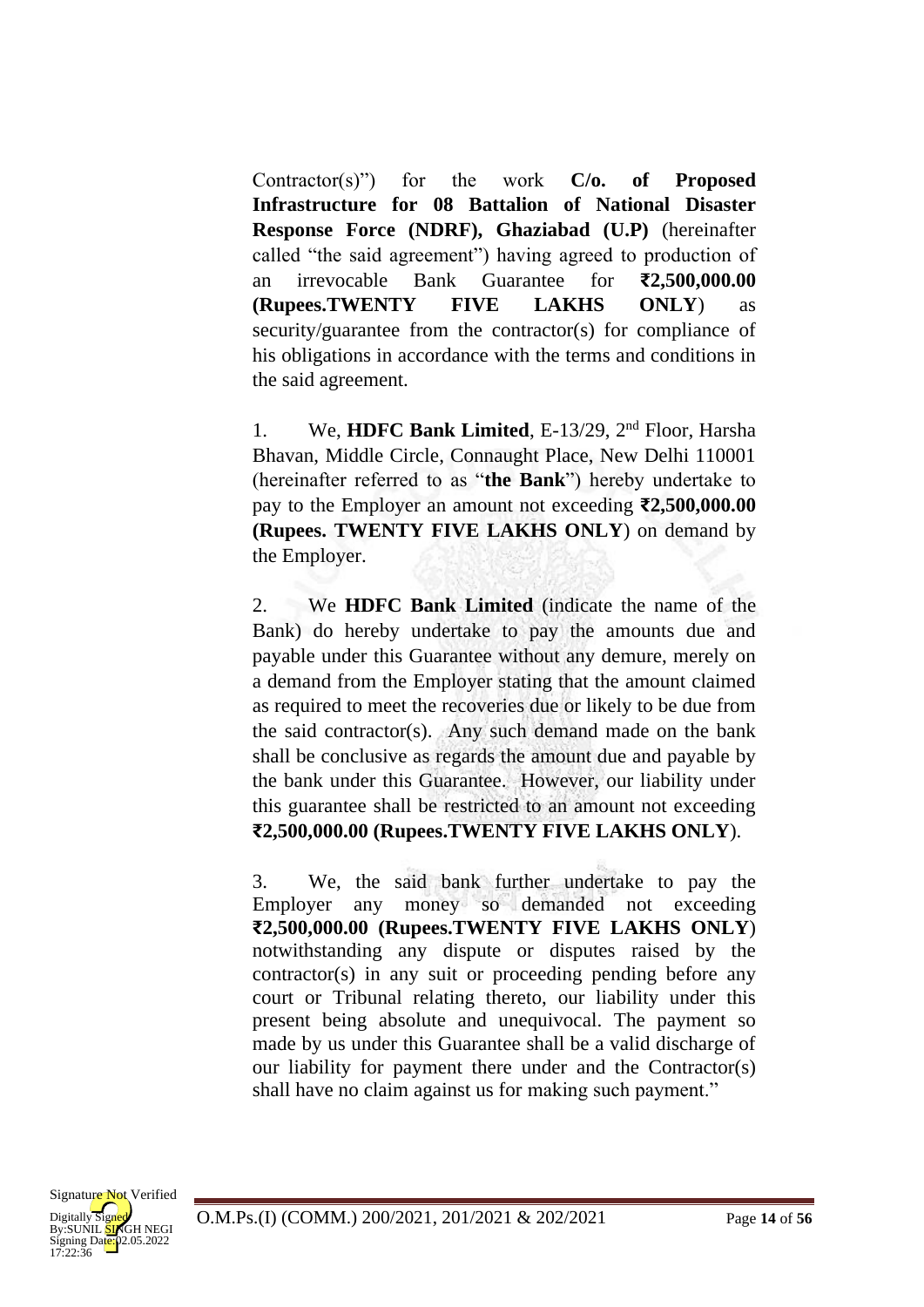12. On 14<sup>th</sup> June, 2021, HPL wrote the following letter to the Bank, seeking to invoke the aforesaid nine bank guarantees:

"HPL/BG/ENCASHMENT/26 June 14, 2021

The Chief Manager HDFC Bank E-13/29,  $2<sup>nd</sup>$  Floor Harsha Bhawan Cont. Circus New Delhi-110001

Sub: Invocation of Bank Guarantee

Dear Sir,

Please refer to your following mentioned Bank Guarantees

작전의 가장 상황을 읽었다

| S1. | BG. No.    | Dated      | Project       | Amount         | Claim       |
|-----|------------|------------|---------------|----------------|-------------|
| No. |            |            |               |                | date        |
| 1.  | 003GT02160 | 16.03.2016 | <b>NDRF</b>   | 1,51,72,278.00 | $15-06-$    |
|     | 760022     |            | Gzd           |                | 2021        |
| 2.  | 003GT02171 | 16.06.2017 | <b>NDRF</b>   | 20,00,000.00   | $15-06-$    |
|     | 670016     |            | Gzd           |                | 2021        |
| 3.  | 003GT02163 | 17.12.2016 | <b>ESIC</b>   | 32,43,000.00   | $20 - 07 -$ |
|     | 529912     |            | Raipur        |                | 2021        |
| 4.  | 003GT02192 | 11.09.2019 | <b>ESIC</b>   | 29,74,000.00   | $10-09-$    |
|     | 540009     |            | Raipur        |                | 2021        |
| 5.  | 003GT02192 | 16.09.2019 | <b>NDRF</b>   | 35,00,000.00   | $15-09-$    |
|     | 590021     |            | Gzd           |                | 2021        |
| 6.  | 003GT02182 | 08.10.2018 | <b>NDRF</b>   | 25,00,000.00   | $07-10-$    |
|     | 810026     |            | Gzd           |                | 2021        |
| 7.  | 003GT02182 | 06.10.2018 | <b>ESIC</b>   | 75,00,000.00   | $05-04-$    |
|     | 790007     |            | Raipur        |                | 2022        |
| 8.  | 003GT02182 | 07.08.2018 | <b>ESIC</b>   | 2,87,73,594.00 | $06-04-$    |
|     | 190021     |            | Asans         |                | 2022        |
|     |            |            | <sub>ol</sub> |                |             |
| 9   | 003GT02173 | 30.10.2017 | <b>ESIC</b>   | 32,43,000.00   | $29-04-$    |
|     | 030030     |            | Raipur        |                | 2022        |

The validity period of the captioned bank guarantees is expired and are under claim period on the date mentioned

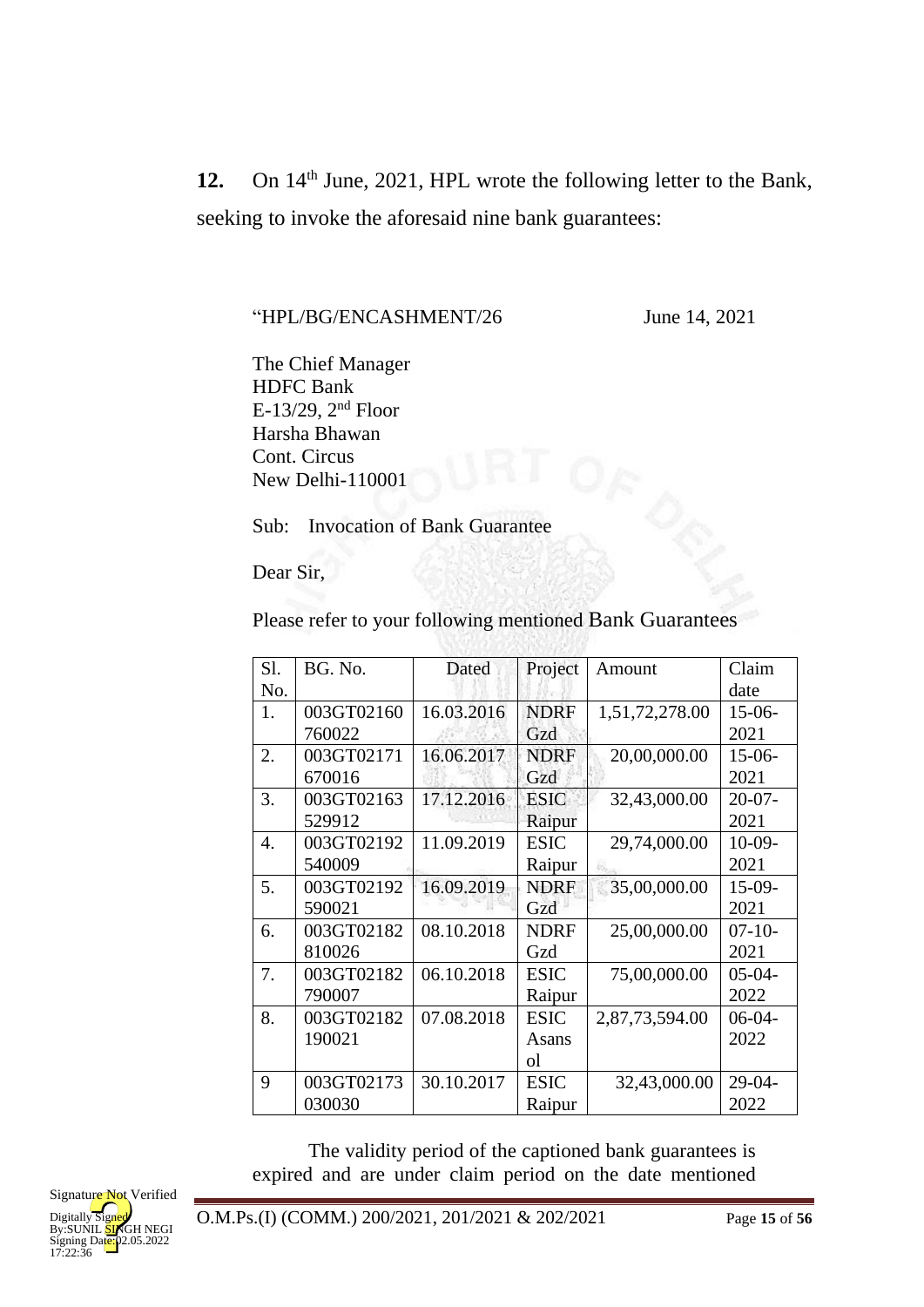above. We have requested to extend the validity of BGs. As bank guarantees have not been extended further and not received by us as per request.

Now competent authority has decided to invoke the above mentioned bank guarantees, accordingly you are requested to remit the guarantee amount in terms of the guarantee in its letter and spirit by means of Demand Draft in favour of M/s Hindustan Prefab Limited, payable at New Delhi OR remit the amount to the undersigned mentioned a/c (a copy of cancelled cheque is also enclosed).

| Name of the Party | HINDUSTAN PREFAB LIMITED           |
|-------------------|------------------------------------|
| Banker            | <b>Punjab National Bank</b>        |
| Branch            | Jangpura, Bhogal, New Delhi-110014 |
| Account No.       | 0147002100025853                   |
| <b>RTGS CODE</b>  | <b>PUNB0014700</b>                 |
|                   |                                    |

Thanking you

Yours faithfully,

For Hindustan Prefab Limited

Sd/- V.K.Gupta, FA& CAO"

**13.** Challenging the proposed action, the petitioner approached this Court by way of OMP (I) (Comm) 185-187/2021.

**14.** By order dated 7, 2021, a coordinate Single Bench of this Court disposed of the said three OMPs, noting the fact that the letters dated 14th June, 2021 *supra*, whereby HPL was seeking to invoke the Bank Guarantees furnished by the petitioner, was not in accordance with the terms of the Bank Guarantees. Expressing this *prima facie* view, this Court stayed the operation of the letter of invocation dated 14<sup>th</sup> June,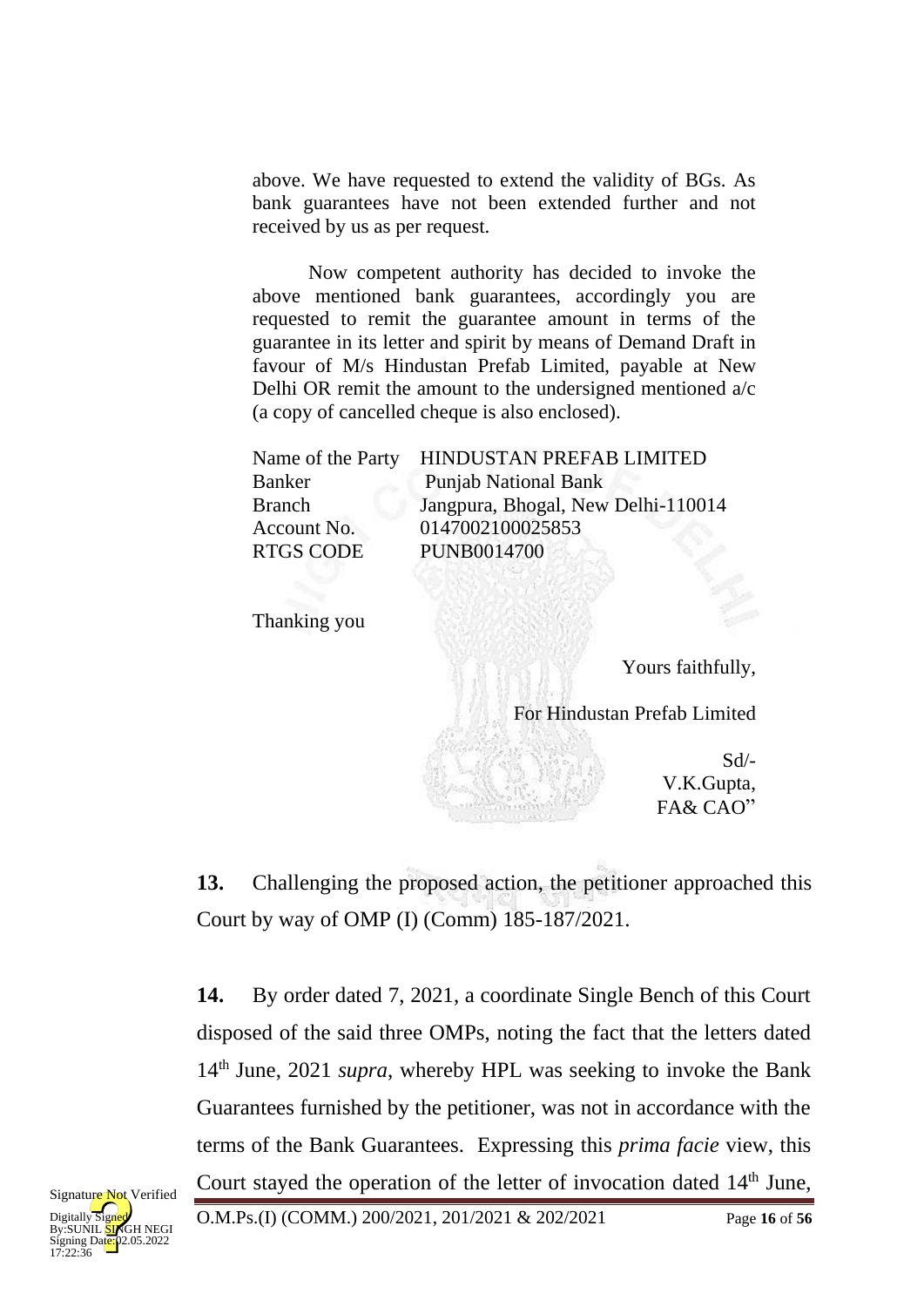2021, subject to the petitioner renewing the Bank Guarantees. Paras 8 to 10 of the order dated  $16<sup>th</sup>$  June, 2010, passed by the coordinate bench in OMPs (I) (Comm) 185-187/2021, may be reproduced thus:

"8. As far as the invocation in question by the letter dated 14.06.2021 is concerned, the same *prima facie* does not appear to be in terms of the bank guarantees which requires the respondent to also state that '*the amount claimed is required to meet the recoveries dues or likely to be due from the contractor'*.

9. In view of the above, the invocation based on the letter dated 14.06.2021 of the respondent shall not be given effect to if not already given effect as on 8.10 p.m. today when this order is being passed, till the next date of hearing, subject to the condition that the petitioner renews the bank guarantees in question within a week from today without prejudice to the rights and contentions of the parties.

10. It is made clear that this Court has only considered and passed the order on the basis of the invocation letter dated 14.06.2021."

**15.** Shortly and on the eve of the above order of this Court, HPL proceeded, on 1st July, 2021, to address, to the Bank, the communications with which the petitioner is, in these petitions, principally aggrieved. The operative paragraphs of the said letters were identical, except for the specifics of the Bank Guarantees with respect to which they were issued. By way of example, the letter dated  $1<sup>st</sup>$  July, 2021, issued in respect of the four Bank Guarantees forming subject matter of OMP (I) (Comm) 200/2021, and impugned therein, read thus:

"Ref. HPL/BG-ENCASHMENT/2021 Dated: 01.07.2021

The Chief Manager HDFC Bank E-13/29, 2nd Floor, Harsha Bhawan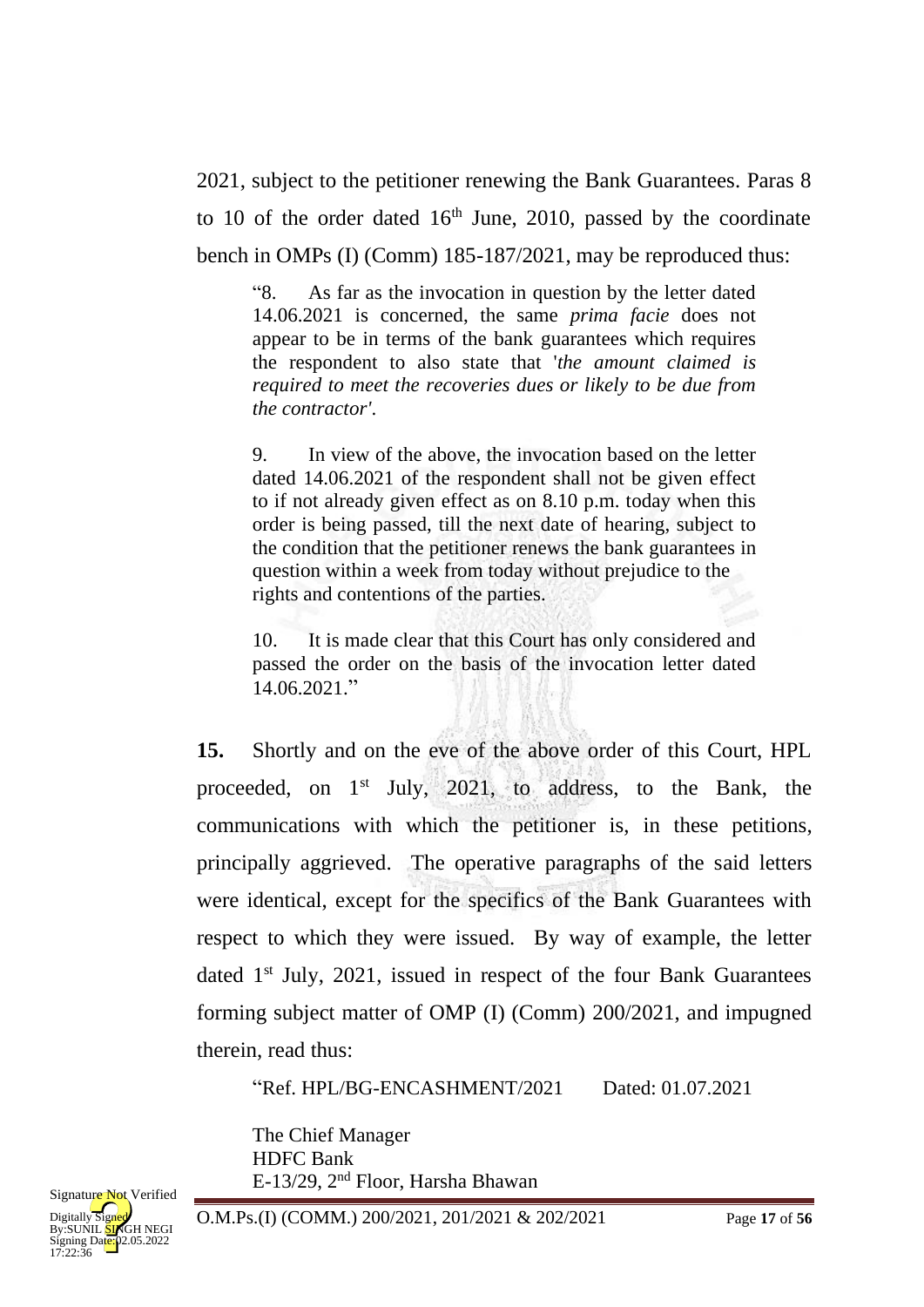Connaught Circus New Delhi-110001

Dear Sir,

Please refers to the Bank Guarantees issued by your bank as per details given below:-

| S.No                        | BG. No.          | Dated      | Amount         |
|-----------------------------|------------------|------------|----------------|
|                             | 003GT02163520012 | 17.12.2016 | 32,43,000.00   |
| $\mathcal{D}_{\mathcal{L}}$ | 003GT02192540009 | 11.09.2019 | 29,74,000.00   |
| $\mathcal{R}$               | 003GT02182790007 | 06.10.2018 | 75,00,000.00   |
| 4                           | 003GT02173030030 | 30.10.2017 | 25,00,000.00   |
| 5                           | 003GT02170190002 | 19.01.2017 | 2,19,59,310.00 |
|                             |                  | Total      | 3,89,19,310.00 |
|                             |                  |            |                |

Hindustan Prefab Limited hereby demands to invoke the above said BGs in terms of Clause 2 & 3 as stipulated in each Bank Guarantee. It is stated here that the amount claimed is required to meet the recoveries due or likely to be due from the Contractors (M/s Garg Builders). Accordingly, this written demand to pay of  $\bar{\xi}$  2,36,72,278.00 is made to HDFC Bank, by invocation of BGs and to either remit the amount by means of Demand Draft in favour of M/s Hindustan Prefab Limited, payable at New Delhi or by transferring the amount to the under mentioned Bank Account details:-

|                  | Name of the Party HINDUSTAN PREFAB LIMITED |
|------------------|--------------------------------------------|
| Banker           | <b>Punjab National Bank</b>                |
| <b>Branch</b>    | Jangpura, Bhogal, New Delhi-110014         |
| Account No.      | 0147002100025853                           |
| <b>RTGS CODE</b> | <b>PUNB0014700</b>                         |

Thanking you

Yours faithfully,

For Hindustan Prefab Limited

Sd/- 1.07.2021

O.M.Ps.(I) (COMM.) 200/2021, 201/2021 & 202/2021 Page **18** of **56**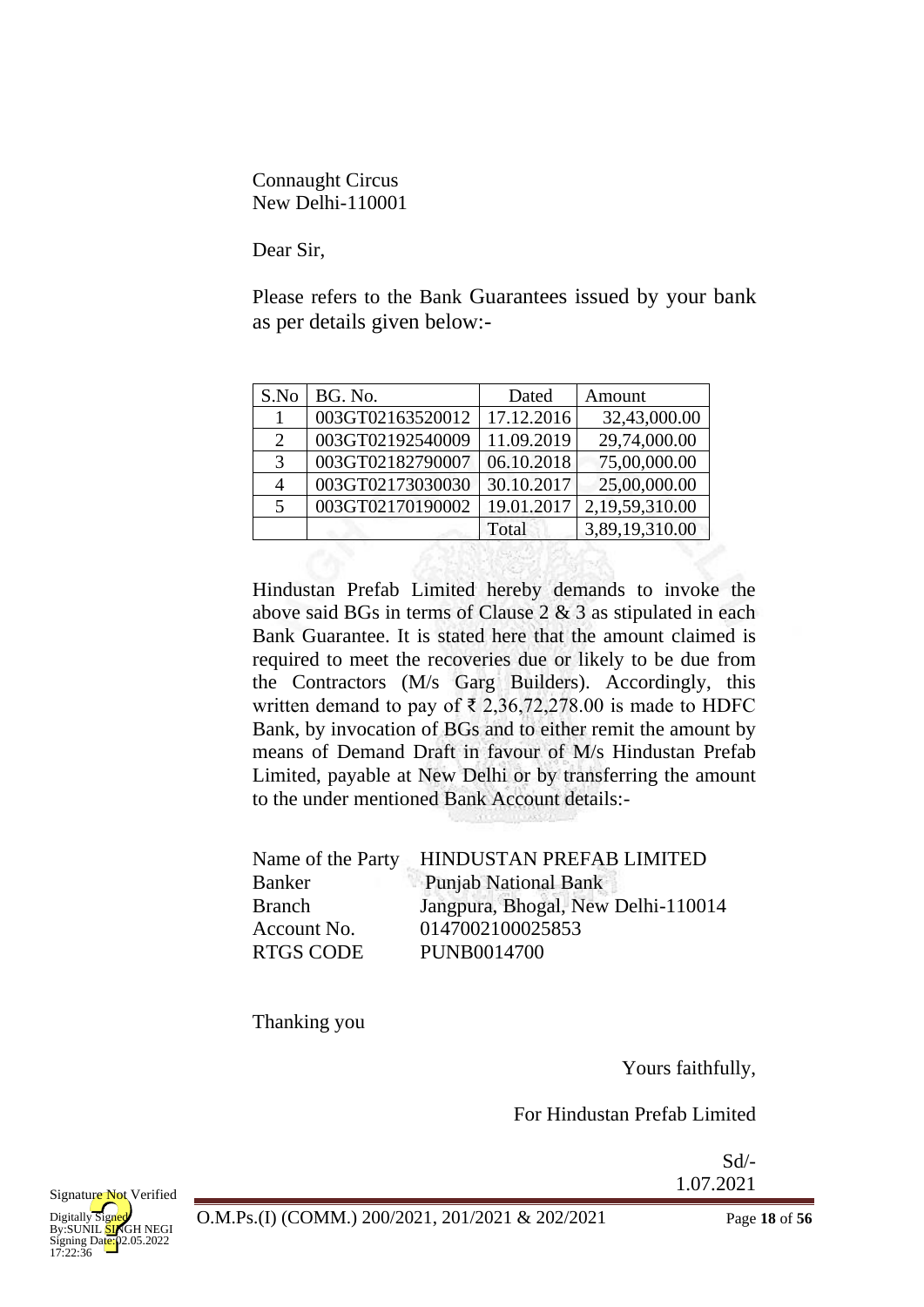# CA V.K.Gupta, Financial Advisor & Chief Accounts Officer"

**16.** The petitioner, in these OMPs, seeks stay of operation of the aforesaid letters dated 1 st July, 2021.

## **Rival contentions**

**17.** Learned Senior Counsel for the petitioner contend that, apart from the aforesaid nine Bank Guarantees, Performance Bank Guarantee No. 003GT02170190002 for ₹ 2,19,59,310/-, having already expired before its invocation was attempted by HPL, the Bank itself wrote, to HPL, on  $14<sup>th</sup>$  June, 2021, that the letter of invocation was null and void, as the Bank Guarantee had already expired. Insofar as the remaining nine Bank Guarantees were concerned, learned Senior Counsel contend that, in view of order dated 16<sup>th</sup> June, 2021, and the extending, by the petitioner, of the Bank Guarantees, as directed by this Court, the act of HPL in seeking to invoke the Bank Guarantees cannot sustain in law. That apart, invocation of the Bank Guarantees furnished by the petitioner towards security deposit could, it is submitted, be justified only once, consequent on determination of the contract, security deposit was forfeited. HPL having neither terminated the contracts nor forfeited the security deposit provided by the petitioner, the invocation of the security Bank Guarantees is, it is submitted, completely unjustified, factually as well as legally. It is pointed out, in this regard, that the respondent never addressed any communication to the petitioner, demanding any amount from it and that, therefore, the assertion, in the impugned letter dated  $1<sup>st</sup>$  July,

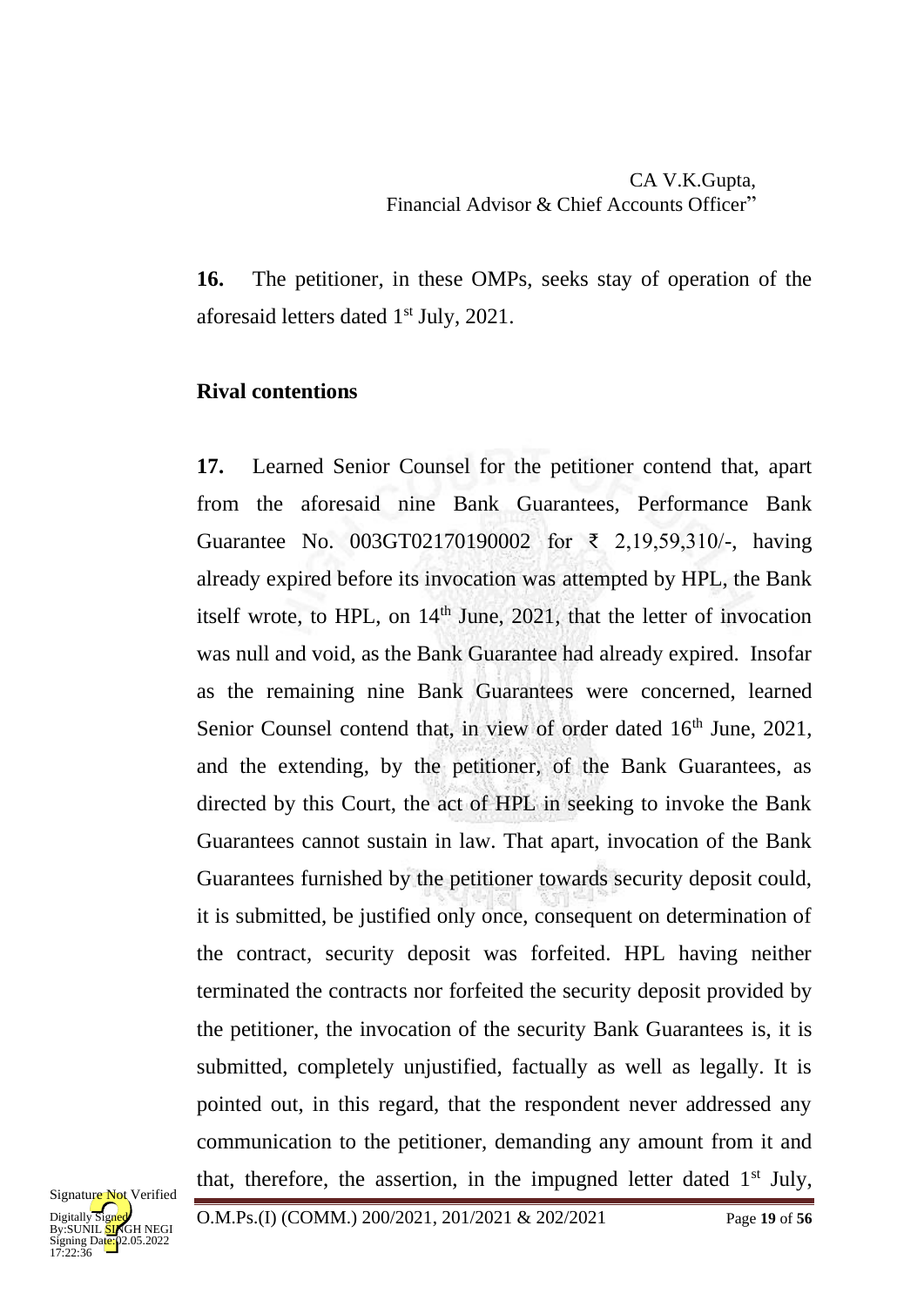2021, that the "amount claimed (was) required to meet the recoveries due or likely to be due from the contactors" was a mere recitation of the covenants in the Bank Guarantees and was unjustified on facts. Learned Senior Counsel submits that, far from any amount being due from the petitioner to HPL, HPL was in arrears towards the petitioner, for which the petitioner had already proceeded towards invocation of the remedy of arbitration contractually available to it.

**18.** At this point, one may advert to the individual OMPs, though the legal issues involved are the same.

# **OMP (I) (Comm) 200/2021**

**19.** Learned Senior Counsel for the petitioner invited my attention to a communication dated  $17<sup>th</sup>$  August, 2021, from HPL to the petitioner, the opening paragraph of which recorded the approval, of the competent authority, for withholding of an amount of  $\bar{\tau}$  25 lakhs from the bills raised by the petitioner towards liquidated damages for alleged delay, on the part of the petitioner, in carrying out its obligation under the agreement. HPL having, thus, already effected recovery from the petitioner, learned Counsel submits that there was no justification for HPL seeking, all over again, to effect further recovery by way of invocation of the Bank Guarantees, without even prior notice to the petitioner, claiming any amount. While acknowledging the fact that, on 16<sup>th</sup> April, 2021, HPL did address a legal notice to the petitioner, para 10 of which quantified the demands

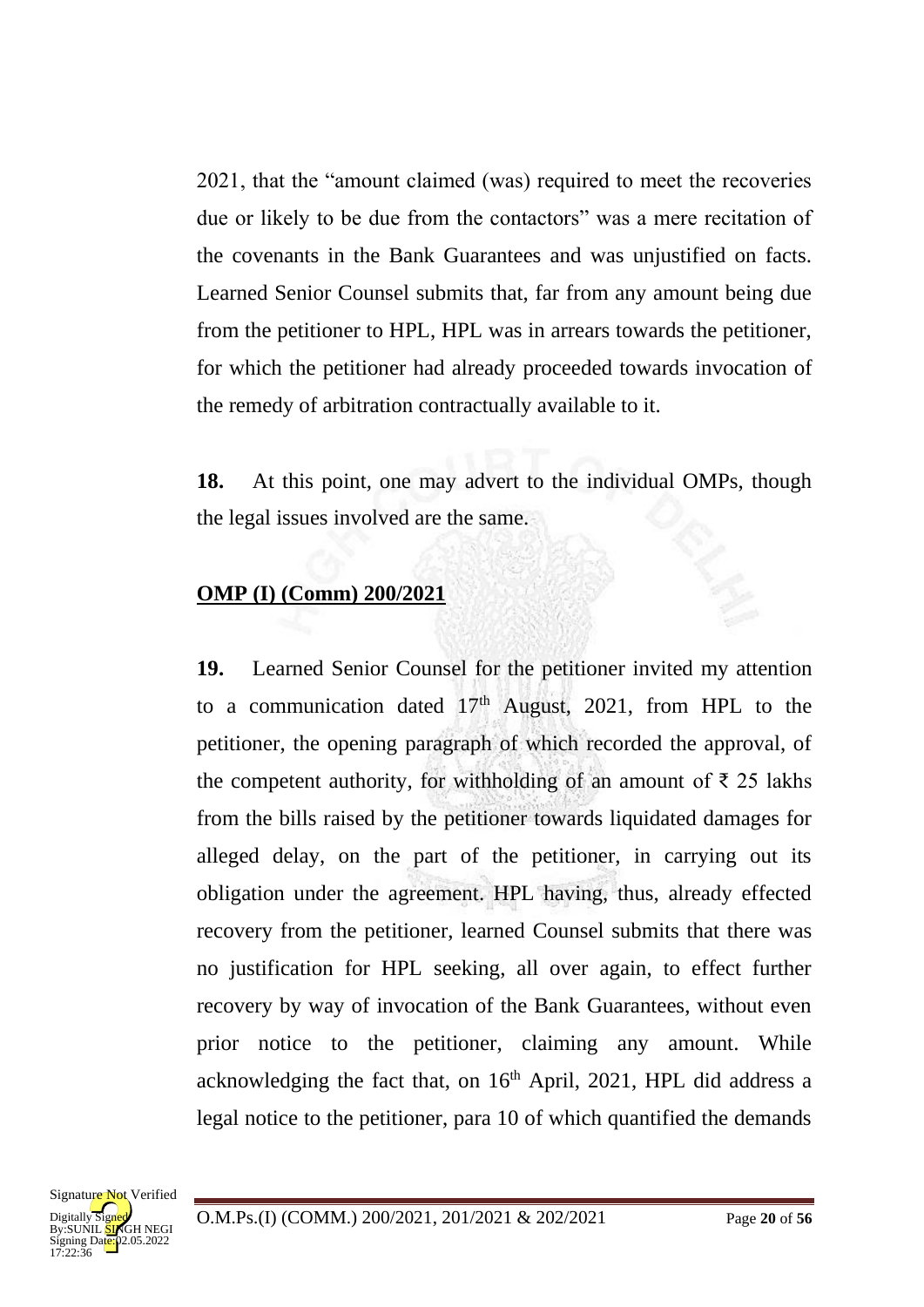of HPL against the petitioner, learned Counsel submits that such a notice could not substitute the requirement of a formal demand.

**20.** In any event, as the Bank Guarantees had been renewed, as directed by this Court, learned Counsel submits that no prejudice would result to the petitioner if, till the resolution of the dispute by arbitration, *status quo* were directed to be maintained with respect to the Bank Guarantees.

**21.** Responding to the submissions of learned Senior Counsel for the petitioner, Mr. Ankit Jain, appearing for HPL, draws my attention to the fact that, in the legal notice dated  $16<sup>th</sup>$  April, 2021, HPL had clearly set out the basis for its contention that it had valid claims against the petitioner. The following passages, from the said legal notice, were especially pressed into service in this regard:

"10. That even without submitting Tax invoice and lodging proper claim, you the addressee have indulged in raising alleged 'Dispute' unethically to drag my client in unwanted litigation and usurp undue money under the guise of framing a 'Dispute'. My client informs that previously payments were made against interim RA Bills and amount was released at your request subject to scrutiny and verification· to expedite the project. However, on detailed scrutiny of the bills submitted by you and assessment of your defaults and violation of agreed terms of the said contract, my client has ascertained the following amount which are due from you:-

> a. Clause no.44 of SCC - You have not completed the project within specified completion period which was to be completed on 15.07.2018. My client has imposed Liquidity Damages (LD) for an amount Rs.153.71 Lacs. You are therefore called upon to deposit the said amount within 07 days failing which, the same will be recovered/adjusted from your pending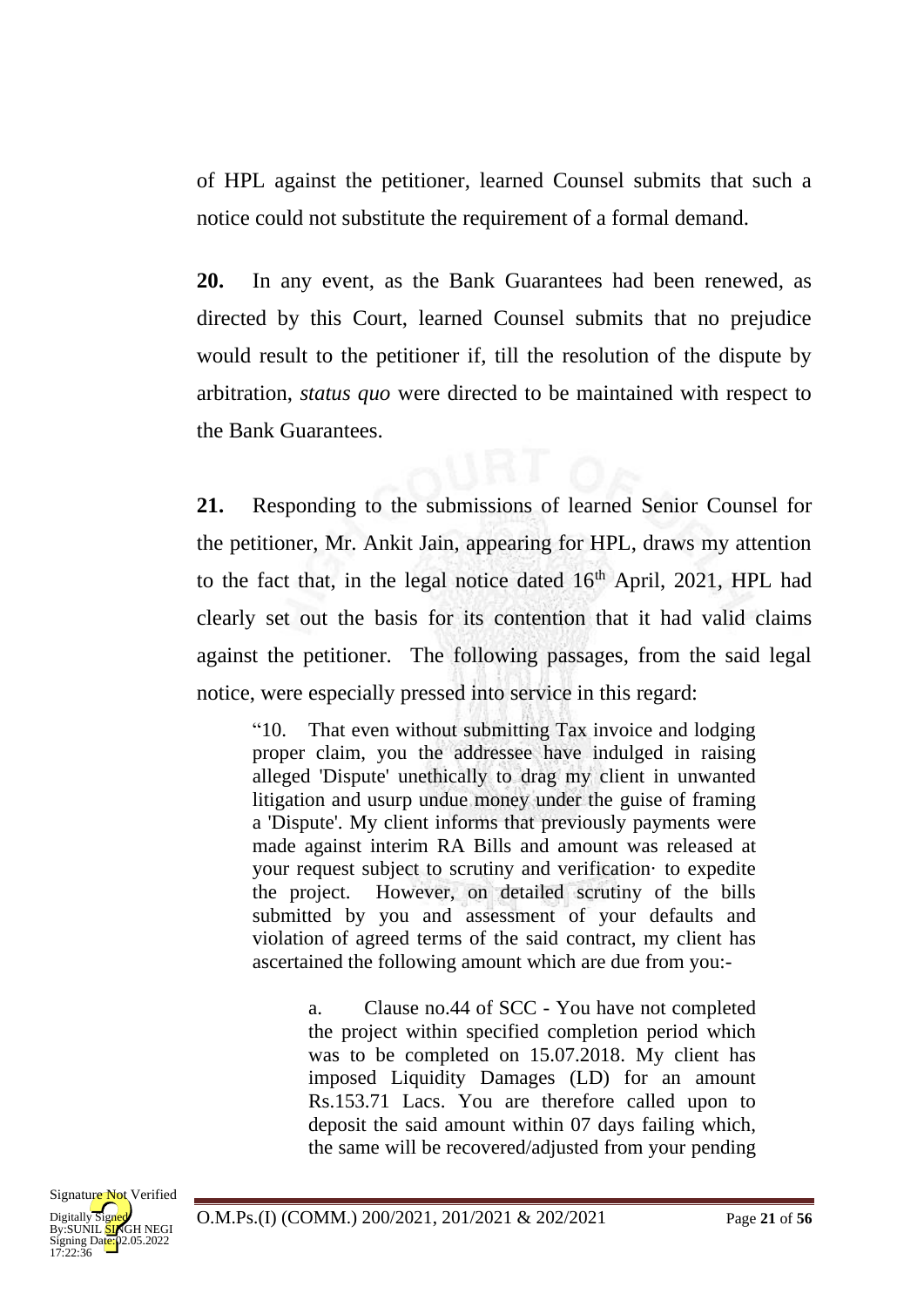dues if any/Bank Guarantees or other security including dues payable to you if any.

b. As per Clause no.13 of SCC, you have failed to provide labour record i.e. wages sheet, attendance sheet, monthly / annual returns / challans for verification of ESI & PF amount of employees / labour who were engaged by you at site, thus there is clear breach of contract on your part. You have failed to deposit PF / ESI dues of workers, the cost of which was the part of your quoted rates. As per the assessment of my client Labour cost estimated to be 25% of total work done, comes to amount of Rs.12,94,17,891.00, therefore recovery of 24% contribution of employer & employees amounting to Rs.3,10,60,294.00 is to be made from you. You are therefore called upon to deposit the said amount within 07 days. You are further informed that my client reserves its rights to take steps and inform the concerned authorities to investigate and take action against you for the violation of statutory provisions at your end.

c. In terms of Clause no.17 of SCC, you were responsible to control noise and air pollution at site as per norms of Pollution Control Board / Local Authority. You have failed to comply with the same, thus there is another breach of contract on your part.

d. As per clause no.21 of SCC, you were required to build and complete a mock-up room within the limits of area of the building under construction before progressing for further finishing/works. You have failed to comply with this requirement, thus there is a breach of contract at your part hence my client is entitled to a recovery of Rs. 10 Lacs against you.

e. As per clause no.23 of SCC, you had to provide a suitable area approx. 600 sq.ft. equipped with basic facilities such as tables, chairs, record keeping almirah, two number Air Conditioner, telephone, fax, internet, photocopier, computer and HP printer & scanner alongwith operator, regular electricity & filtered drinking water supply and staff carrying vehicle one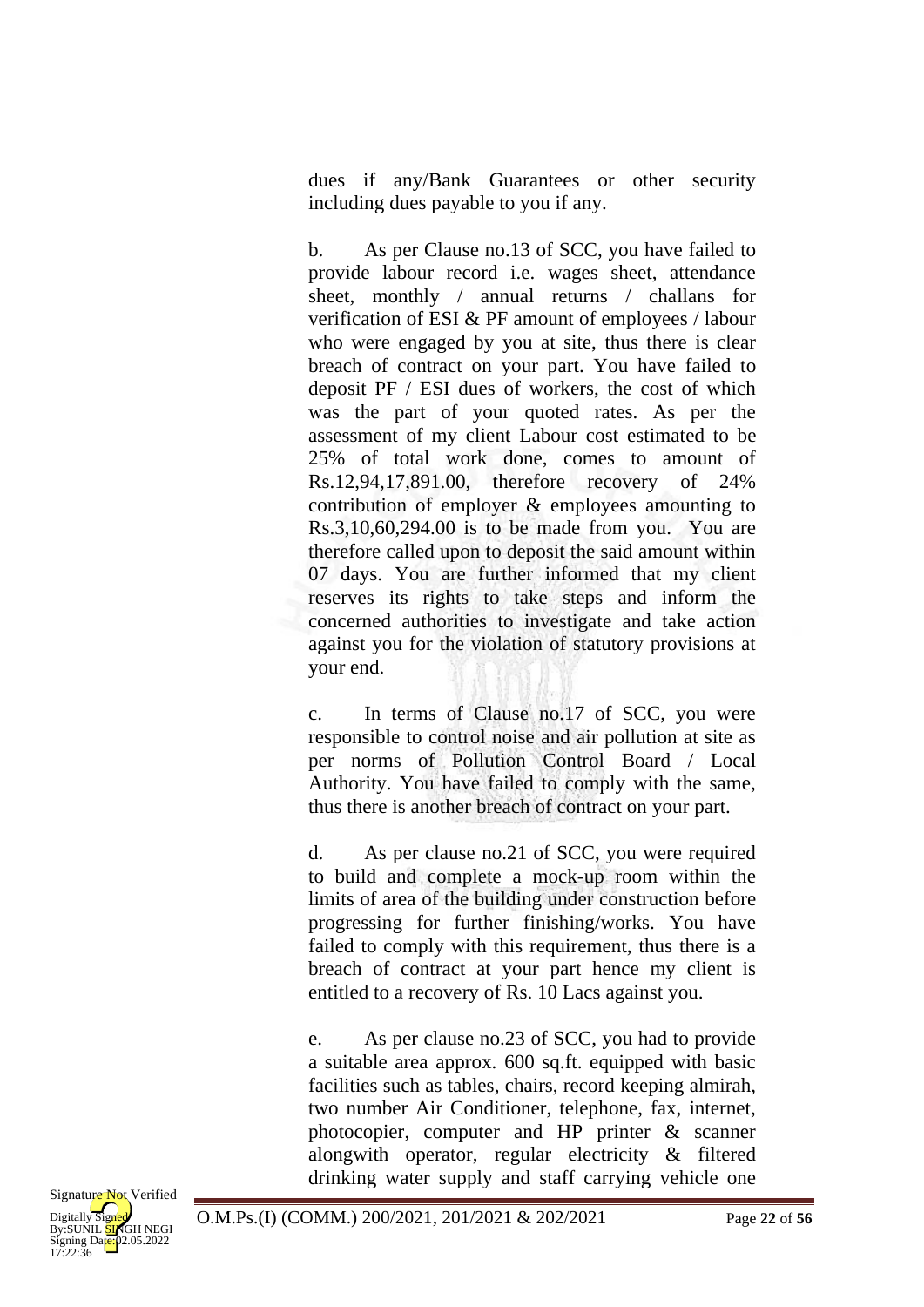number like INDIGO (AC) or equivalent approved by Engineer In-Charge with fuel, driver, toll tax, parking charges and maintenance for average running upto 3000 KM/month etc. complete within 15 days of the award of work. Charges of the above facilities are also included in the rates quoted by the contractor and nothing extra shall be payable on this account. The maintenance charges were also to be borne by you. You have failed to provide the same, thus there is a breach of contract term at your part and thus you are called upon to pay to my client Rs.30 Lacs (30 months@ Rs.l,00,000/- per month).

f. As per clause no.24, you were required to make arrangements for ground breaking ceremony / inaugural function etc. for the projects as required and the cost towards it, is included in your quoted rates / offer. You have failed to comply with the same, thus on account of breach of this term at your part, hence you are liable to pay sum of Rs.5 Lacs on this account.

g. As per clause no.35 of SCC, you had to obtain the labour license within one month of the award of the work but you have failed to comply this requirement, thus there is clear breach of contract at your part and a sum of Rs.5 Lacs is due and payable by you. You are further informed that my client is taking steps to inform the concerned authorities to take action against you for the violation of statutory provisions at your end.

h. Clause no.19 b (v) of GCC, you have to comply with the provisions of the Payment of Wages Act 1936, Minimum Wages Act, 1948, Employees Liability Act 1938, Workmen's Compensation Act 1923, Industrial Disputes Act 1947, Maternity Benefit Act 1967 and the Contractor's Labour (Regulation and Abolition) act 1970 or the modifications therefore or any other laws relating thereto and the rules made thereunder from time to time. You have not submitted any record as above for compliance, thus there is clear breach of contract at your part and a sum of Rs.10 Lacs is due and payable by you. You are further informed that my client is taking steps to inform the concerned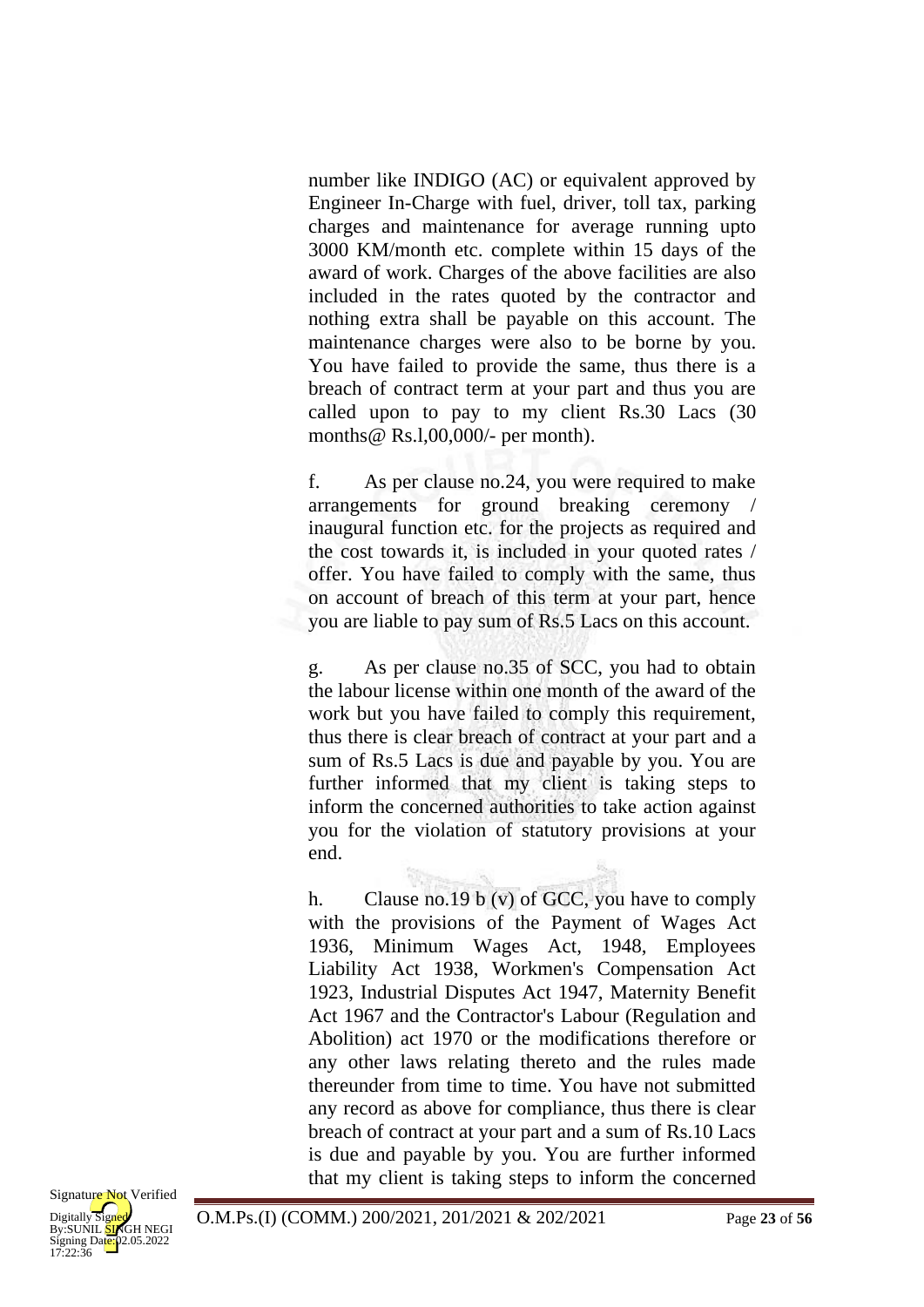authorities to take action against you for the violation of statutory provisions at your end.

i. As per clause no.36 of GCC, you have to intimate in writing to Engineer In-charge, HPL about deployment of. principal & technical representative's name, qualification, experience, age, address & other particulars alongwith certificates. You have failed to comply with the same, thus there is clear breach of contract at your part and a sum of Rs.10 Lacs is due and payable by you.

j. As per clause no.37 of GCC, you have to deposit the royalty and obtain necessary permit of supply of red bajri, stone, kankar etc. from local authority. You have not submitted the deposit challan of the same, thus a breach of contract on your part, hence a sum of Rs.50 Lacs is due and payable by you.

k. As per clause no.44 of GCC, you have not complied with the provision of Apprentice Act 1961 and the rule & order issued thereunder from time totime which is a breach of contract on your part therefore, a sum of Rs.5 Lacs is due and payable by you.

l. In compliance with the clause of Safety Code of GCC, you have failed to comply the safety code definrd under the rule, thus a breach of contract on your part, hence a sum of Rs.10 Lacs is due andpayable by you. 뒷집 건물의

m. In compliance with the clause of GCC **"model rules for protection of health & sanitary arrangements for workers",** you have failed to provide the facility under above model rule, thus a breach of contract on your part, hence a sum of Rs.50 Lacs is due and payable by you.

n. As per Labour Regulations of GCC, you have not obtained certificate under the signature of Engineer In-charge at the end of the entries in the register of wages or the Wages cum Muster Roll, thus a breach of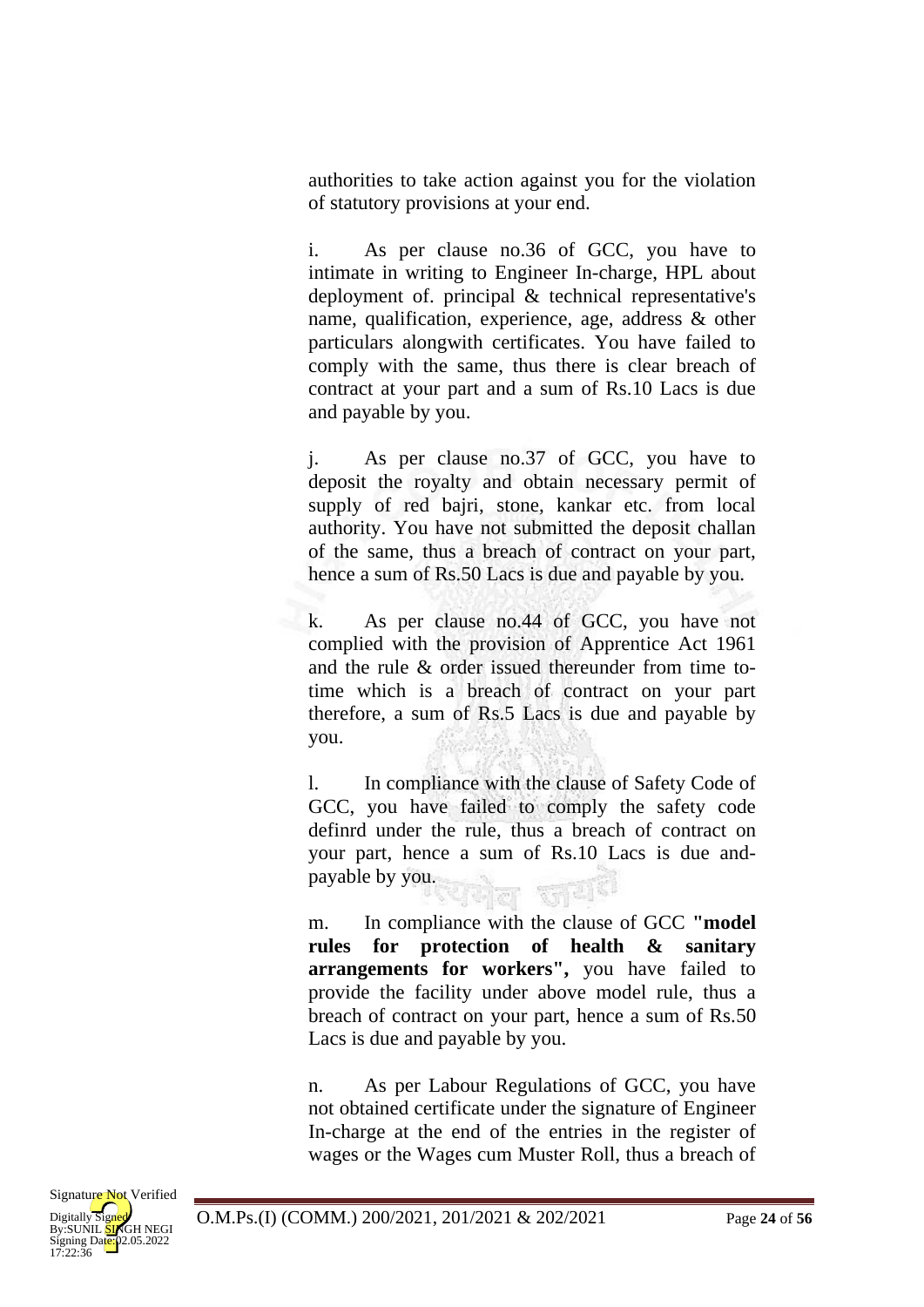contract at your part hence, a sum of Rs.10 Lacs is due and payable by you.

o. As per GCC's Labour Regulation Rule -7, you have not provided register of person employed, Muster Roll register, wages register under the Central Rule, 1971, thus a breach of contract at your part hence, a sum of Rs.10 Lacs is due and payable by you."

**22.** Mr. Jain further invokes Clauses 1A and 2 of the Agreement, as entitling HPL to invoke the bank guarantees furnished by the petitioner. These Clauses read thus:

#### "**CLAUSE 1 A**

The person/persons whose tender(s) may be accepted (hereinafter called the contractor) shall permit Government at the time of making any payment to him for work done under the contract to deduct a sum at the rate of 2.5% of the gross amount of each running and final bill till the sum deducted will amount to security deposit of 2.5% of the tendered value of the work. Such deductions will be made and held by Government by way of Security Deposit unless he/they has/have deposited the amount of Security at the rate mentioned above in cash or in the form of Government Securities or fixed deposit receipts. In case a fixed deposit receipt of any Bank is furnished by the contractor to the Government as part of the security deposit and the Bank is unable to make payment against the said fixed deposit receipt, the loss caused thereby shall fall on the contractor and the contractor shall forthwith on demand furnish additional security to the Government to make good the deficit.

All compensations or the other sums of money payable by the contractor under the terms of this contract may be deducted from, or paid by the sale of a sufficient part of his security deposit or from the interest arising therefrom, or from any sums which may be due to or may become due to the contractor by Government on any account whatsoever and in the event of his Security Deposit being reduced by any such deductions or sale as aforesaid, the contractor shall within 10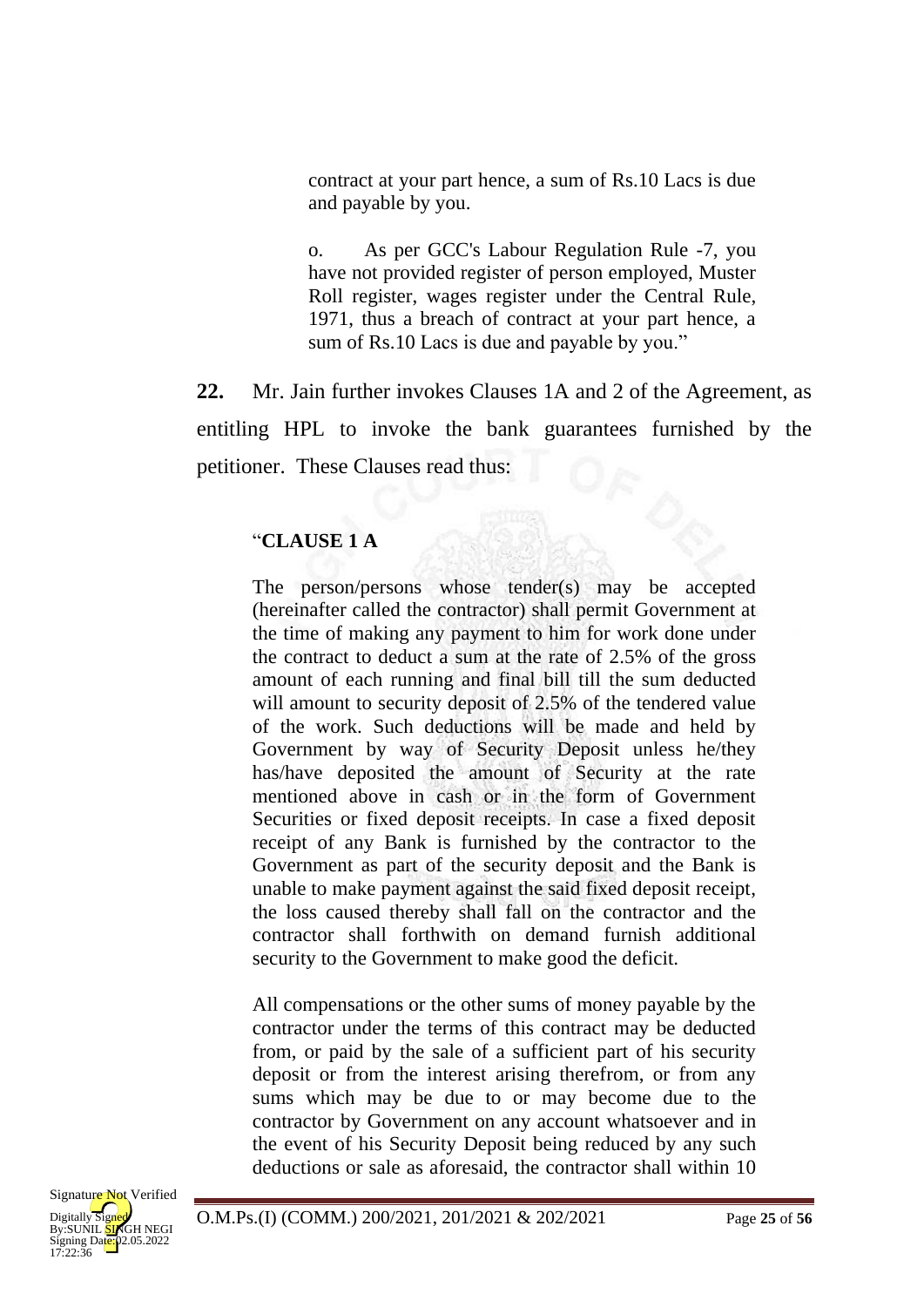days make good in cash or fixed deposit receipt tendered by the State Bank of India or by Scheduled Banks or Government Securities (it deposited for more than 12 months) endorsed in favour of the Engineer-in-Charge, any sum or sums which may have been deducted from, or raised by sale of his security deposit or any part thereof. The security deposit shall be collected from the running bills and the final bill of the contractor at the rates mentioned above.

The security deposit as deducted above can be released against bank guarantee issued by a scheduled bank, on its accumulations to a minimum of Rs. 5 lac subject to the condition that amount of such bank guarantee, except last one, shall not be less than Rs. 5 lac. Provided further that the validity of bank guarantee including the one given against the earnest money shall be in conformity with provisions contained in clause 17 which shall be extended from time to time depending upon extension of contract granted under provisions of clause 2 and clause 5.

In case of contracts involving maintenance of building and services/any other work after construction of same building and services/other work, then 50% of Performance Guarantee shall be retained as Security Deposit. The same shall be returned yearwise proportionately.

**Note-1**: Government papers tendered as security will be taken at 5% (five per cent) below its market price or at its face value*,* whichever is less. The market price of Government paper would be ascertained by the Divisional Officer at the time of collection of interest and the amount of interest to the extent of deficiency in value of the Government paper will be withheld if necessary.

**Note-2**: Government Securities will include all forms of Securities mentioned in Rule No. 274 of the G. F. Rules except fidelity bond. This will be subject to the observance of the condition mentioned under the rule against each form of security.

**Note-3**: Note 1 & 2 above shall be applicable for both clause 1 and 1A.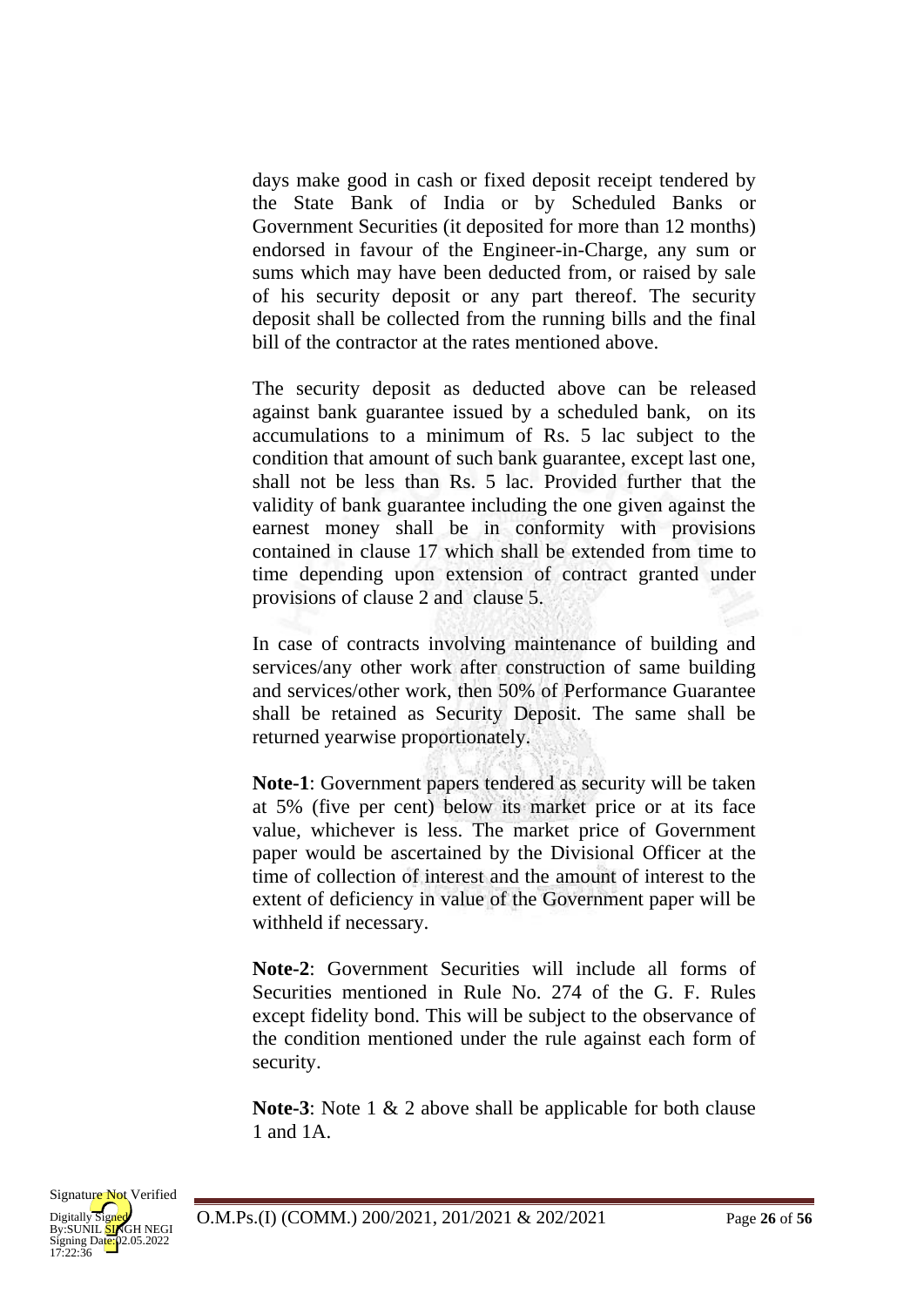## **CLAUSE 2**

If the contractor fails to maintain the required progress in terms of clause 5 or to complete the work and clear the site on or before the contract or extended date of completion, he shall, without prejudice to any other right or remedy available under the law to the Government on account of such breach, pay as a weed compensation the amount calculated at the rates stipulated below as the authority specified in schedule 'F' (whose decision in writing shall be final and binding) may decide on the amount of tendered value of the work for every completed day/month (as applicable) that the progress remains below that specified in Clause 5 or that the work remains incomplete.

This will also apply to items or group of items for which a separate period of completion has been specified.

(i) Compensation @ 1.5 % per month of delay for delay of work to be computed on per day basis Provided always that the total amount or compensation for delay to be paid under this Condition shall not exceed 10% of the Tendered Value of work or of the Tendered Value of the item or group of items of work for which a separate period of completion is originally given.

The amount of compensation may be adjusted or set-off against any sum payable to the Contractor under this or any other contract with the Government. In case, the contractor does not achieve a particular milestone mentioned in schedule F, or the re-scheduled milestone(s) in terms of Clause 5.4, the amount shown against that milestone shall be withheld, to be adjusted against the compensation levied at the final grant of Extension of Time. With-holding of this amount on failure to achieve a milestone, shall be automatic without any notice to the contractor. However, if the contractor catches up with the progress of work on the subsequent milestone(s). the withheld amount shall be released. In case the contractor fails to make up for the delay in subsequent milestone(s), amount mentioned against each milestone missed subsequently also shall be withheld. However. no interest. whatsoever, shall be payable on such withheld amount."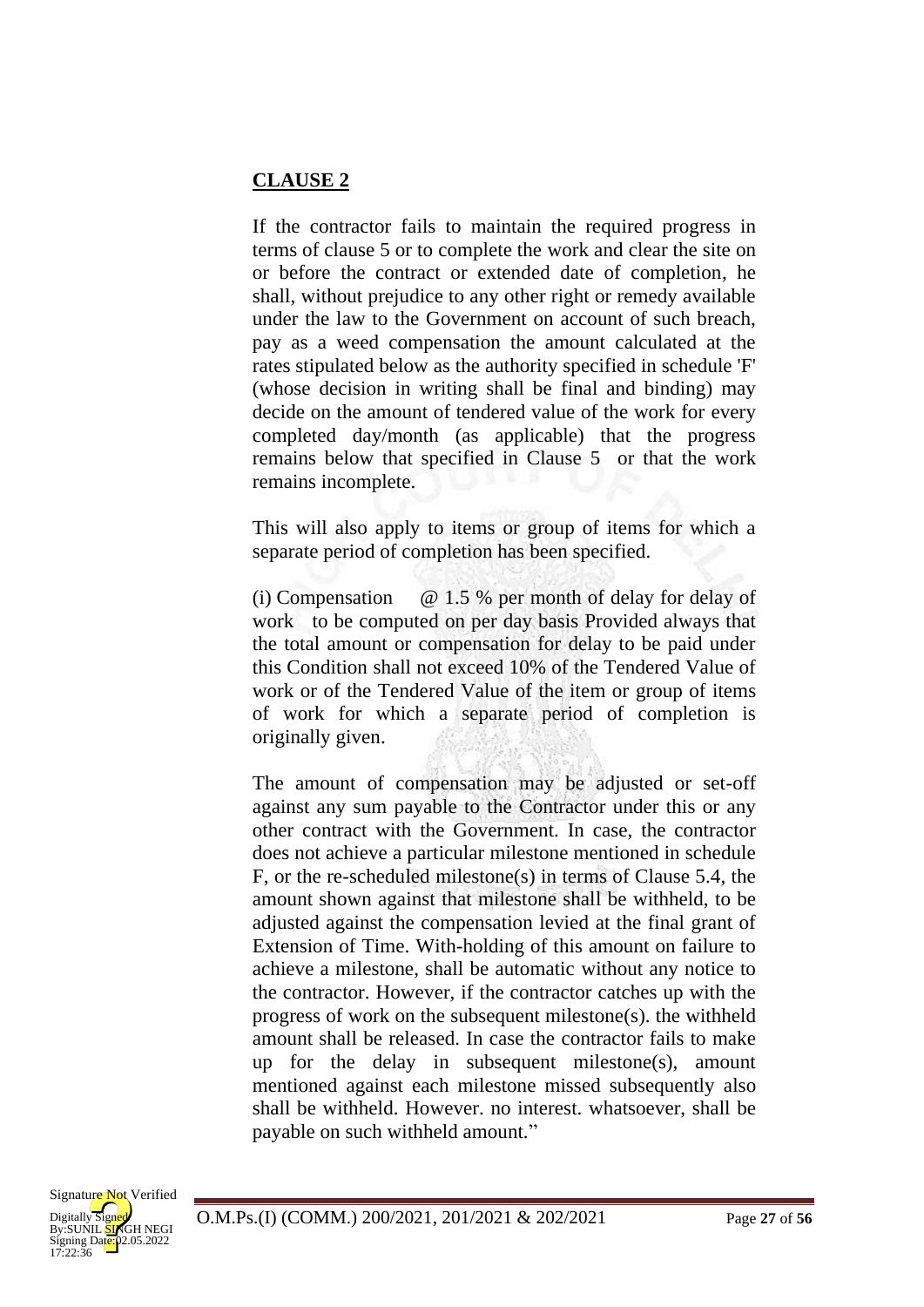**23.** Adverting to the bank guarantees themselves, Mr. Jain submits that the covenants of the individual bank guarantees are clear and categorical. They require the bank to pay, to HPL, on demand, without demur, reservation or protest, the amount covered by the bank guarantees. While the bank guarantee dated  $17<sup>th</sup>$  December, 2016 for ₹ 32,43,000/- did not even specify the contents of the letter of invocation, to be issued by HPL to the bank, the remaining three bank guarantees dated 30<sup>th</sup> October, 2017, 6<sup>th</sup> October, 2018 and 11<sup>th</sup> September, 2019 required HPL to state that the amount claimed was required to meet the recoveries due or likely to be due from the contractor. For want of such a recital, in the earlier letter of invocation issued by HPL on 14<sup>th</sup> June, 2021, this Court, *vide* its order dated  $16<sup>th</sup>$  June, 2021 had stayed the operation of the letter of invocation. That lacuna now stood remedied by the letter dated 1<sup>st</sup> July, 2021 which contained a recital in the terms as required by the bank guarantees. That being so, the invocation of the bank guarantees was in accordance with the terms of the bank guarantees, and, absent egregious fraud, special equities and irretrievable injustice, Mr. Jain submits that a Court could not injunct invocation of the bank <sup>भर</sup>राजेल सार्थ<sup>हा</sup> guarantees.

**24.** He submits that the petitioner has not pleaded, much less established, the existence of any egregious fraud, irretrievable injustice or special equities, which are the only circumstances in which invocation of an otherwise unconditional bank guarantee can be interdicted by a Court. The particulars of the dispute between the parties, he submits, are irrelevant in this regard. In any event, even if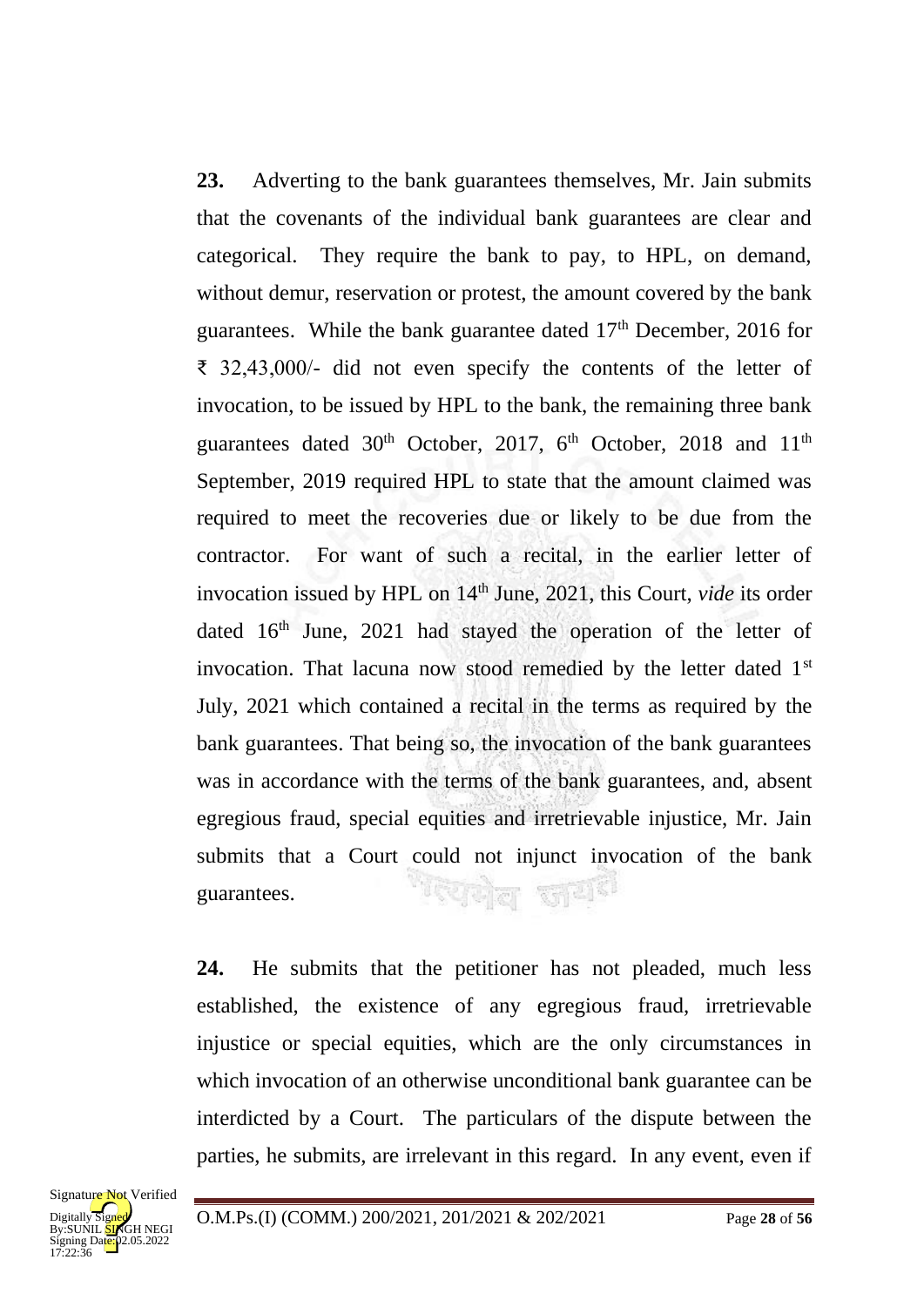the bank guarantees were to be invoked, it would always be open to the petitioner to seek restitution in the arbitral proceedings so that, even on the test of irreparable prejudice, no case for grant of any interim protection under Section 9 of the 1996 Act can be said to exist.

**25.** In rejoinder, Mr. Mehta submits that it was not his case that the invocation of the bank guarantees was vitiated by fraud. There is, however, in his submission, a clear case justifying stay of invocation on the principle of irretrievable injustice, as the financial position of HPL is so precarious that, were HPL to be permitted to realise the amounts covered by the bank guarantees furnished by the petitioner, a situation could well arise in which it restitution of the petitioner would become impossible, even were it to succeed in the arbitral proceedings. Mr. Mehta has invited my attention, in this context, to the audited statement of accounts and balance sheets of HPL. He has drawn my attention to the following recitals in the auditor's report:

#### "**Emphasis of Matter**

We draw attention to Note No. 23.5 and 23.7 of the financial statements: Accumulated losses have resulted in erosion of substantial net worth of the Company and also the outcome of the decision of Government of India on closure of the Company could effect the continuity of the Company. However, the financial statements have been prepared on a going concern basis on the grounds as disclosed in the said notes. Our opinion is not modified in respect of above matter<sup>"</sup>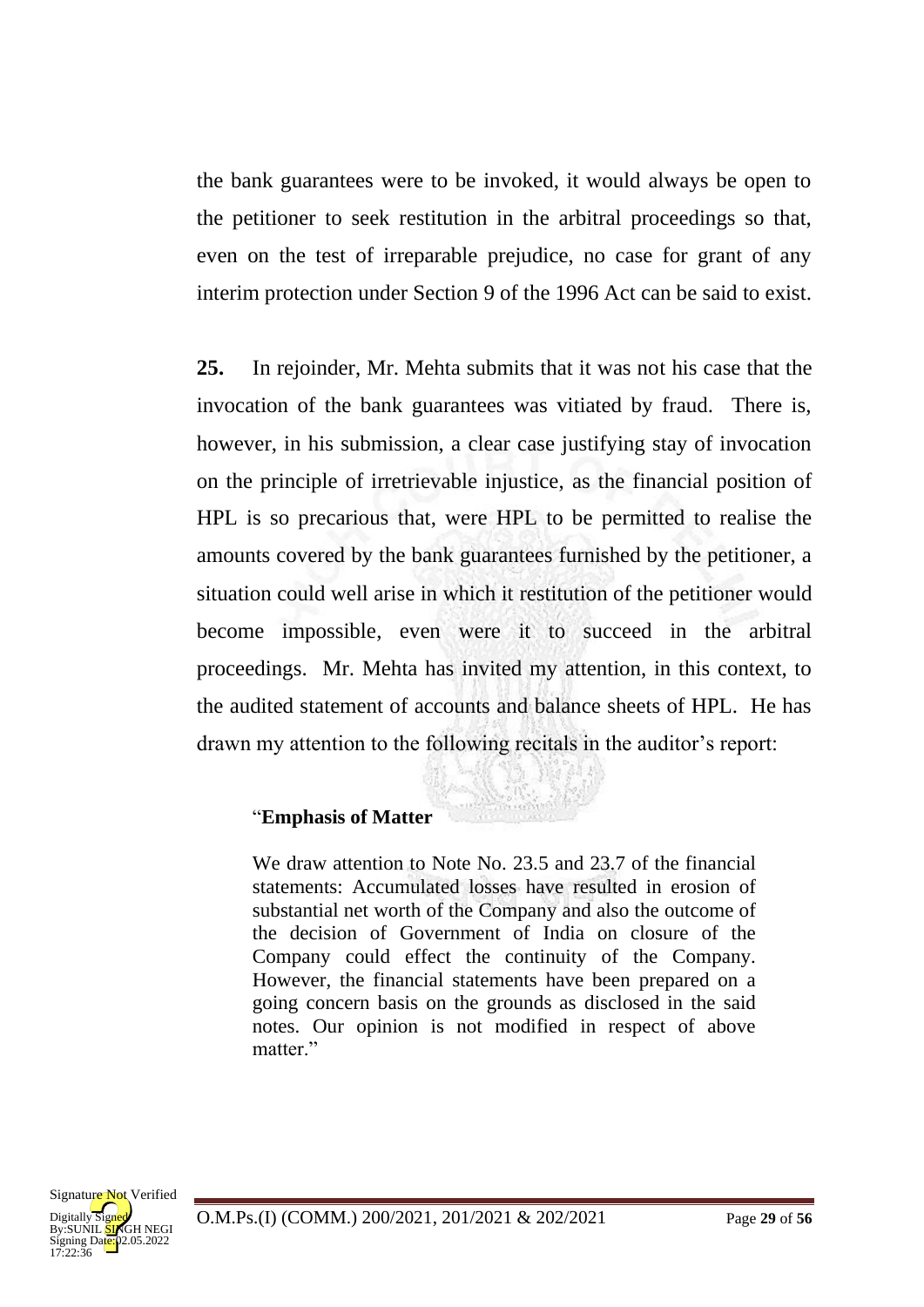**26.** Further, in the notes to the financial statements of HPL for the year ending 31<sup>st</sup> March, 2019, Mr. Mehta has invited attention to para 23.5 which reads as under:

"**23.5** There is erosion of substantial net worth of the Company due to accumulated losses. However, the financial statements have been prepared on a going concern basis as the Company is a profit making concern since last many years with no borrowings and on the basis of improved business operations."

**27.** He points out from para 23.5 of the same notes to the financial statement, that the contingent liabilities of HPL were as provided for in the said note to the financial statement. He also drew my attention to Clause 23.6 of the notes on financial statements, which dealt with handing over of various land and properties of HPL to the land and development office (L&DO) on  $20<sup>th</sup>$  March, 2018, and read thus:

## "**23.6 Hand-over of various Land and Properties to Land & Office Development (L&DO) on 20.03.2018**

a) As per the order dated 22.02.2018 of Ministry of Housing & Urban Affairs (MoHUA), Government of India, being the administrative ministry, HPL was directed to hand-over various Land and properties, as mentioned in PIM to L&DO, without any express compensation, on 20.03.2018. The said decision has been approved and ratified in the Board meeting held on 23.03.2018. Accordingly, the net block of Land of ₹ 9.07 lakhs and Roads of ₹ 0.37 lakh as at 20.03.2018 were written off during the year 2017-18. The Company on 07.01.2019, requested MoHUA to provide suitable compensation for the acquired land and properties, which were valued at  $\bar{\tau}$  1427.89 crores as per the valuation done by MoHUA appointed valuer as part of the disinvestment process.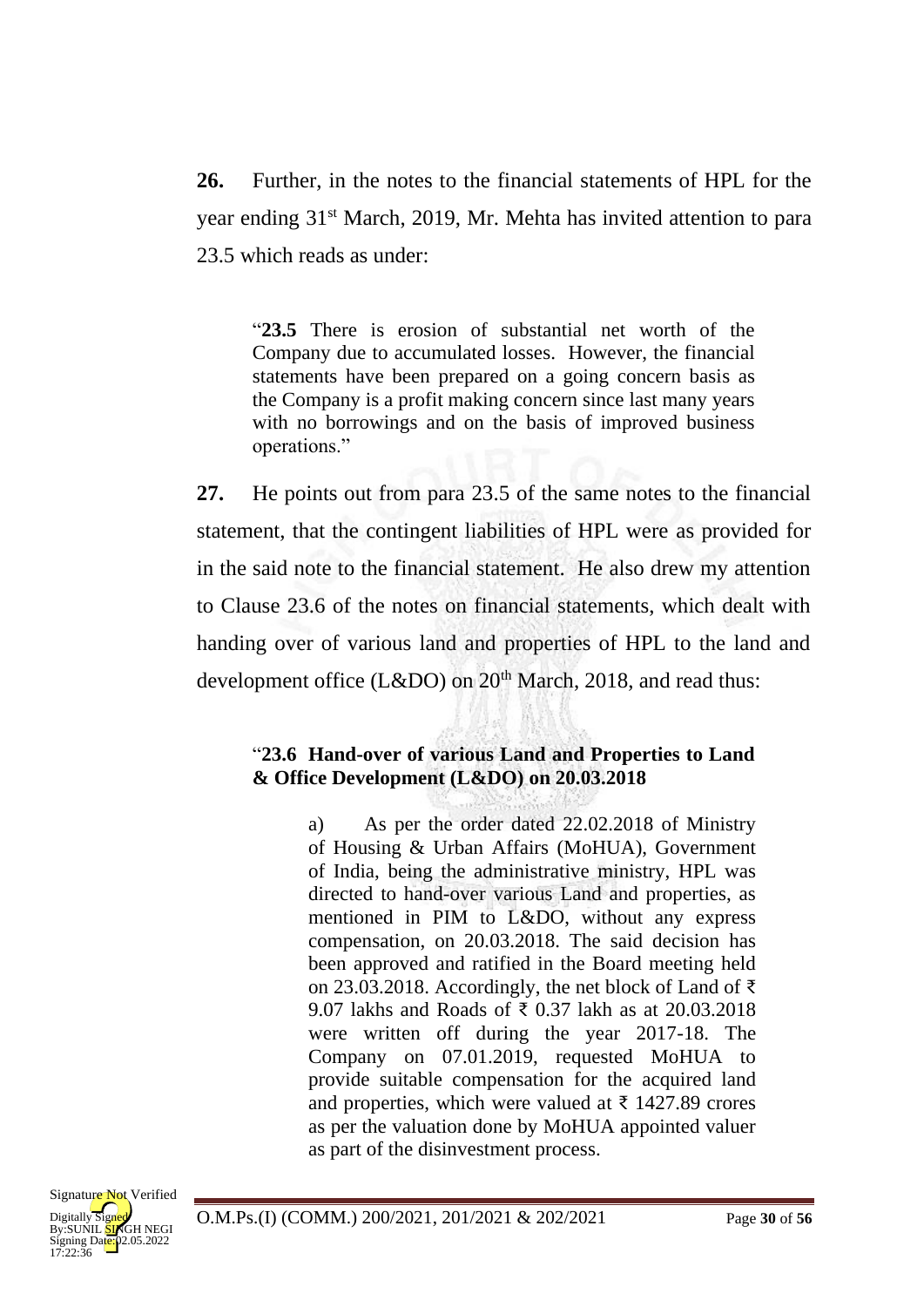b) As per the said order of MoHUA and the directions received from L&DO, the built up portion of existing properties and other immovable assets i.e. registered office of HPL, residential quarters, presently being used by staffs and families of HPL will remain with HPL, till further decision is taken on the matter. Accordingly, Office Buildings and Residential Buildings, the net block of which is  $\bar{\xi}$  225.66 lakhs (Previous Year: ₹ 251.72 lakhs) and ` 6.85 lakhs (Previous Year: ₹ 7.41 lakhs) respectively as at 31.03.2019, have continued to be shown under Property, Plant & Equipments in note no. 9. In case, the decision is taken by L&DO to take over these buildings from HPL in future, corresponding effect will be given in the accounts in that year.

c) Property (Housing) at Jangpura, let out to Hudco was also handed over to L&DO on 20.03.2018. Since L&DO is yet to initiate the steps for transfer of legal title of said property hence it has been shown under the Residential Buildings as at 31.03.2019 in (b) above.

Pending transfer of legal title of above property, rent has not been provided for in the accounts.

d) Municipal taxes of ₹ 8.57 lakhs due to SDMC for the year 2018-19 i.e. subsequent to the date of handing over of Land and Properties is payable by L&DO. Accordingly, no provision towards the said amount has been provided for in the accounts.

e) Office Buildings includes office at Scope Minar, Laxmi Nagar with Original Cost of ₹ 1,16,45,125/- (Previous Year : ₹ 1,16,45,125/-) of which the title deed in favour of Company is yet to be executed by SCOPE. However, land allotted to SCOPE by DDA is leasehold land. Further, the said office has since been handed over to the Land and Development Office (L&DO) on 20.03.2018. The said office, let out to EPFO was vacated w.e.f 27.06.2018. Since L&DO is still to initiate the steps for transfer of legal title of said property with SCOPE hence it has been shown under Office Buildings as at 31.03.2019 in (b) above.

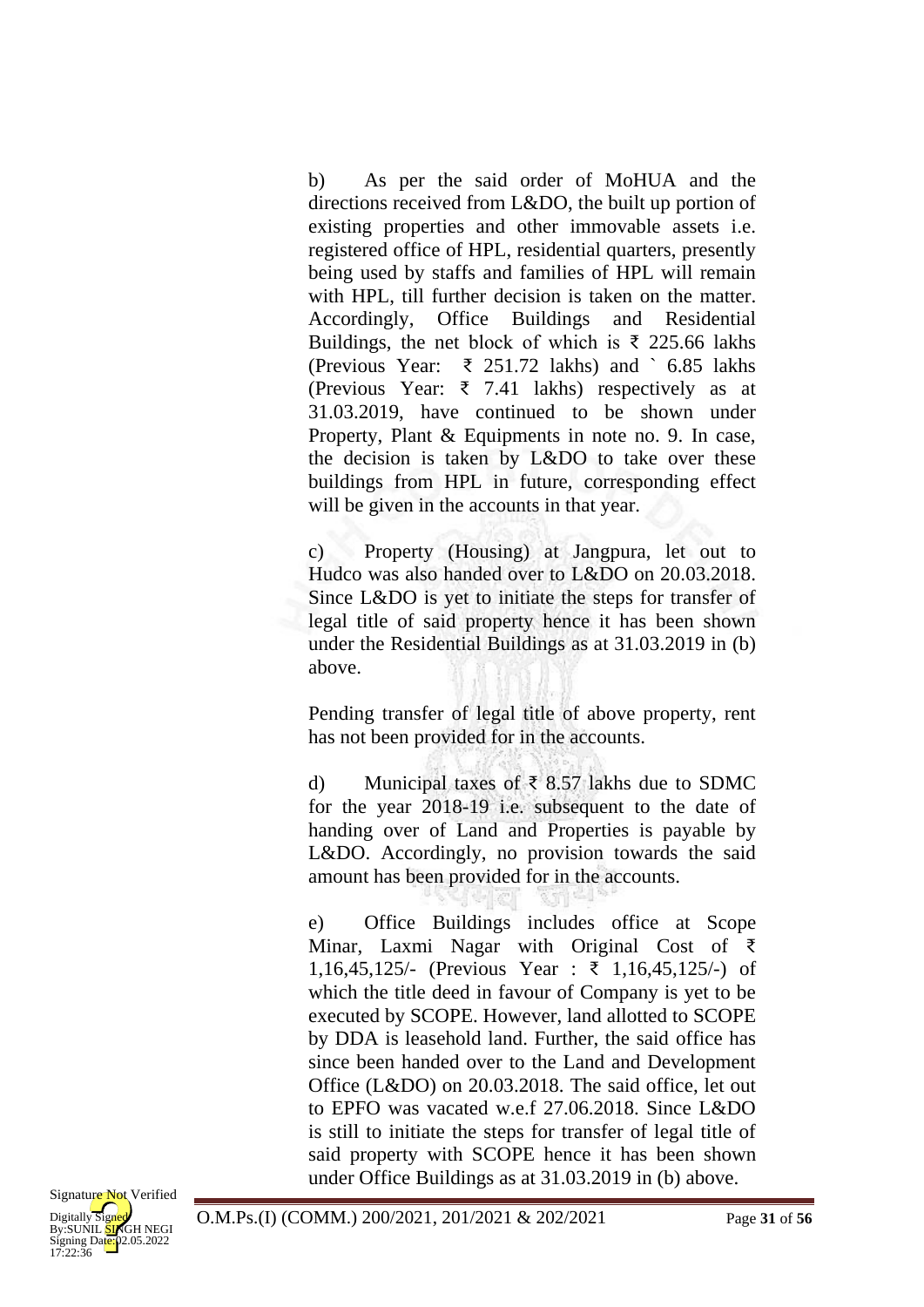The rent received from EPFO for the period 21.03.2018 to 27.06.2018 i.e. subsequent to the date of its handing over to L&DO has been shown as payable in note no. 7. Accordingly, demand of ₹ 22.72 lakhs raised during the year by SCOPE towards property tax, maintenance charges and electricity for the year 2018- 19 is payable by L&DO. Management intends to take up this matter with SCOPE to raise these demands directly to L&DO and considering the same, no provision towards such charges has been made as the same will be paid either directly by L&DO or recovered from them if paid by the Company."

**28.** Mr. Mehta thereafter drew my attention to the balance sheet of HPL as on  $31<sup>st</sup>$  March, 2019, to point out that, as against the cash in hand available with HPL, of  $\bar{\tau}$  153.9624 crores,  $\bar{\tau}$  103.4204 grade payables were figuring in the current liabilities of HPL for the said financial year.

**29.** The audited financial statements of HPL, therefore, submits Mr. Mehta, indicate that the financial condition of HPL is not such as could inspire confidence that HPL would continue to possess the financial wherewithal to restore, to the petitioner, the *status quo* ante, were HPL to be permitted to invoke the bank guarantees and the petitioner, thereafter, to succeed in arbitration.

**30.** Mr. Jain has seriously contested the submission, of Mr. Mehta, regarding the allegedly precarious financial condition of HPL. He submits that 100% shareholding of HPL was with the Hon'ble President of India. Apropos the financial position of HPL as reflected from its balance sheet, Mr. Jain points out that, against the total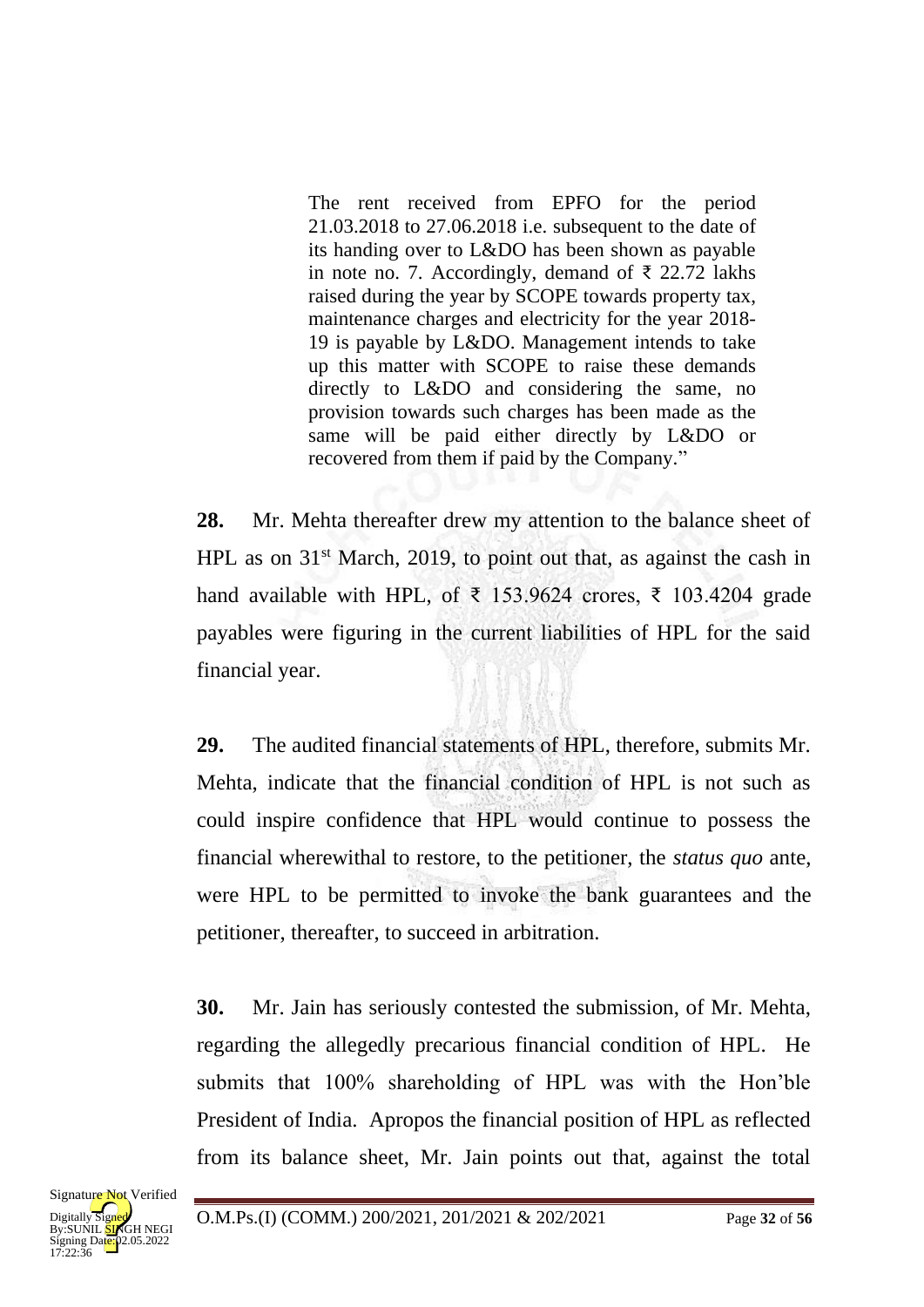liabilities of HPL of  $\bar{\tau}$  176.37 crores, its current assets were to the tune of ₹ 249.90 crores. Referring to the paragraph titled "Emphasis of Matters" cited by Mr. Mehta, Mr. Jain points out that, while noting the fact that substantial net worth of HPL had been eroded by accumulated losses, it was, nonetheless, a going concern as was reflected in the very same passage, and its financial statements had also been prepared on a going concern basis. In this context, Mr. Jain has also invited my attention to Clause 23.5 of the notes on financial statements of HPL, which record the fact that HPL was "a profit making concern since last many years with no borrowings and on the basis of improved business operations". Mr. Jain points out that HPL had earned profits both in 2017-18 and 2018-19. Adverting to the handing over of land and properties of HPL to L&DO, Mr. Jain points out that Clause 23.6(a) of the notes on financial statements (which had earlier been reproduced) records the request, of HPL, to the Ministry of Housing and Urban Affairs (MoHUA), on 7<sup>th</sup> January, 2019, for suitable compensation against the acquired land and properties, which were valued at  $\bar{\tau}$  1427.89 crores as per the valuation done by the valuer approved and appointed by the MoHUA. It was not, therefore, submits Mr. Jain as though the land of the company was thrown away for a song.

**31.** Mr. Jain has pressed into service the judgments of the Supreme Court in *UP State Sugar Corporation v. Sumac International Ltd.<sup>1</sup>* and *Svenska Handelsbanken v. Indian Charge Chrome<sup>2</sup>* , to contend that the requirement of the existence of the element of egregious fraud

<sup>1</sup> **(1997) 1 SCC 568**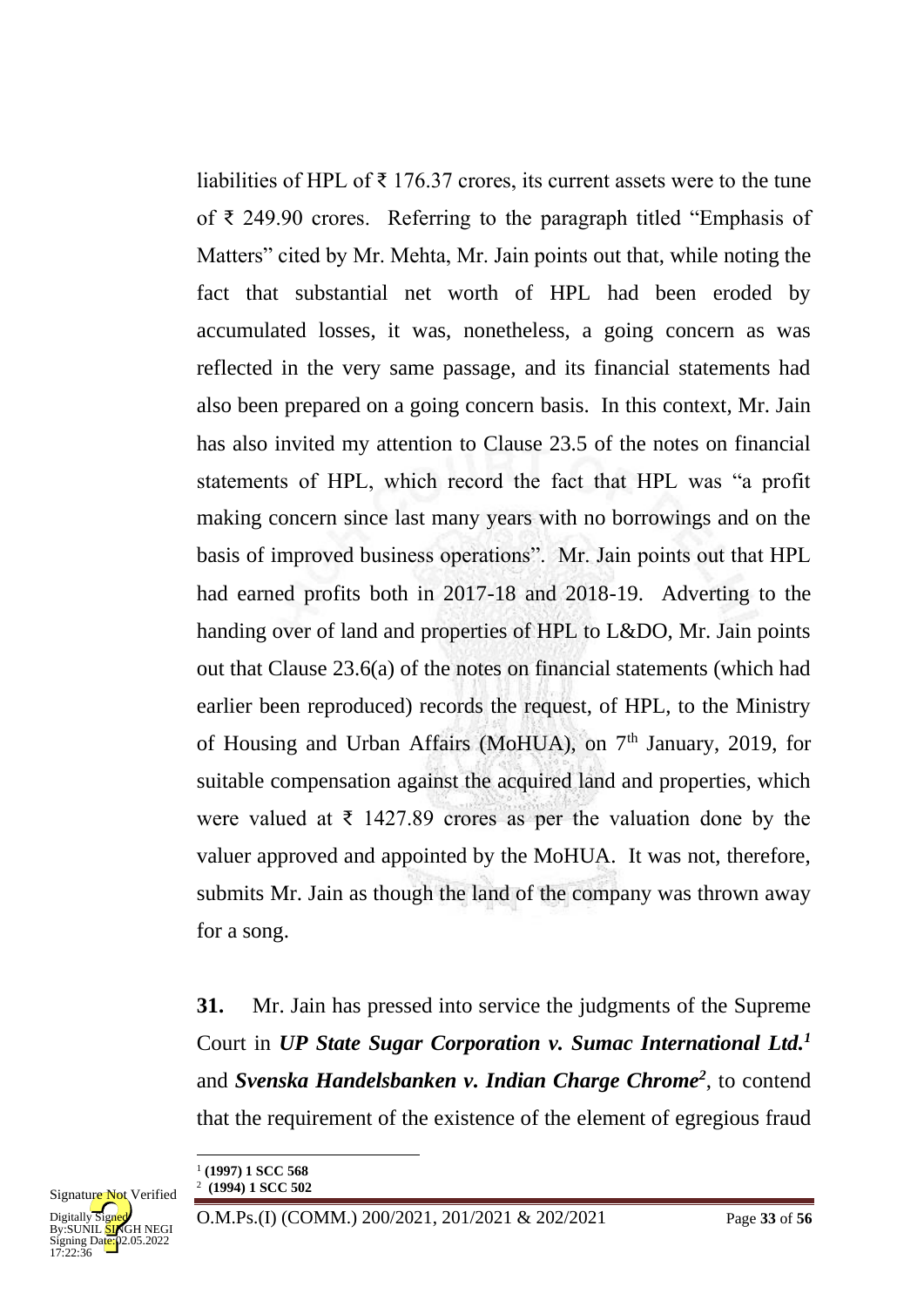actually permeates all three considerations, i.e. of irretrievable injustice, special equities and egregious fraud itself, on which alone invocation of an unconditional and irrevocable bank guarantee could be interdicted by a Court. Irretrievable injury, he submits, must partake of the character of impossibility of execution. Mere financial hardship being faced by the beneficiary of the bank guarantee, submits Mr. Jain, even if it were shown to exist, could not justify interdiction of invocation.

## **Analysis**

**32.** This is yet another a case in which valuable time of this Court has been expended in dealing with a prayer for a restraint against invocation of "unconditional" and irrevocable bank guarantees. In its decision in *CRSC Research and Design Institute Group Co Ltd v.*  **Dedicated Freight Corridor Corporation of India Ltd<sup>3</sup>, a Division** Bench of this Court, while upholding the judgment of this Bench in *CRSC Research and Design Institute Group Co Ltd v. Dedicated*  Freight Corridor Corporation of India Ltd<sup>4</sup>, lamented the fact that, despite the law in that regard being practically fossilized, Courts were being inundated with repeated requests for stay of unconditional bank guarantees. Apparently, with a view to discourage such litigation in future, the appellant before the Division Bench was burdened with costs of  $\bar{\xi}$  5 lacs.

<sup>3</sup> **(2020) SCC Online (Del.) 1526** <sup>4</sup> **MANU/1803/2020**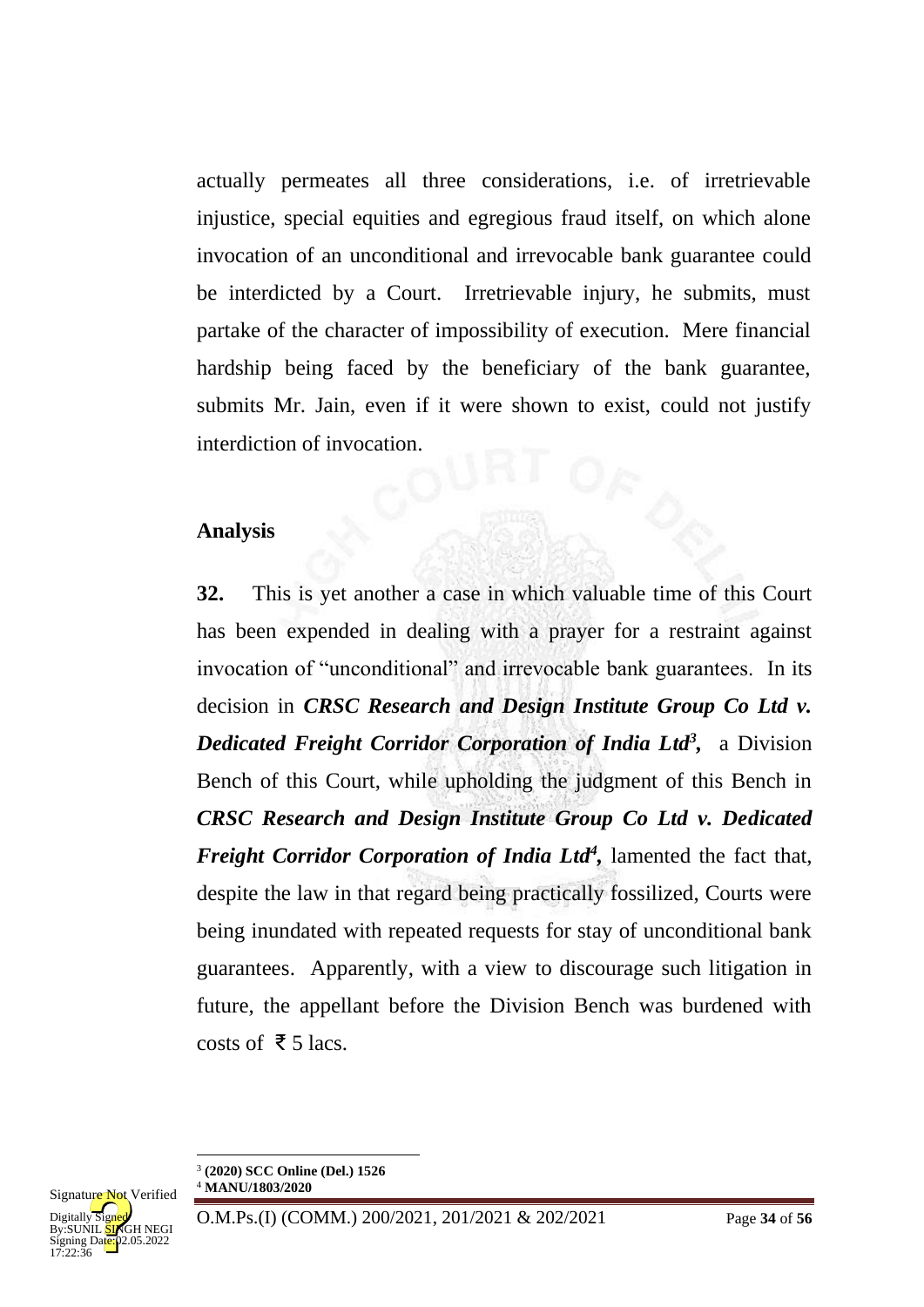# **33.** The following passages from the report of the judgment of the Division Bench in *CRSC Research and Design Institute<sup>3</sup>* speak for themselves:

"7. The settled law with respect to grant of an injunction which has the effect of restraining encashment of a bank guarantee, is (a) when in the course of commercial dealings an unconditional bank guarantee is given or accepted, the beneficiary is entitled to realize such a bank guarantee in terms thereof irrespective of any pending disputes; (b) the Bank giving such a guarantee is bound to honour it as per its terms, irrespective of any dispute raised by its customer; (c) the very purpose of giving such a bank guarantee would otherwise be defeated; (d) the Courts should therefore be slow in granting an injunction to restrain the realization of such a bank guarantee; (e) the Courts have carved out only two exceptions i.e. (i) a fraud in connection with such a bank guarantee would vitiate the very foundation of such a bank guarantee - if there is such a fraud of which the beneficiary seeks to take the advantage, he can be restrained from doing so; fraud has to be an established fraud which the bank knows of and the evidence must be clear, both as to the fact of fraud and as to the bank's knowledge; and, (ii) the second exception relates to cases where allowing the encashment of an unconditional bank guarantee would result in irretrievable harm or injustice to one of the parties concerned; since in most cases payment of money under such a bank guarantee would adversely effect the bank and its customers at whose instance the guarantee is given, the harm or injustice contemplated under this head must be of such an exceptional and irretrievable nature as would override the terms of the guarantee and the adverse effect of such an injunction on commercial dealings in the country; it must be proved to the satisfaction of the Court that there would be no possibility whatsoever of the recovery of the amount from the beneficiary, by way of restitution.

15. We are unable to agree with the contention of the senior counsel for the appellant that this Court, when approached for the interim measure of interference with unequivocal, absolute and unconditional BGs, is required to

\*\*\*\*\*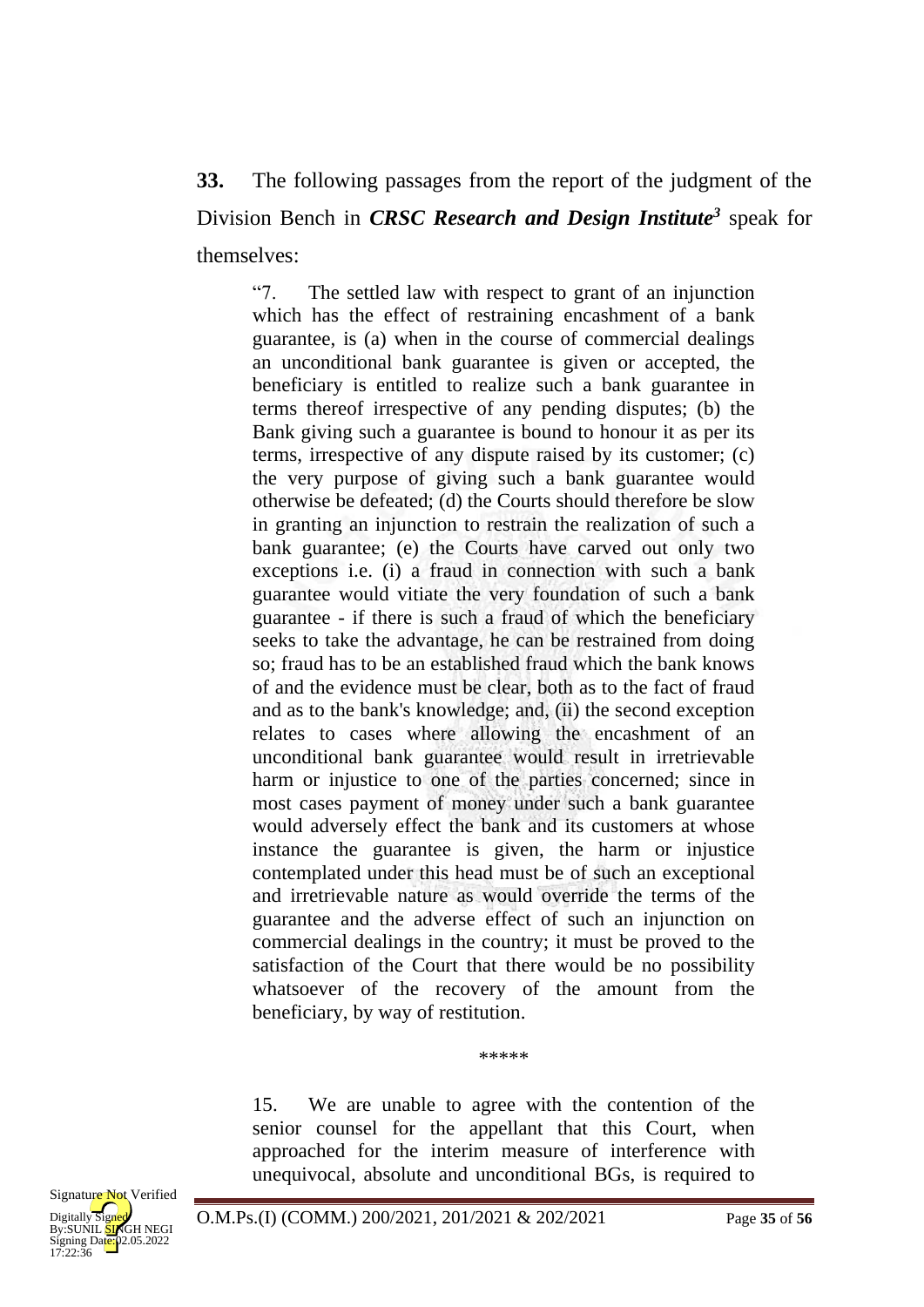interpret the contract and/or form a prima facie opinion whether the beneficiary of the BGs has wrongfully invoked the BGs. Such exercise, in our view, is to be done in a substantive proceeding to be initiated by the appellant for recovery of the monies of the BGs, if averred to have been wrongly taken by the respondent No. 1 by encashment of BGs. If any interim relief is also claimed in the said substantive proceedings, the need for taking a prima facie view, will arise therein; however not while dealing with an application for the interim measure of restraining invocation/encashment of BGs. *In the said proceedings, no question of taking a prima facie view arises and the enquiry is confined to, whether on the basis of the documents, a case of fraud of egregious nature in the matter of obtaining/furnishing BGs, is made out. As far as the argument of the senior counsel for the appellant, of special equities is concerned, the same is but a facet of the second exception aforesaid of irretrievable harm or injustice. Needless to state that from the entire arguments of the senior counsel for the appellant, no case of fraud of egregious nature in the matter of making/obtaining of the BGs is made out. All that emerges is that there are disputes between the appellant and the respondent No. 1 and it is not even whispered that the respondent No. 1 built the entire charade of entering into the contract, only to obtain BGs and to profiteer from the appellant. With respect to the ground urged by the senior counsel for the appellant, of special equities, the Solicitor General has stated that the appellant is a Chinese entity and if ultimately in arbitration, which has already commenced between the parties, the monies are found due to the respondent No. 1 from the appellant, the respondent No. 1 would have no means or ways available to it for recovering the same from the appellant and/or to enforce the arbitral award in China. On the contrary, it is contended that the respondent No. 1 is a Public Sector Undertaking and the monies, if ultimately found due to the appellant from the respondent No. 1, can always be recovered by the appellant from the respondent No. 1.* 

*16. Fraud, as an exception to the rule of non-interference with encashment of BGs, is not any fraud but a fraud of an egregious nature, going to the root i.e. to the foundation of the bank guarantee and an established fraud. The entire case of the appellant, we are afraid, fails to qualify so. The Single* 

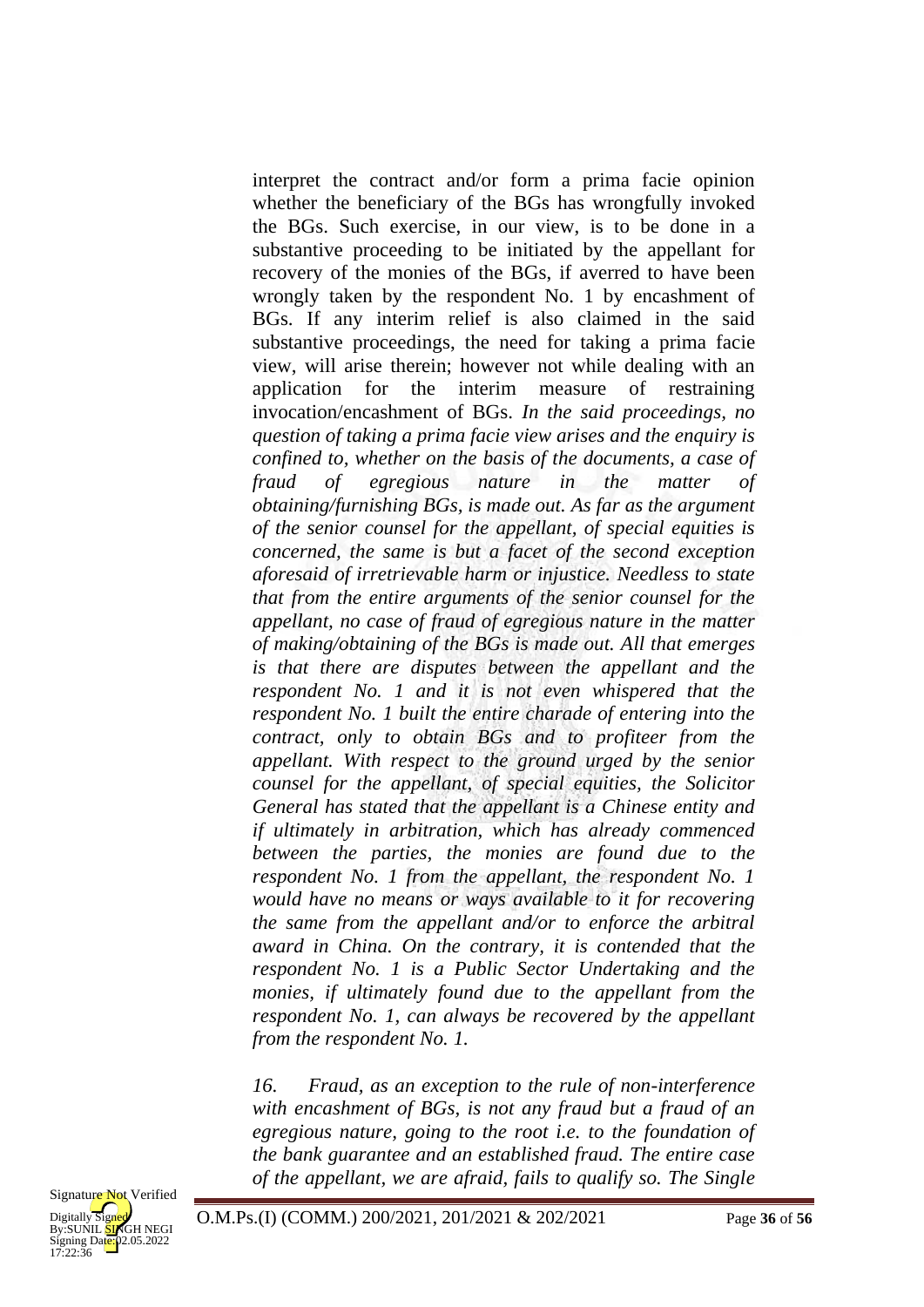*Judge has written at length on the subject and save for as aforesaid, we need not say more.* 

*17. Irretrievable injustice, as an exception to the rule of non-interference with encashment of BGs, is again not a mere loss, which any person at whose instance bank guarantee is furnished, suffers on encashment thereof. It is always open to such person to sue for recovery of the amount wrongfully recovered. What has to be proved and made out to obtain an injunction against encashment, is that it will be impossible to recover the monies so wrongfully received by encashment.*  There is not even a whisper to this effect, neither in the pleadings nor in the arguments."

(Emphasis supplied)

**34.** Despite the clear enunciation of the law as above, and at least till I sat in that roster, petition after petition continued to be filed, seeking stay of invocation of unconditional irrevocable bank guarantees. In nearly every such case – including the present petitions – reliance was placed, by the petitioners, on the disputes between the parties relating to the performance/non-performance of the original contract. The fact that the petitioner, seeking stay of invocation of the bank guarantees, had a subsisting claim against the respondent beneficiary of the bank guarantees is also inevitably taken as a ground for seeking stay of invocation.

**35.** In view of the well crystallized law on the subject, any reference to the original dispute between the parties, relating to the performance of the contract, is completely irrelevant, insofar as the issue of stay of invocation of the bank guarantees is concerned. That dispute has necessarily to form substratum of an entirely different proceeding, to be resolved either by arbitration or by adjudication by a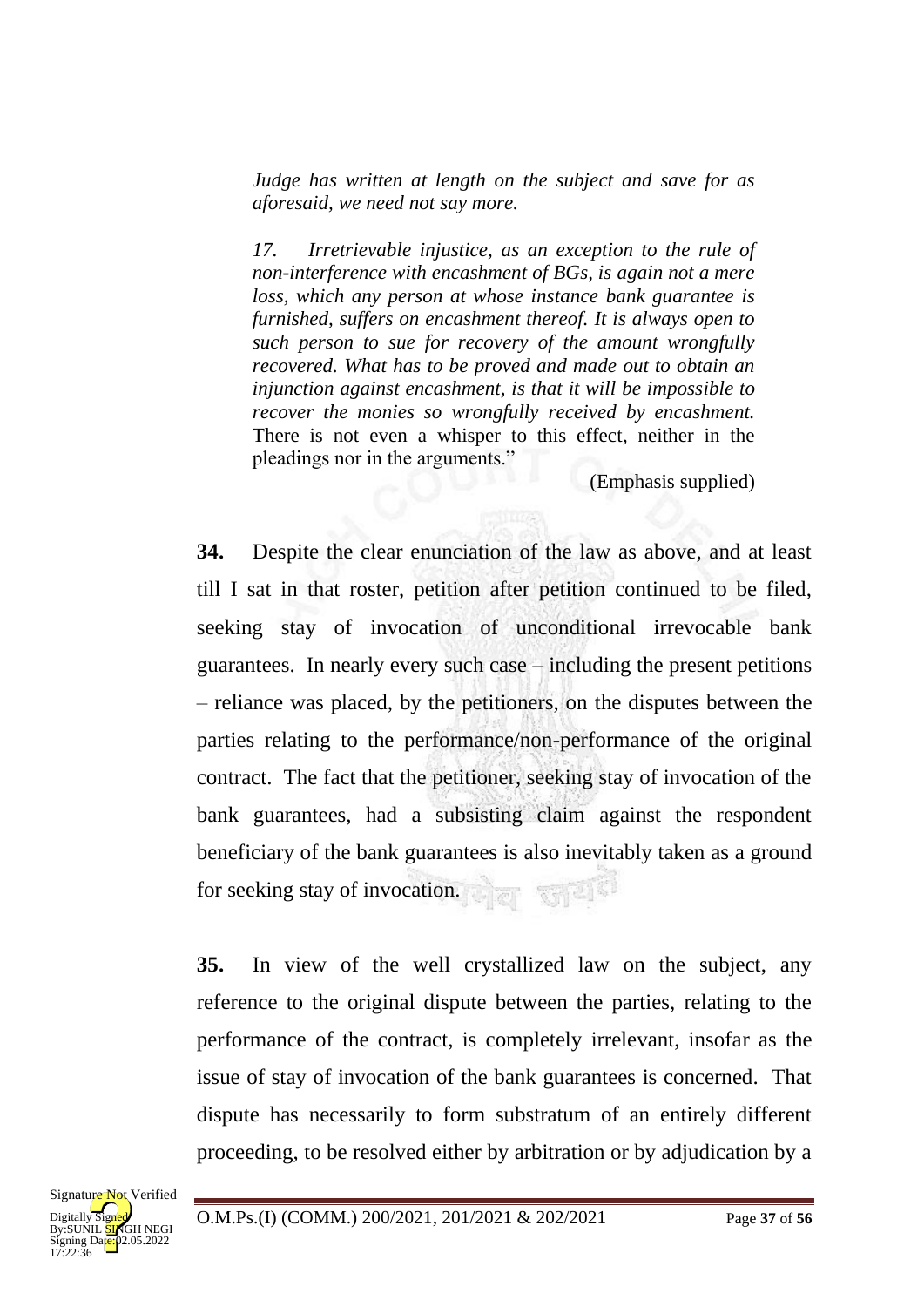Court. While I have recorded the submissions of learned Senior Counsel for the petitioner regarding the petitioner's substantive grievances against HPL, I do not, in view of the law that stands settled in that regard, propose to deal with the said contentions here.

**36.** With these prefatory observations, I deem it appropriate, before applying the law to the facts of the present case, to itemize the basic principles relating to bank guarantees, their invocation and the interdiction of such invocation, thus:

(i) Commercial contracts often contain clauses requiring the contractor to furnish bank guarantees.

(ii) These bank guarantees are, principally, either bank guarantees provided towards security, for having been awarded the contract, or performance bank guarantees, to guarantee performance of the contract, though, on occasion, other bank guarantees such as bank guarantees towards mobilization advance etc. may also be required to be provided.

(iii) The contract, in such cases, also provides for the circumstances in which the bank guarantees could be invoked, as well as the purpose for requiring the bank guarantees to be provided in the first place.

(iv) No bank guarantees payment to anyone gratis. Every bank guarantee is of necessity issued by a bank on instructions. In case of a commercial contract, such as the contract in the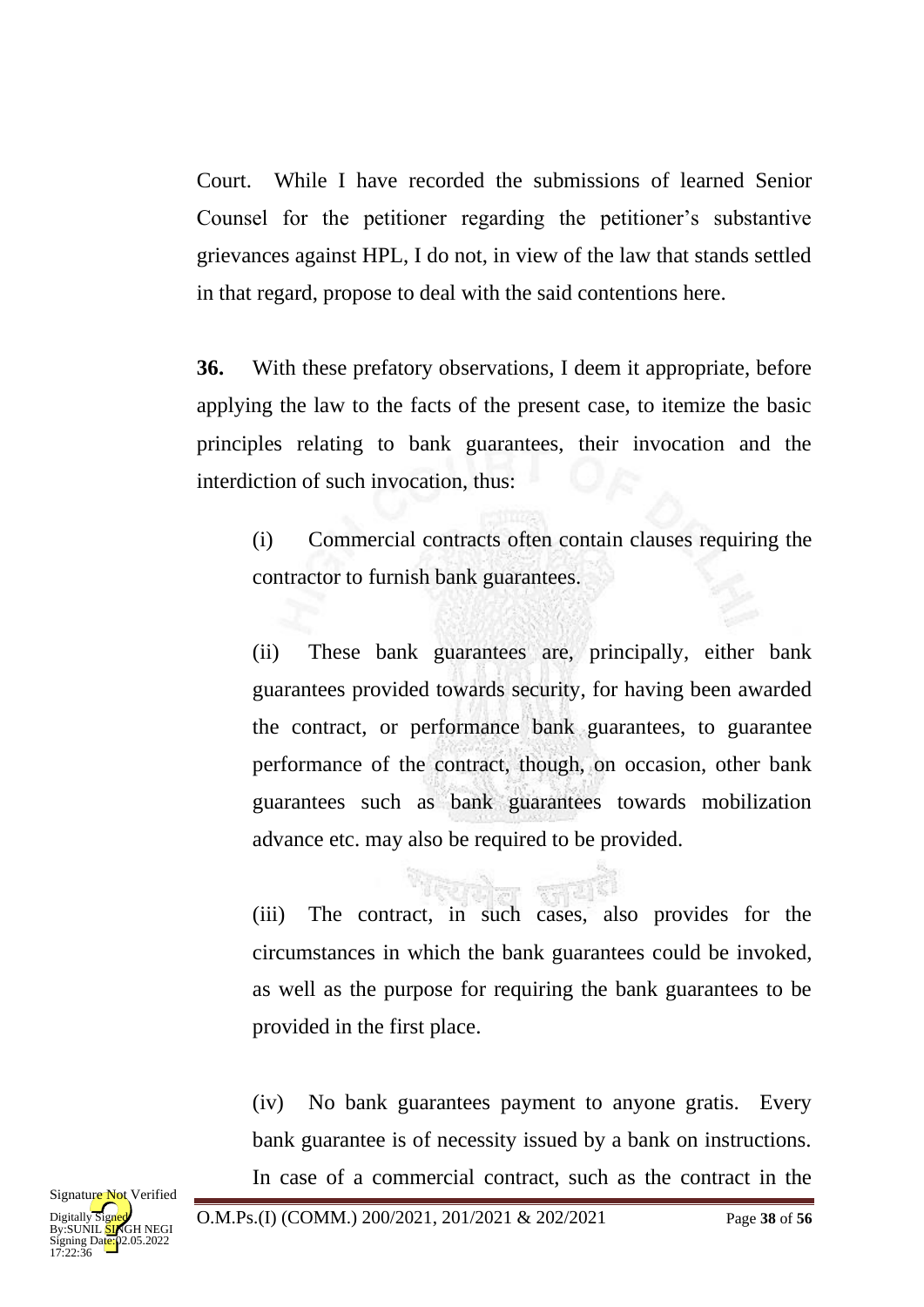present petition, the instruction to the bank, to provide a bank guarantee, is given by the person to whom the contract is awarded; in the present case, the petitioner. The party to whom the contract is awarded, in other words, instructs the bank, in lieu of having been awarded the contract, to issue a bank guarantee in favour of the person awarding the contract. In the present case, as required by the agreements between the petitioner and the HPL, and that the petitioner's instance, bank guarantees were issued by the bank in favour of HPL which, therefore, is the beneficiary of the bank guarantee.

(v) These bank guarantees are, however, bilateral contracts between the bank and the beneficiary, i.e. HPL, even if they were issued at the instance of the petitioner. The petitioner is not a party to the bank guarantees. It is, therefore, legally a stranger to the contract, insofar as the bank guarantees are concerned.

(vi) Like all independent commercial contracts, every bank guarantee has to abide strictly by its terms. Honour and compliance of a bank guarantee, as per its terms, is, therefore, mandatory. In the case of bank guarantees, especially, the Supreme Court has stressed this aspect, as there is an overwhelming element of public interest involved in requiring banks to honor their commitments towards customers and clients. If a bank is to be interdicted, at the instance of a third party, who is a stranger to the bank guarantee between the bank

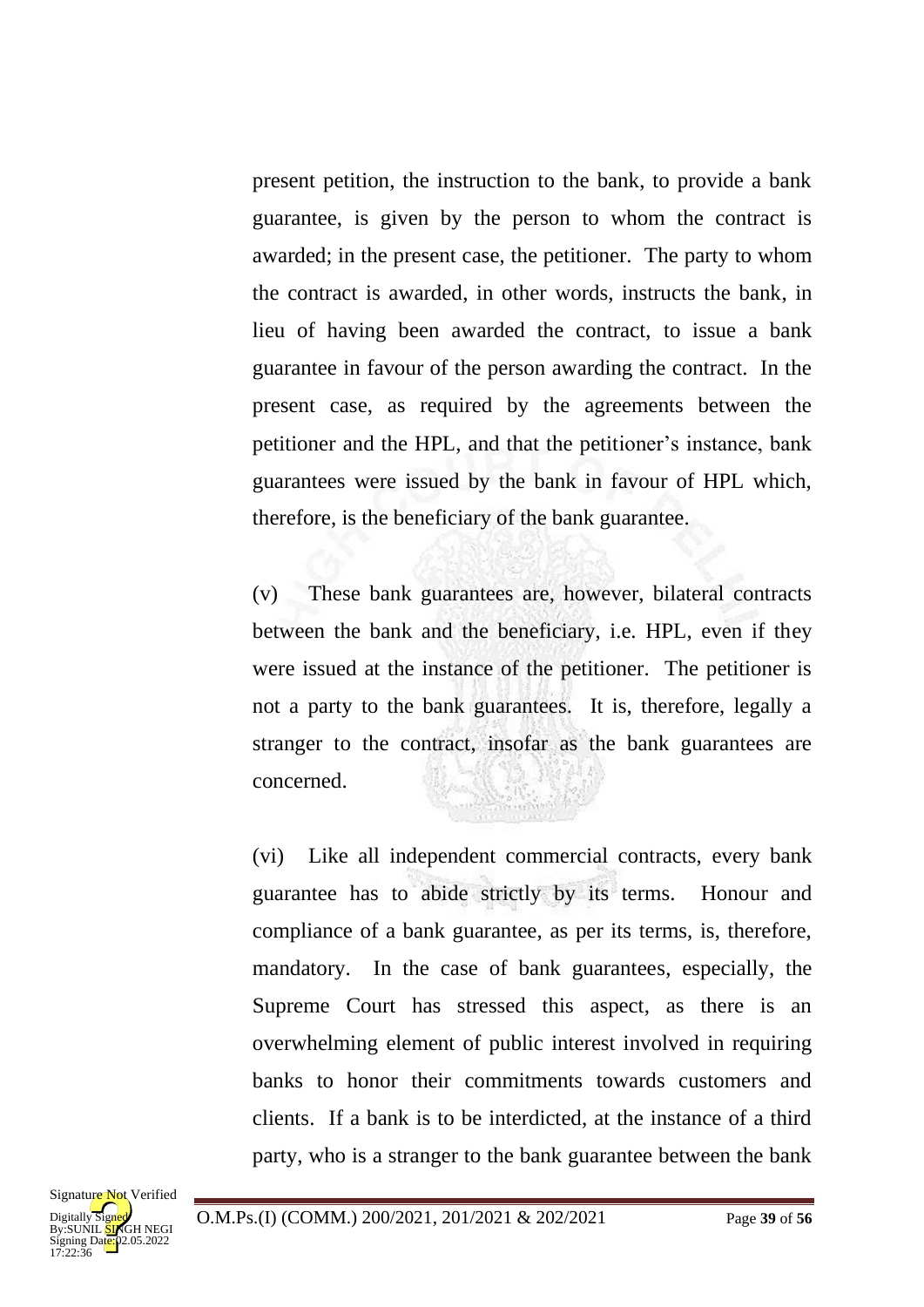and the beneficiary, from honouring the bank guarantee, the Supreme Court has held in *United Commercial Bank v. Bank of India<sup>5</sup>* and *Hindustan Steelworks Construction Ltd. v.*  **Tarapore & Co<sup>6</sup>**, that it would erode the public faith in the banking institution of the country.

(vii) The bank is, therefore, concerned only with the terms of the bank guarantee. The elements of any dispute between the contractor and the beneficiary of the bank guarantee, or the conditions existing in the contract between the contract awardee and the beneficiary of the bank guarantee, i.e. in the present case between the petitioner and HPL, are, therefore, generally irrelevant to the aspect of invocation of the bank guarantee. Even the circumstances stipulated in the contract between the beneficiary and the contract awardee, in which the bank guarantee could be invoked, are also of no relevance insofar as the liability of the bank to honour the bank guarantee is concerned.

(viii) In order for the aspect of performance, or failure of performance, of the parent contract, by either party, to become relevant as a consideration for invocation of the bank guarantee, *they have necessarily to be incorporated by express reference in the bank guarantee itself*. In other words, if the bank guarantee were to stipulate that the bank would be required to make payment to the beneficiary only in the event of failure, on the

<sup>5</sup> **(1981) 2 SCC 766**

<sup>6</sup> **(1996) 5 SCC 34**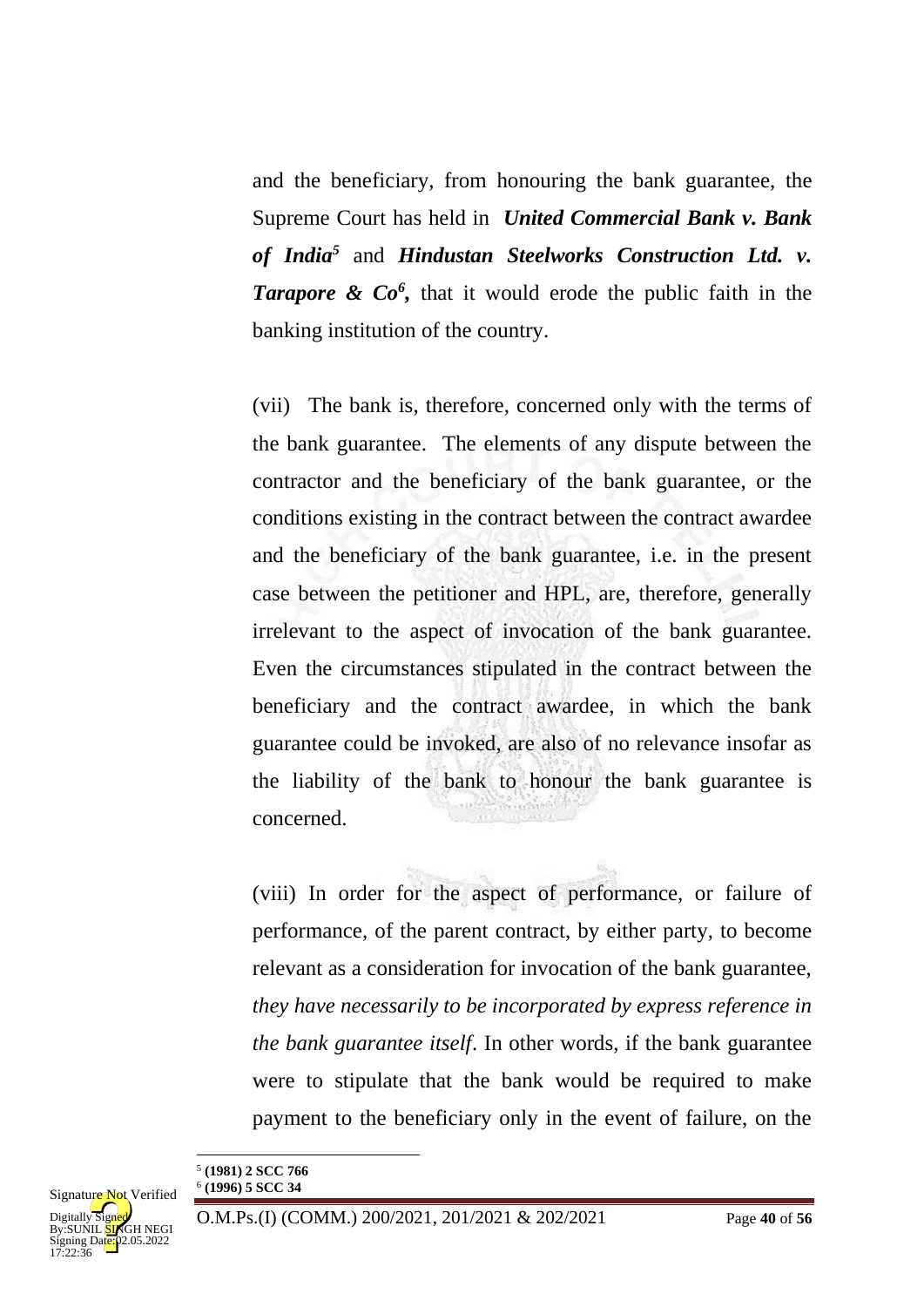part of the contract awardee, to abide by its obligations under the Contract, *then* the aspect of performance of the contract by the contract awardee would become a relevant consideration, while assessing the obligation of the bank to make payment to the beneficiary.

(ix) Similarly, oftentimes, a contract may stipulate the particular stage at which, or exigency in which, the bank guarantee could be invoked by the beneficiary. Such a stipulation in the contract would, however, become relevant for the bank, when called upon by the beneficiary to honour the bank guarantee, *only if that stipulation figures expressly in the body of the bank guarantee itself*.

(x) Else, the bank is not expected, much less required, to advert to the covenants of the original contract between the contract awardee and the beneficiary, to which the bank is a stranger – just as the contract awardee is a stranger to the bank guarantee. Nor is it required to enter into the disputes between the contract awardee and the beneficiary of the bank guarantee, or into the aspect of performance, or non-performance, of the contract. Nor, for that matter, is the bank entitled to examine whether the stage at which the contract between the parties envisages invocation, or enforcement, of the bank guarantee, has, or has not, been reached. The bank, being a stranger to the contract between the contract awardee and the beneficiary of the bank guarantee, has no authority to probe into the said

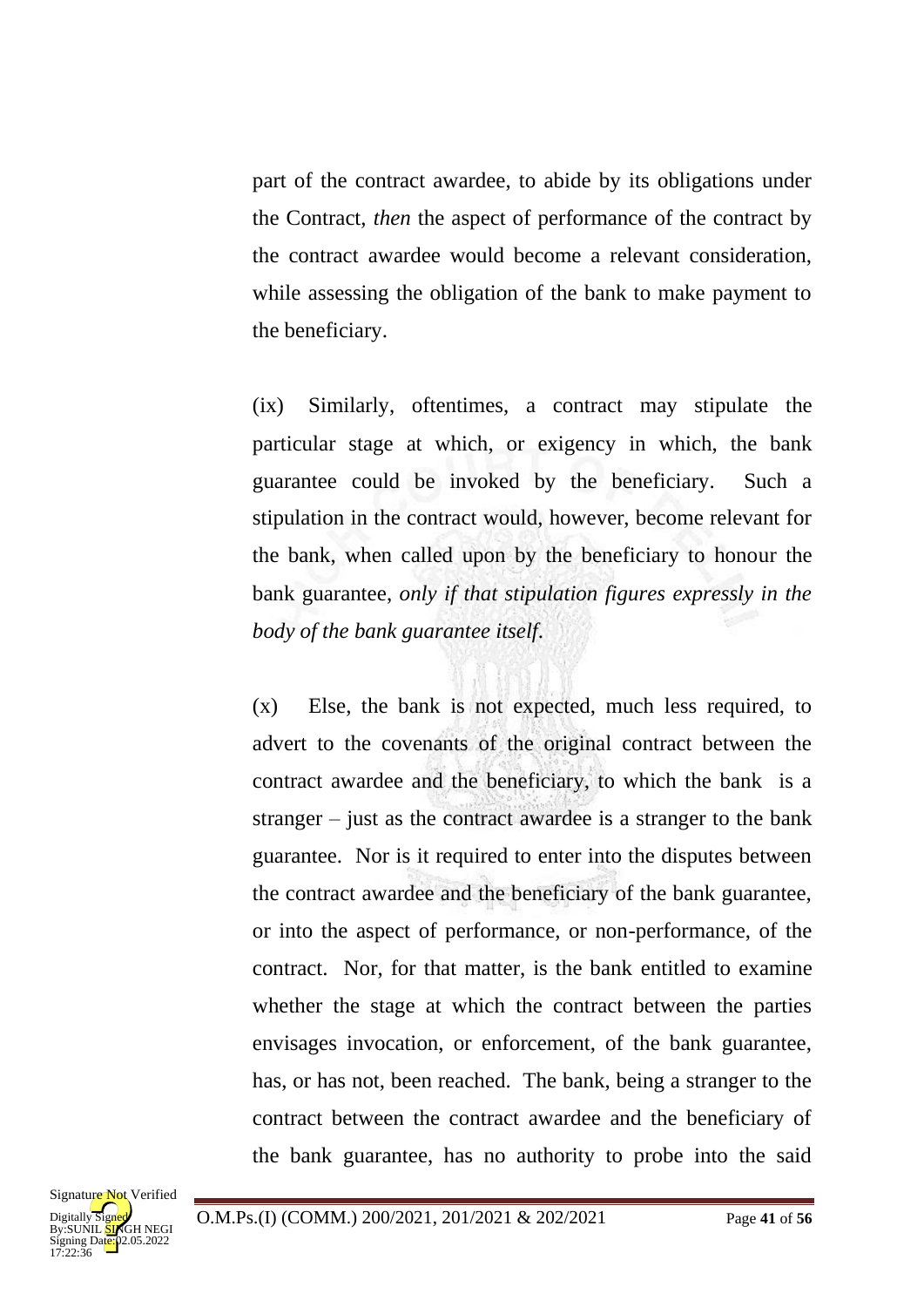contract, *unless the terms of the bank guarantee expressly require it to do so*. The bank has necessarily to be concerned only with the terms of the bank guarantee, to which alone it is a party.

(xi) If the invocation of the bank guarantee by the beneficiary thereof is, therefore, in terms of the bank guarantee, the Court cannot interdict the bank from honouring the bank guarantee, by referring to the covenants in the contract between the contract awardee and the beneficiary of the bank guarantee. Any such attempt by the Court would amount to directing the bank to violate the contract, with the beneficiary of the bank guarantee, to which it is a party and, therefore, to direct the bank to commit an illegality. This, quite obviously, is completely impermissible.

(xii) Equally, it is not permissible, either, for the Court to interdict the invocation of a bank guarantee on the ground that the stage for such invocation, as per the contract, has not been reached, or that the exigency in which the bank guarantee could be invoked as per the contract, does not exist, *unless that stage, or that the exigency, is incorporated as a condition for invocation in the bank guarantee itself.*

(xiii) Interdiction of invocation of unconditional bank guarantees would be justified, where the invocation is otherwise in terms of the covenants in the bank guarantees, only where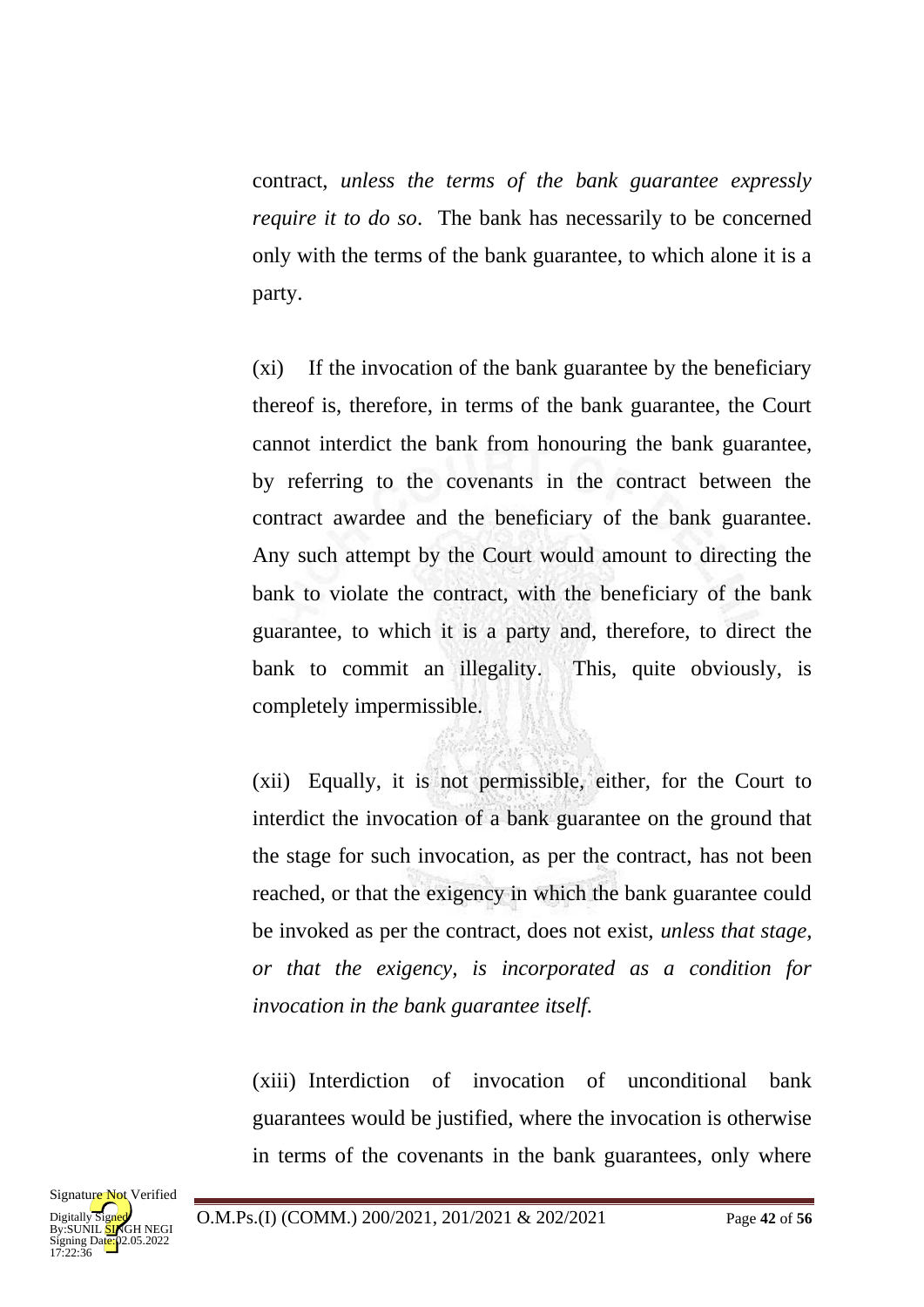there is found to exist egregious fraud, or special equities, or where irretrievable injustice would ensue were invocation not to be injuncted. In this regard, I deem it appropriate to reproduce, with humility, the following passages from my decision in *Kuber Enterprises v. Doosan Power Systems India Pvt Ltd<sup>7</sup>* , in

which I have followed the Division Bench pronouncement in

## *CRSC Research and Design Institute<sup>3</sup>* :

"18 Admittedly, the Bank Guarantee provided by the petitioner to the respondents is unconditional. Stay of invocation of an unconditional bank guarantee can be granted only in exceptional circumstances. This Court in *SES Energy Services India Ltd. v. Vedanta*  Ltd<sup>8</sup> has noted these exceptions and observed thus:-

> "9. In cases where the bank guarantee is unconditional, the law recognizes only three circumstances in which Courts could injunct invocation or encashment of the bank guarantee. These three circumstances, essentially, dovetail into two, with the pronouncement of Courts in that regard. The three circumstances, in which the Courts may interfere, and may injunct the invocation of unconditional bank guarantees, is where there is egregious fraud, special equity exists, or where irretrievable injustice or prejudice is likely to result, if the bank guarantee is invoked or encashed. The latter two circumstances have been treated, by the Supreme Court, as well as by the Division Bench of this Court in *CRSC*  **Design<sup>3</sup>** to be interconnected, in that special equities would be set to exist if the invocation of the bank guarantee would result in irretrievable injustice to the opposite party. The following passage, from *BSES Ltd. v. Fenner India Ltd.<sup>9</sup>* , neatly encapsulates this position:

**<sup>8</sup> 2021 SCC OnLine Del 4196 9 (2006) 2 SCC 728**



**<sup>7</sup> 2021 SCC OnLine Del 5049**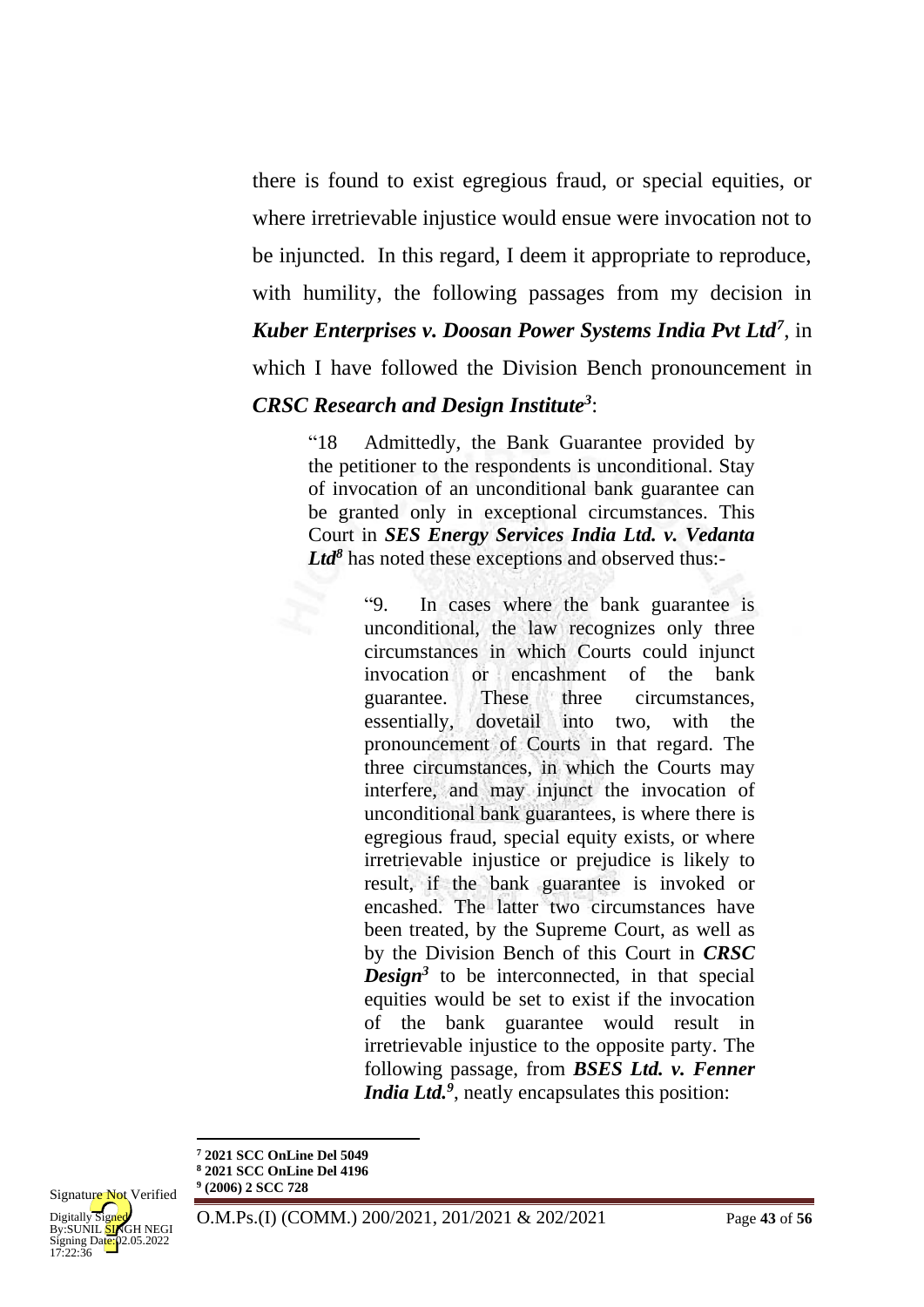"10. There are, however, two exceptions to this rule. The first is when there is a clear fraud of which the bank has notice and a fraud of the beneficiary from which it seeks to benefit. The fraud must be of an egregious nature as to vitiate the entire underlying transaction. The second exception to the general rule of nonintervention is when there are 'special equities' in favour of injunction, such as when 'irretrievable injury' or 'irretrievable injustice' would occur if such an injunction were not granted. The general rule and its exceptions has been reiterated in so many judgments of this Court, that in *U.P. State Sugar Corpn. v. Sumac International Ltd.<sup>1</sup>* , that this Court, correctly declared that the law was 'settled'." "

(Italics and underscoring in original)

Additionally, in para 72 of the report in *Svenska Handlesbaken v. Indian Charge Chrome***<sup>2</sup>** , a bench of three Hon'ble Judges of the Supreme Court has held that mere irretrievable injustice, in the absence of established fraud, does not make out a case for injuncting invocation of an unconditional bank guarantee. Having said that, a bench of two Hon'ble Judges, in *Hindustan Steelworks Construction Co.*  Ltd. v. Tarapore & Co.<sup>6</sup> held, after noticing and interpreting *Svenska Handlesbaken<sup>2</sup>* , that, in *Svenska Handlesbaken<sup>2</sup>* , the Court was "not called upon to decide whether apart from the case of fraud there can be any other exceptional case wherein the Court can interfere in the matter of encashment of a bank guarantee". As such, it was held, "not much importance" could be attached "to the use of the word 'and' in the observation that 'it cannot be interfered with unless there is fraud and irretrievable injustice involved in the case". *Vinitec Electronics Private Limited v. HCL Infosystems Ltd <sup>10</sup>* and *BSES Ltd.<sup>9</sup>*

**<sup>10</sup> (2008) 1 SCC 544**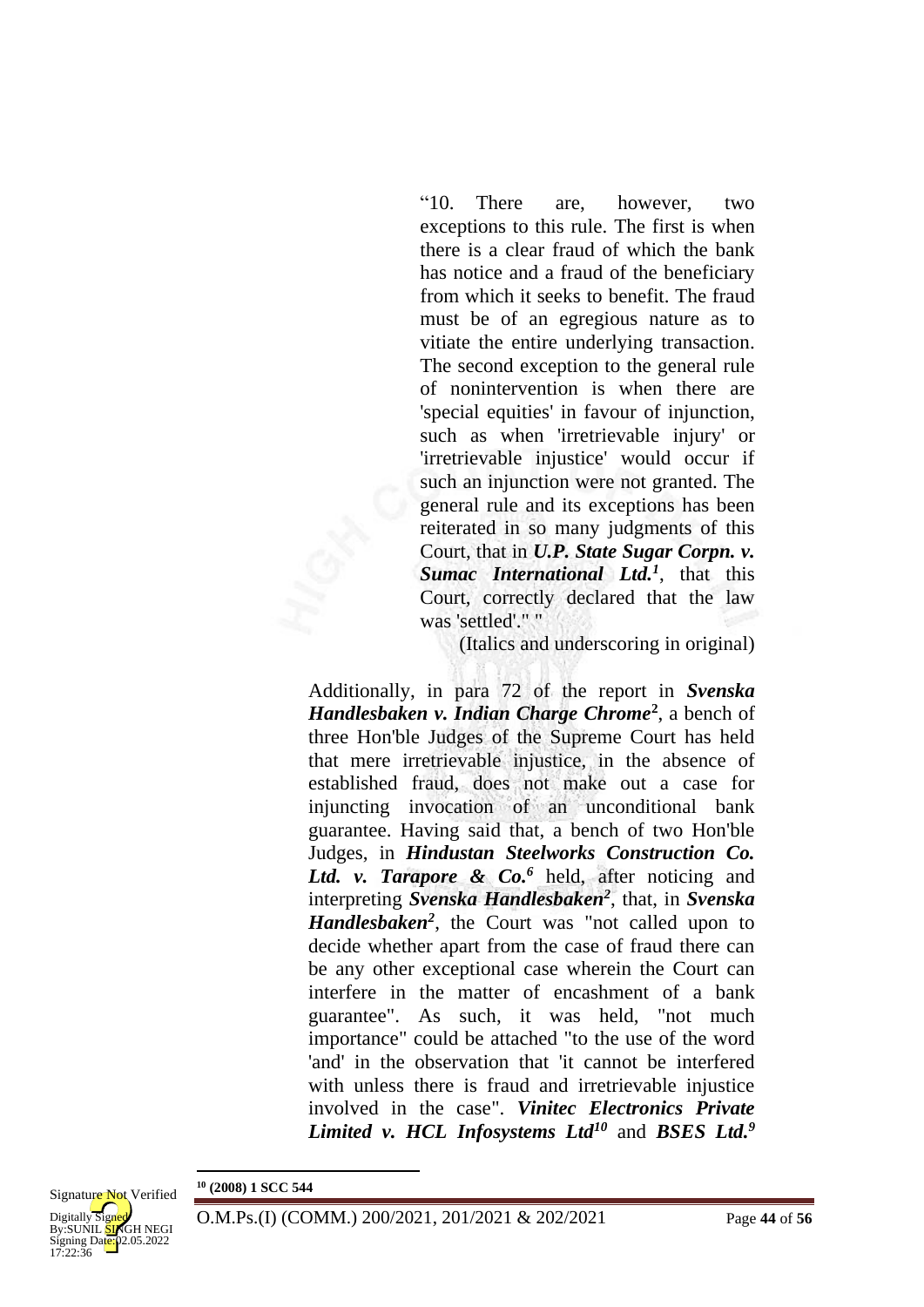hold that special equities, if pleaded as ground for stay of invocation of bank guarantee, should be in the nature of irretrievable injustice.

19. While, therefore, there appears to be some fluidity in judicial thinking on the issue of whether the "fraud" element would permeate the other two considerations of "special equities" and "irretrievable injustice", there does appear to be consensus on the position, in law, that fraud, if pleaded, has to be egregious in nature, and that special equities, if pleaded, have to be in the nature of irretrievable injustice. To that extent, therefore, these considerations, to one extent or another, juxtapose."

**37.** In this context, it is necessary to distinguish between *recitals in a bank guarantee which set out the purpose for issuing the bank guarantee* and *recitals which set out the conditions for invoking the bank guarantee.* These are aspects which are often confused with each other. Bank guarantees issued in compliance with the requirements in commercial contracts often set out, in their preambular or opening recitals, the fact that they are being furnished to ensure performance of the contract by the contractor/contract awardee. *That recital, by itself, does not make performance of the contract by the contract awardee, a condition for invocation of the bank guarantee.* A bank guarantee has, therefore, to be carefully read in order to understand the exact governing condition in which the bank guarantee would become invocable, and in which the bank would be obligated to honor the bank guarantee.

**38.** This aspect would become clear if one refers, in the present case, for example, to the bank guarantee dated  $6<sup>th</sup>$  October, 2018. The opening preambular recital in the bank guarantee states that the bank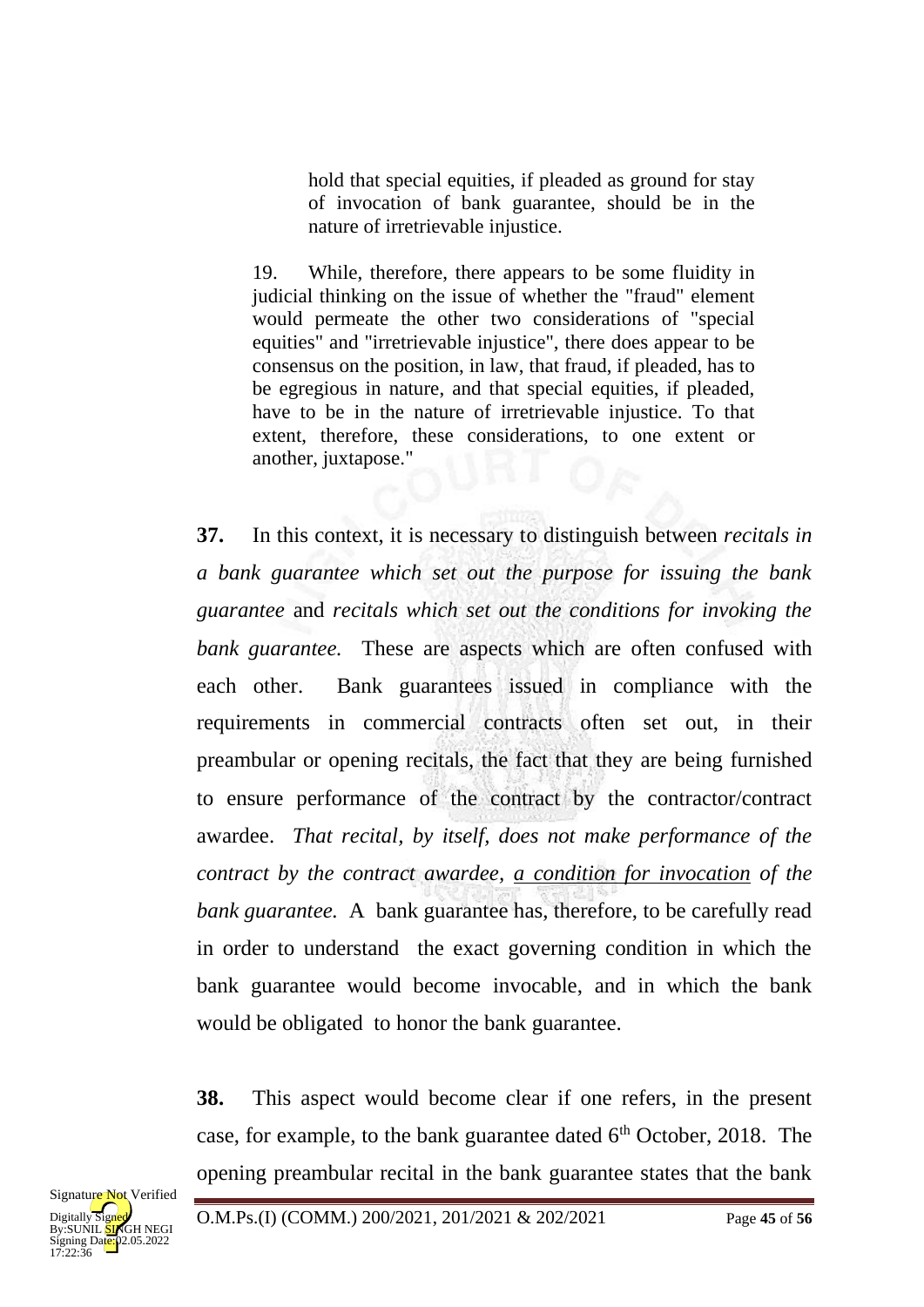guarantee was being provided, "as a security/guaranteeing from the contractor(s) for compliance of his obligations in accordance with the terms and conditions in the said agreement". This opening recital does not make the fact of compliance or non-compliance by the contractor, i.e. by the petitioner, of its obligations under the agreement with HPL, a relevant consideration, where the aspect of invocability of the bank guarantee is concerned. That has to be decided by the covenants governing invocation as contained in the bank guarantee, which read thus:

"1. We, HDFC Bank Limited, E-13/29, 2nd Floor, Harsha Bhavan, Middle Circle, Connaught Place, New Delhi 110001 (hereinafter referred to as "the Bank") hereby undertake to pay to the Employer an amount not exceeding Rs. 7,500,000.00(Rupees SEVENTY FIVE LAKHS ONLY) *on demand by the Employer*.

2. We, HDFC Bank Limited (indicate the name of the Bank) do hereby undertake to pay the amounts due and payable under this guarantee *without any demure, merely on a demand from the Employer stating that the amount claimed as required to meet the recoveries due or likely to be due from the said contractor(s). Any such demand made on the bank shall be conclusive as regards the amount due and payable by the bank under this Guarantee*. However, our liability under this guarantee shall be restricted to an amount not exceeding Rs. 7,500,000.00 (Rupees SEVENTY FIVE LAKHS ONLY).

3. We, the said bank further undertake to pay the Employer any money so demanded notwithstanding any dispute or disputes raised by the contractor(s) in any suit or proceeding pending before any court or Tribunal relating thereto, our liability under this present being absolute and unequivocal. The payment so made by us under this bond shall be a valid discharge of our liability for payment there under and Contractor(s) shall have no claim against us for making such payment."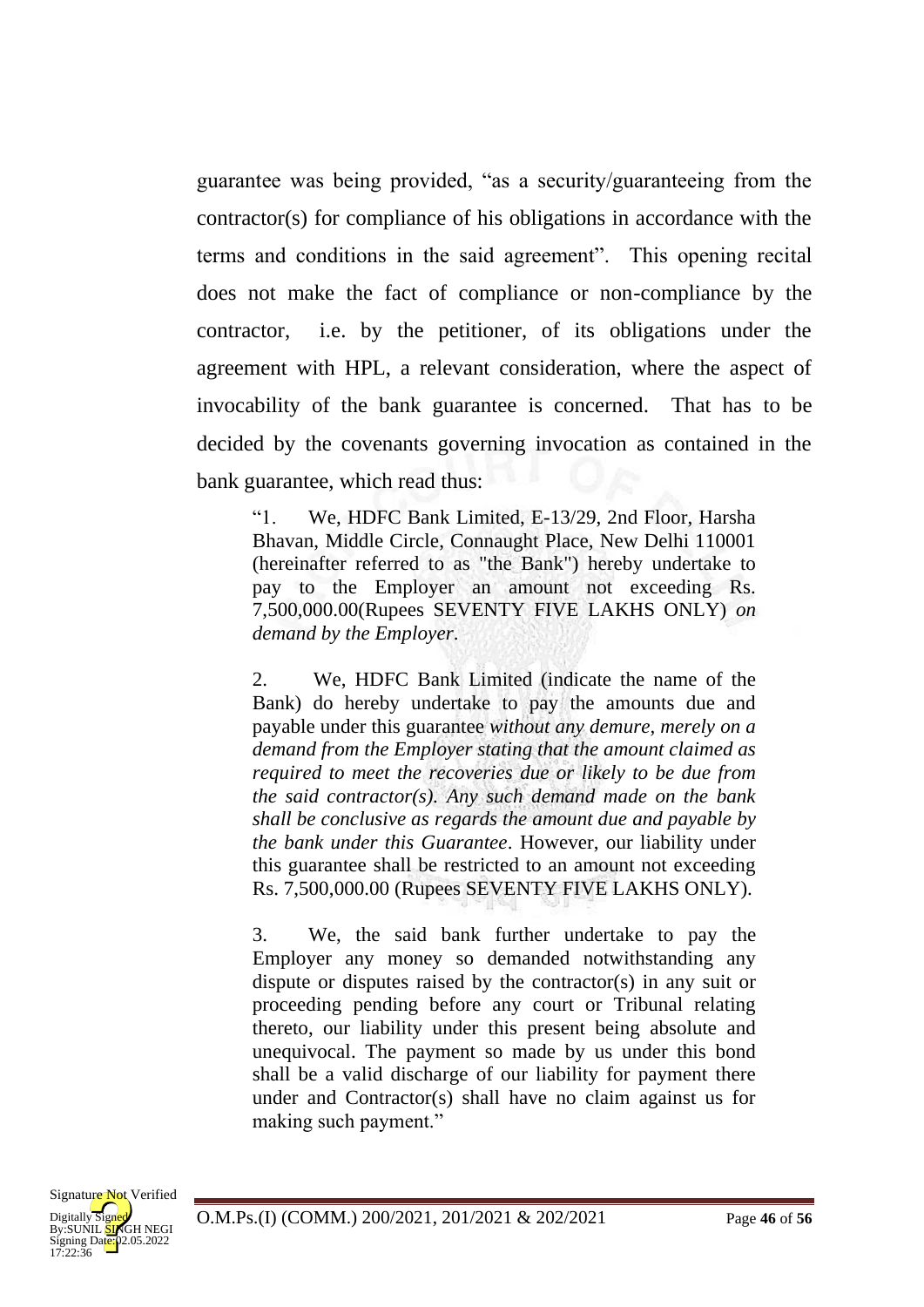**39.** Though, therefore, the opening preambular recital, identifies the *purpose* for providing of the bank guarantee as ensuring compliance, by the contractor, i.e. by the petitioner, of its obligations under the agreement with HPL, the only condition requiring fulfilment, by HPL, to be entitled to the benefit of the bank guarantee is "a demand … stating that the amount claimed (was) required to meet the recoveries due or likely to be due from" the petitioner.

**40.** To that extent, one may say that the use of the expression, "unconditional", in respect of bank guarantees, is actually a misnomer. Bank guarantees are, etymologically, never "unconditional". (Courts have, however, classically referred to bank guarantees such as those issued in the present petitions as "unconditional".) What has to be identified is the condition in the bank guarantee which governs the obligation(s) of the bank thereunder. Even in the present case, the bank guarantees furnished by the petitioner were, *stricto sensu*, not unconditional; the only condition was, however, that a demand letter was required to be issued by HPL.

**41.** It is a important to note the specific stipulation, in the bank guarantee, that the only requirement to be met by HPL was raising of a demand on the bank, *stating that* the amount claimed was required to meet recoveries due or likely to be due from the petitioner. Whether these amounts were actually due or likely to be due is, for the purposes of the bank guarantees forming subject matter of the present petition, completely irrelevant. What was required was a statement from HPL to the bank, stating that these amounts were due or likely to be due from the petitioner.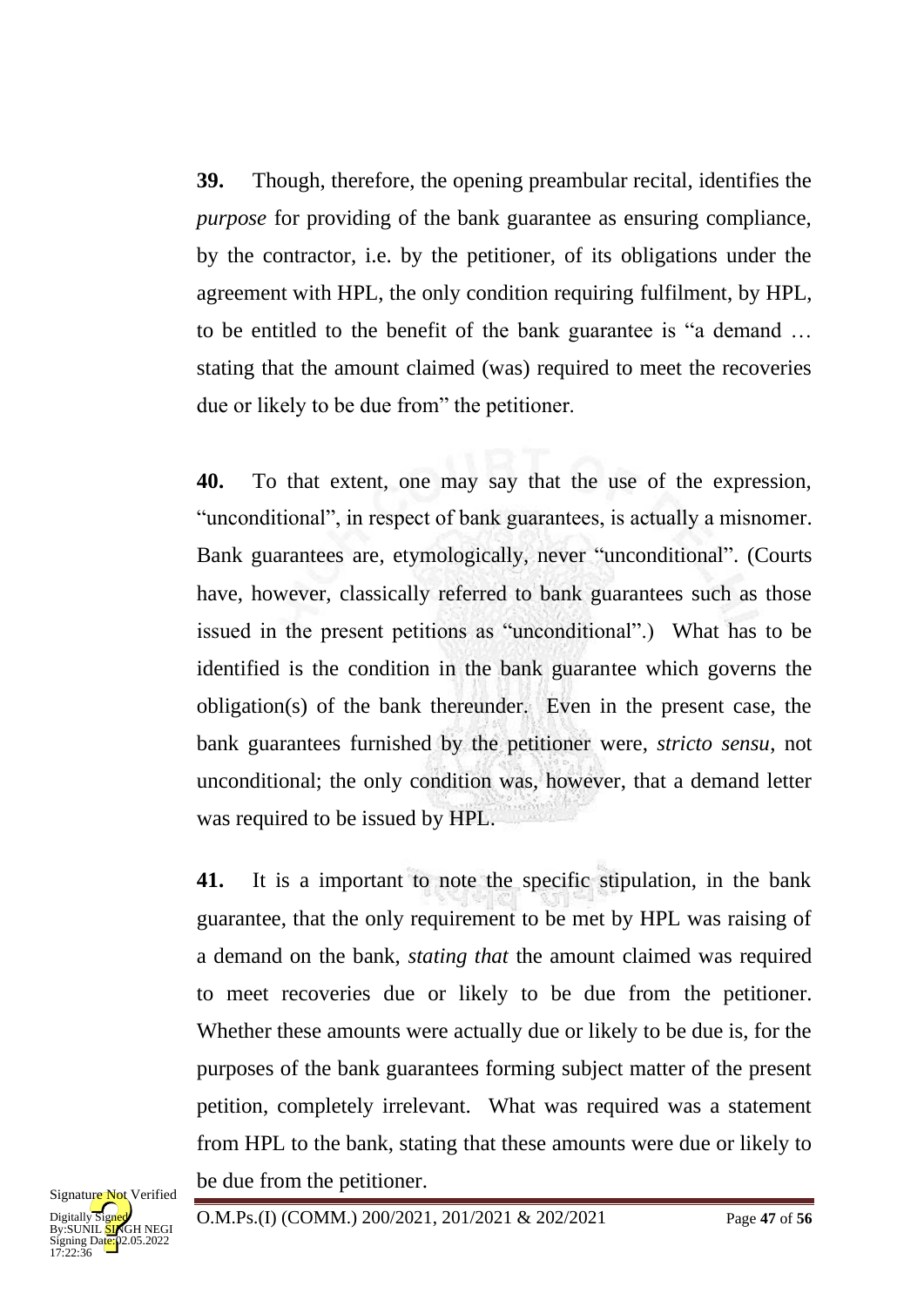**42.** Once such a statement was made, neither could the Bank refuse to honour the bank guarantee by going behind the statement or seeking to verify whether the statement was right or wrong, nor could any Court interdict such invocation on that ground. To repeat, what was required by the bank guarantees was a statement by HPL that the amounts in question were required to meet the recoveries due or likely to be due from the petitioner, and no more. Once such a statement was made, any interdiction against invocation of the bank guarantee by examining whether, in fact, any such amount was, or was not, due from the petitioner to HPL, would be an unjustified exercise and would also be in the teeth of the express covenants of the bank guarantee.

**43.** A plea for stay of invocation of a bank guarantee would be predicated either on the premise that the invocation was contrary to the terms of the agreement between the parties or contrary to the terms of the bank guarantee itself.

**44.** Once, however, the beneficiary of the bank guarantee proceeds towards invocation of the bank guarantee by writing to the bank, the first argument, of the invocation being contrary to the terms of the parent contract between the parties, ceases to be available to the contractor. The reason is simple. Referring to the facts of the present case, the petitioner has instructed the bank to issue bank guarantees favouring HPL, for availing the benefit of which HPL merely had to communicate to the bank stating that the amount claimed was required to meet the recoveries due from the petitioner. Once, therefore, such a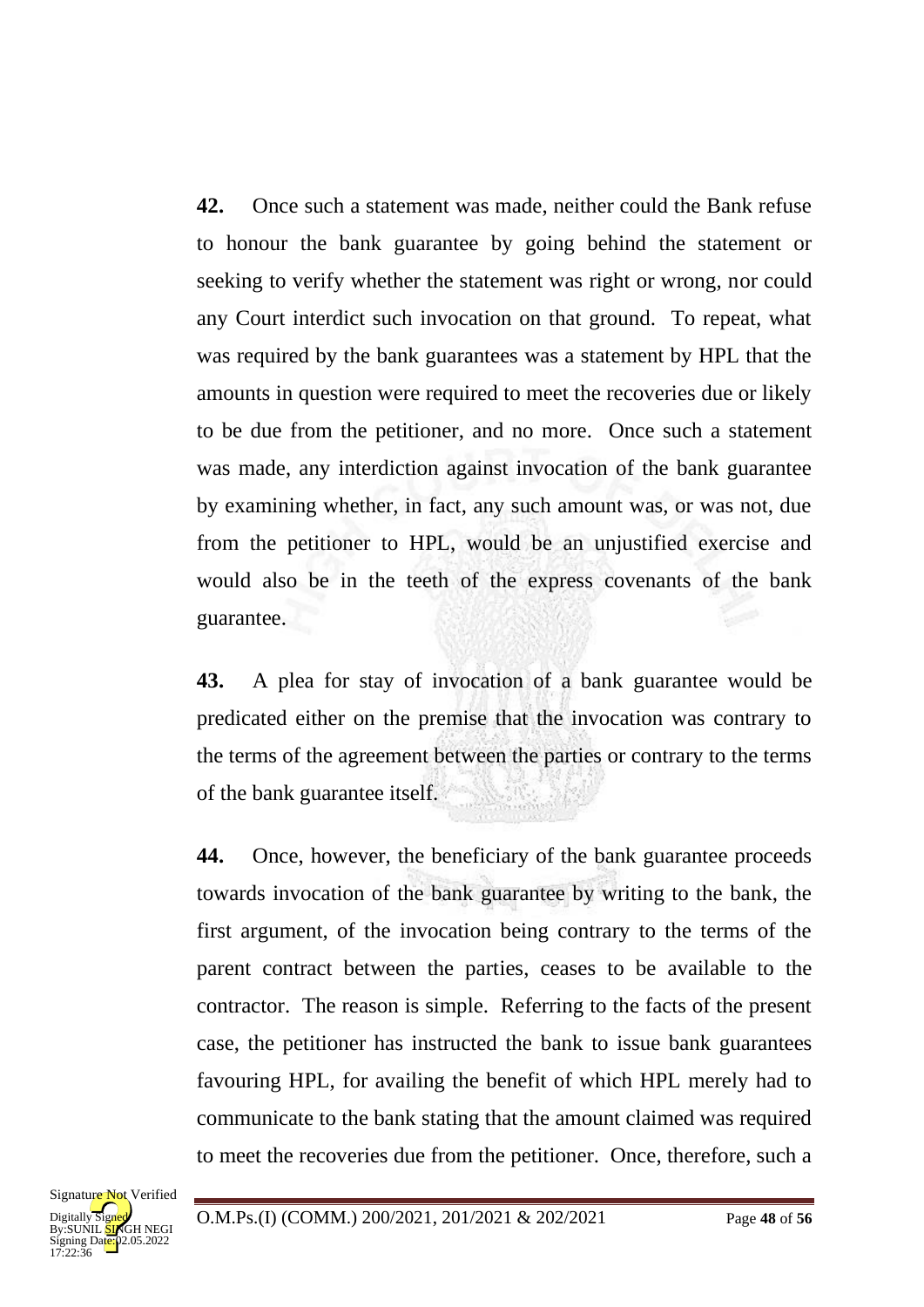communication was made by HPL to the bank, the petitioner could not seek, thereafter, to interdict invocation of the bank guarantee by referring to the terms of the original contract. No equities could sway in favour of the petitioner in such a situation, predicated on the terms of the contract, breach of the contract, default or absence of default, etc. The petitioner cannot, in such circumstances, seek to come between the two independent contractual parties, namely the bank and HPL, in the matter of performance of the contract between those parties, to which the petitioner is a stranger.

**45.** If, therefore, the grievance of the petitioner is that the invocation of the bank guarantee by HPL, though otherwise in accordance with the covenants in the bank guarantee, is contrary to the covenants in the parent agreement, the remedy with the petitioner would be to proceed against HPL to recover the monies released by HPL by invocation of the bank guarantees, not to interdict such invocation, which is a matter between the bank and HPL, and to which the petitioner is a complete stranger. The grievance of the petitioner, in such an event, is vis-à-vis HPL, and not the Bank. The grievance between the petitioner and HPL, being relatable not to the covenants of the bank guarantee, but to the covenants of the agreement between the petitioner and HPL, would have to be decided on the basis of the appropriate protocol in that regard; if arbitrable, by arbitration, else by judicial adjudication.

**46.** In the present case, the covenants in the contract, as well as the aspect of compliance/non-compliance with the contractual obligations have not been made conditions governing honouring of the bank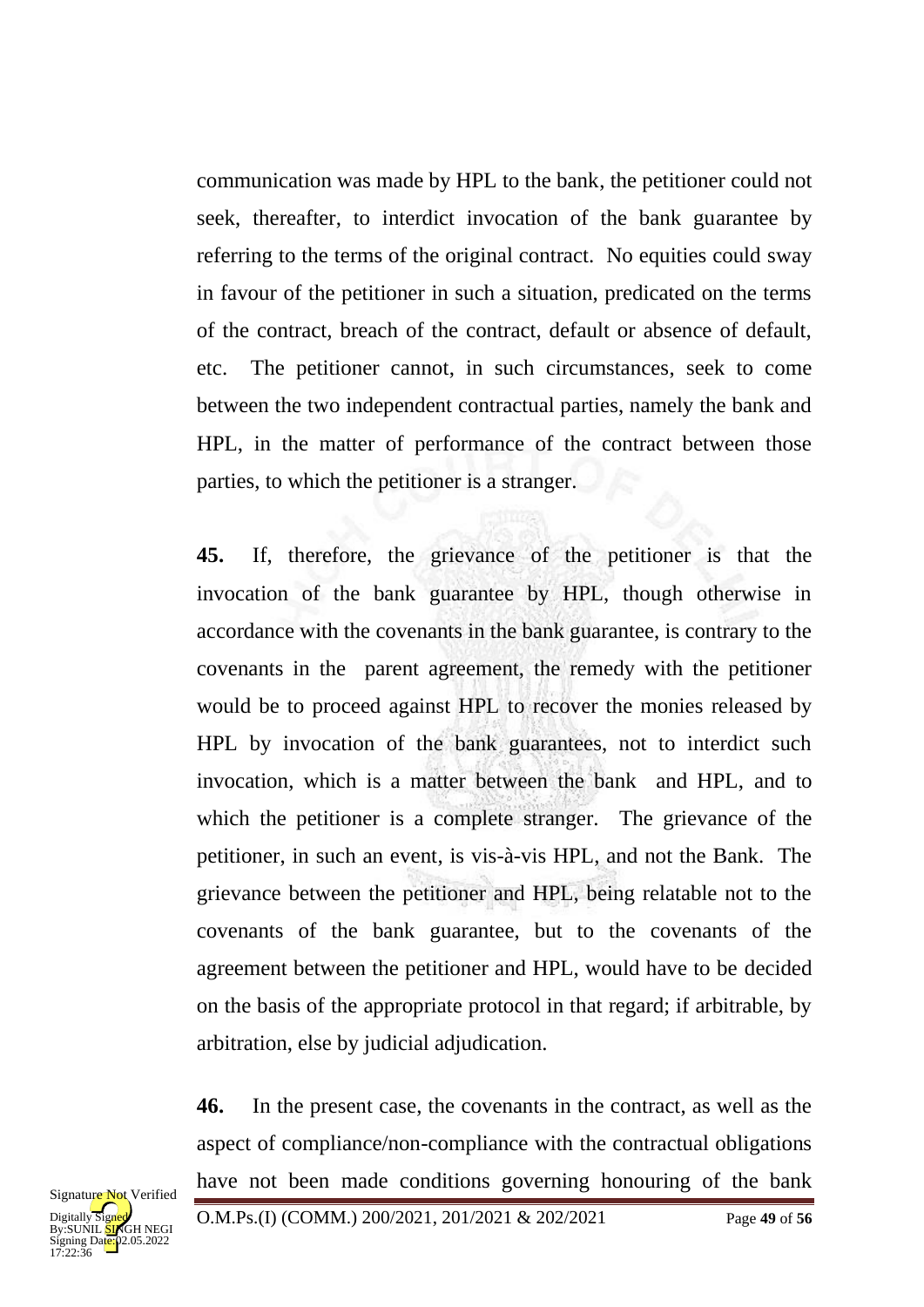guarantees by the bank. The bank guarantee dated  $17<sup>th</sup>$  December, 2016, merely requires HPL to demand, of the bank, the amount governed by the bank guarantee and the bank would become immediately liable to transmit the amount to HPL. The remaining three bank guarantees are a trifle more specific, in requiring the demand from HPL to state that the amount claimed was required to meet the recoveries due or likely to be due from the petitioner. Once such a demand, with such a statement, is made by HPL, the demand is conclusive regarding the amount covered thereby and operates *proprio vigore,* rendering the bank liable to honour the bank guarantee and to pay, to HPL, the amount covered by the bank guarantee, as demanded by it. All the four bank guarantees are equally categorical in stipulating that the demand by HPL would be conclusive regarding the liability of the bank, notwithstanding any dispute raised by the contractor, i.e. the petitioner.

**47.** There is no dispute that the letter dated 1<sup>st</sup> July, 2021, from HPL to the bank specifically stated that the amount claimed was required to meet the recoveries due or likely to be due from the petitioner. The contractual pre-condition in the bank guarantees, thereby, stood completely satisfied. The bank became, thereby, bound, by law, to credit the amount covered by the bank guarantees into the account of HPL.

**48.** Applying the above principles to the fact of the present case, it is clear that no case for interdicting invocation of the subject bank guarantees, consequent on the letter of invocation dated 1st July, 2021,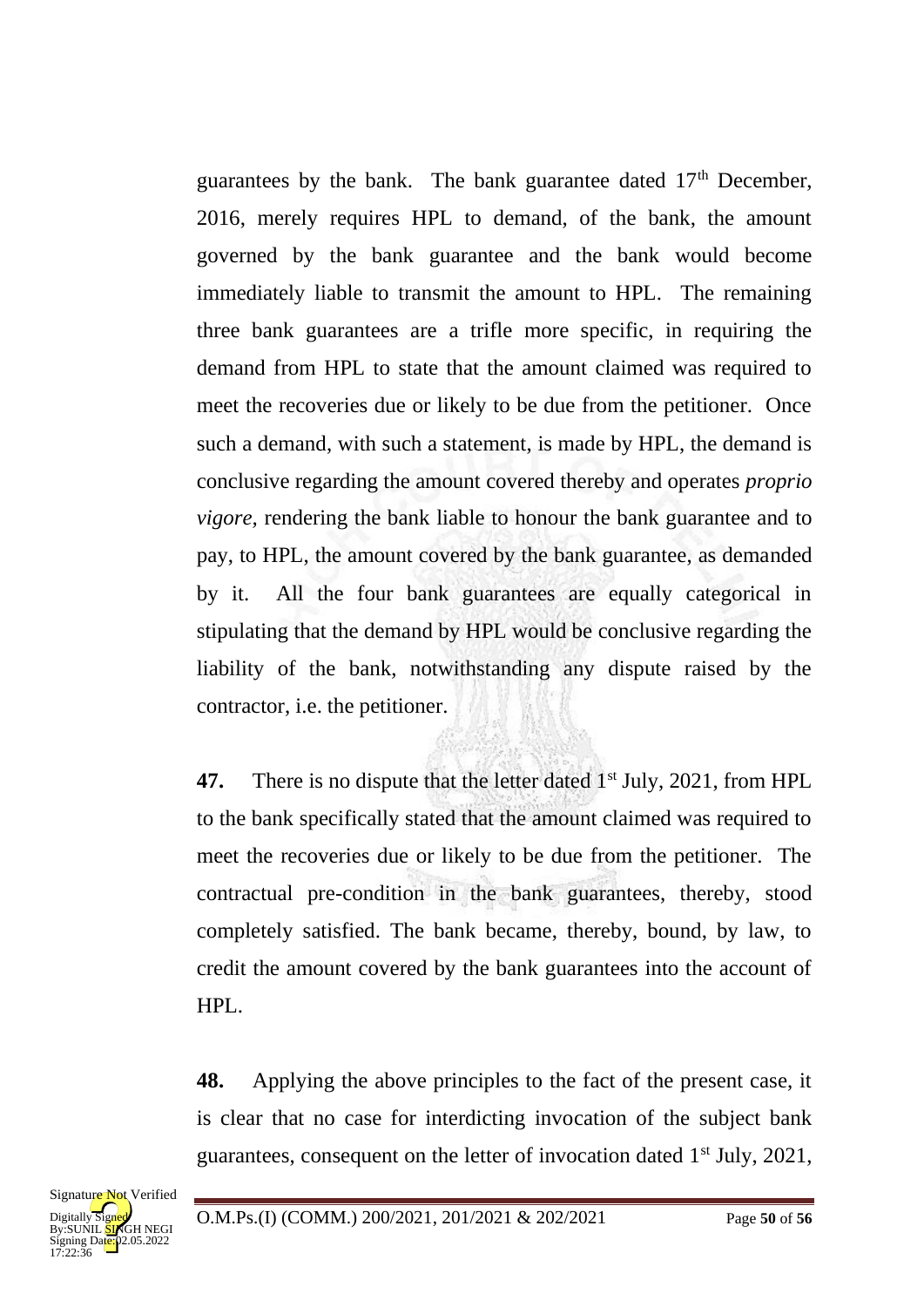issued by HPL to the bank, can be said to exist. As already noted, the stipulation, in the letter, to the effect that the amount claimed was required to meet the recoveries due or likely to be due from HPL satisfied the pre-invocation requirement as contained in the bank guarantee. Whether, in fact, these amounts were due or likely to be due, from the petitioner are beyond the scope of inquiry by the Courtand, indeed, was also beyond the scope of inquiry by the bank when approached by HPL. Once HPL made the requisite statement in terms of the concerned clauses in the bank guarantees, the matter had to address there. Subsequently, if it was found that the statement was incorrect-as the petitioner would seek to contend-the remedy with the petitioner would be to seek restitution in the substantive arbitral proceedings. There are several ways in which this can be done, and it is not for this Court to offer any suggestion in that regard. Suffice it to state that no case for restraining invocation of the bank guarantees, as having been invoked contrary to the terms of the bank guarantees, can be said to exist.

**49.** There are, however, as already noted earlier, select circumstances in which invocation of an "unconditional" bank guarantee, even if superficially in terms of the covenants in the bank guarantee governing its invocation, may be interdicted by a Court. These are (ii) where the bank guarantee is vitiated by egregious fraud, (iii) where irretrievable injustice would result if the bank guarantee were permitted to be invoked, and, (iv) where special equities exist, as would justify interdiction or invocation of the bank guarantees.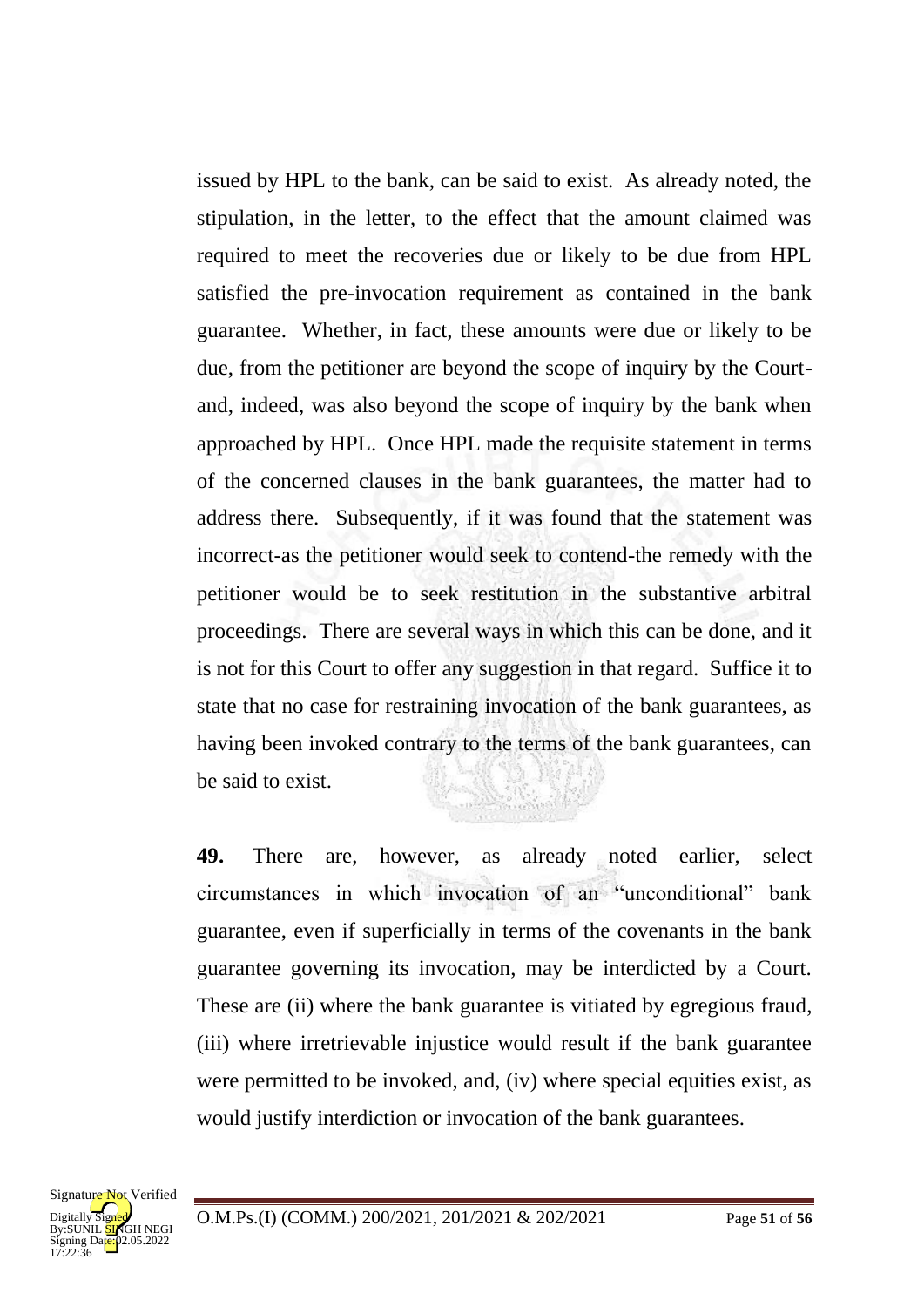# Applying the above principles:

**50.** Fraud has not even been pleaded by the petitioner and, indeed, Mr. Mehta was candid in submitting that he was not seeking to contend that the invocation of the bank guarantees was justified on the ground of egregious fraud. Egregious fraud, in any case, as already noted, would have had to vitiate the bank guarantees themselves, in order for it to be pleaded as a ground to restrain invocation. The bank guarantees having been issued by the bank at the instance of the petitioner and as required by the covenants of the agreement, it cannot be said that the bank guarantees were fundamentally vitiated on the ground of egregious fraud.

**51.** The petitioner's contention that HPL owes, to the petitioner, amounts in excess of the amount covered by the bank guarantees is obviously completely tangential to the issue at hand. Any amounts owed by HPL to the petitioner would have to form subject matter of resolution by arbitral proceedings. This Court does not require to return any finding, in the present case, regarding the petitioner's entitlements against HPL, or *vice versa*.

**52.** Nor can the present case be said to be one of special equities or irretrievable injustice. Indeed, the contention of learned Senior Counsel for the petitioner was essentially predicated on the irretrievable injustice principle, as learned Senior Counsel sought to contend that the financial condition of HPL was so precarious that, were the bank guarantees to be permitted to be encashed and the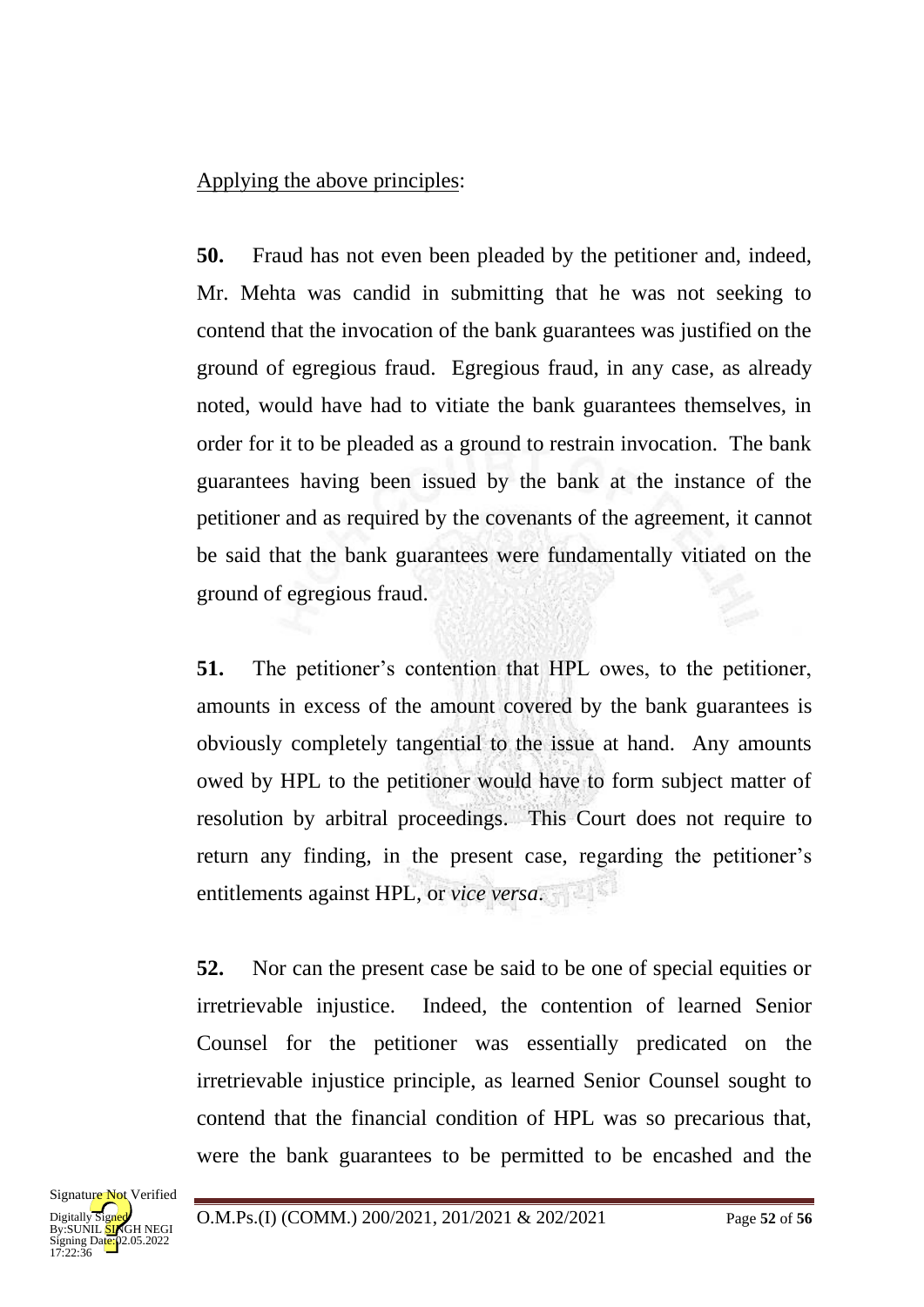amounts credited into the account of HPL, there was every likelihood of HPL not being financially in a position to restitute the petitioner, even though the petitioner to succeed in arbitration.

**53.** I have already alluded to the rival contentions of learned Counsel regarding the financial condition of HPL. Learned Counsel for both sides have invited my attention to certain recitals in the audited statement of accounts and balance-sheet of HPL. They cannot all be said to be pointing one way, or to be making out a case of HPL being in such straitened financial circumstances as to be unable to pay the amount covered by the subject bank guarantees to the petitioner, if so directed at a later stage in the arbitral proceedings. No case of irretrievable injustice can, therefore, be said to exist.

**54.** Special equities, as held by the Supreme Court in *UP State Sugar Corporation<sup>1</sup>* and in *Svenska Handelsbanken<sup>2</sup> ,* have to partake the character of irretrievable injustice. Even otherwise, it cannot be said that any such case of special equities has been made out by the petitioner, as would justify interdicting invocation of the subject bank guarantees. Indeed, the contentions of learned Senior Counsel for the petitioner essentially revolved around compliance with the conditions stipulated in the bank guarantee for transfer of the guaranteed amount to the credit of HPL, and on the aspect of irretrievable injustice.

**55.** In view thereof, it cannot be said that, within the boundaries of the law relating to interdiction of invocation of the irrevocable bank guarantees, a case for such interdiction has been made out by the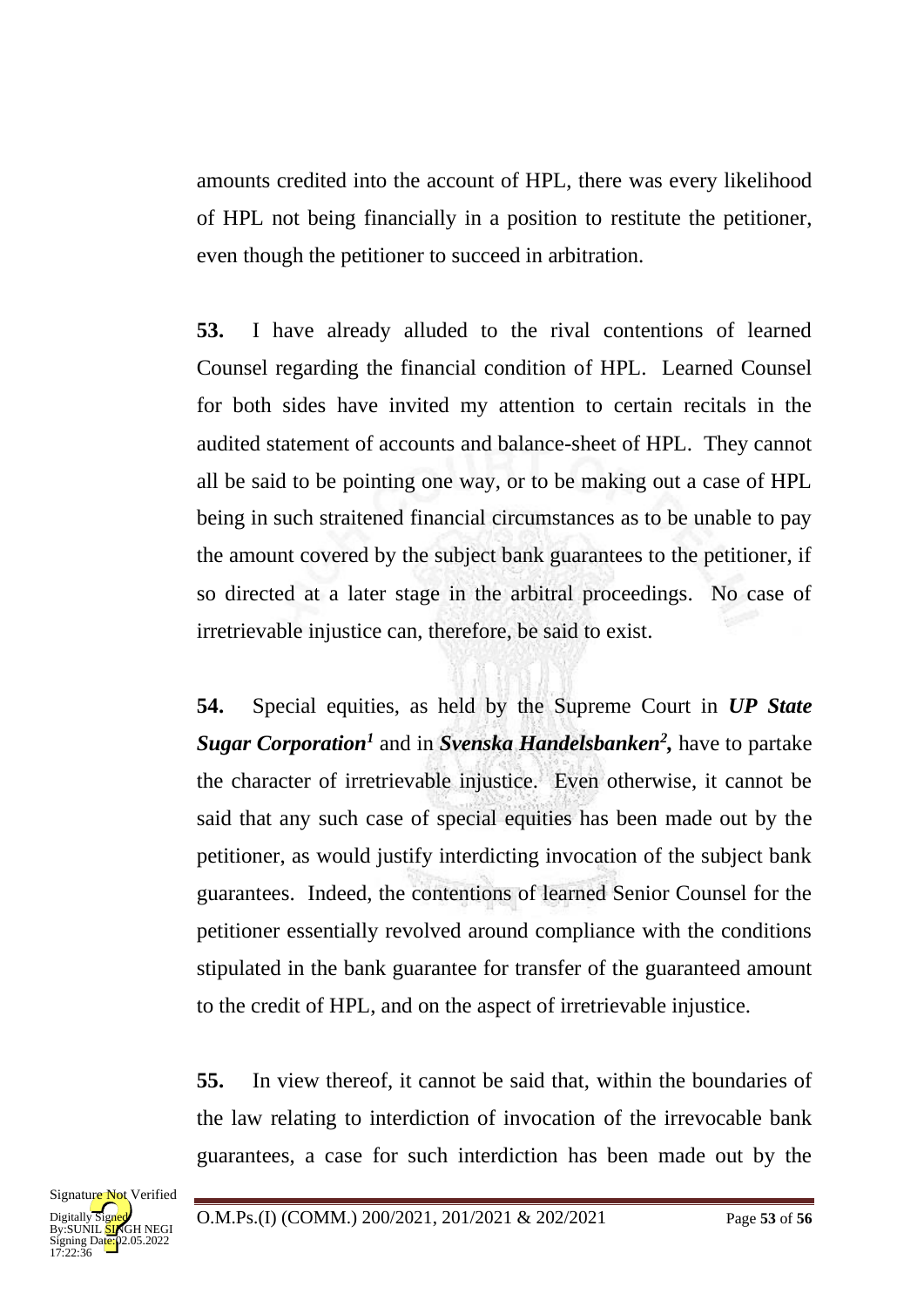petitioner in the present case, insofar as the subject bank guarantees are concerned.

**56.** The prayers in the petition would, therefore, necessarily have to be rejected.

# **OMP (I) (COMM) 201/2021**

**57.** The factual matrix of this petition is largely similar to that of OMP (I) (COMM) 200/2021. The contract in question was relating to upgradation of a hospital situated at Asansol, West Bengal. The other relevant contractual stipulations were identical to those contained in the agreement forming subject matter of OMP (I) (COMM) 200/2021.

**58.** This petition concerns, as already noted, a single Bank Guarantee No.003GT02182190021 dated  $7<sup>th</sup>$  August, 2018 for  $\bar{\tau}$ 2,87,73,594.00. The covenants in the bank guarantee, governing its invocation, are identical to those in the bank guarantees forming subject matter of OMP (I) (Comm) 200/2021.

**59.** Clearly, the factual and legal position which obtains in the present case is identical to that obtains in OMP (I) (COMM) 200/2021. The observations and finding of this Court in the OMP (I) (COMM) 200/2021 would, therefore, apply *mutatis mutandis* to the present case.

**60.** The prayer for restraining invocation of the Bank Guarantee, forming subject matter of OMP (I) (COMM) 201/2021 would also,

O.M.Ps.(I) (COMM.) 200/2021, 201/2021 & 202/2021 Page **54** of **56**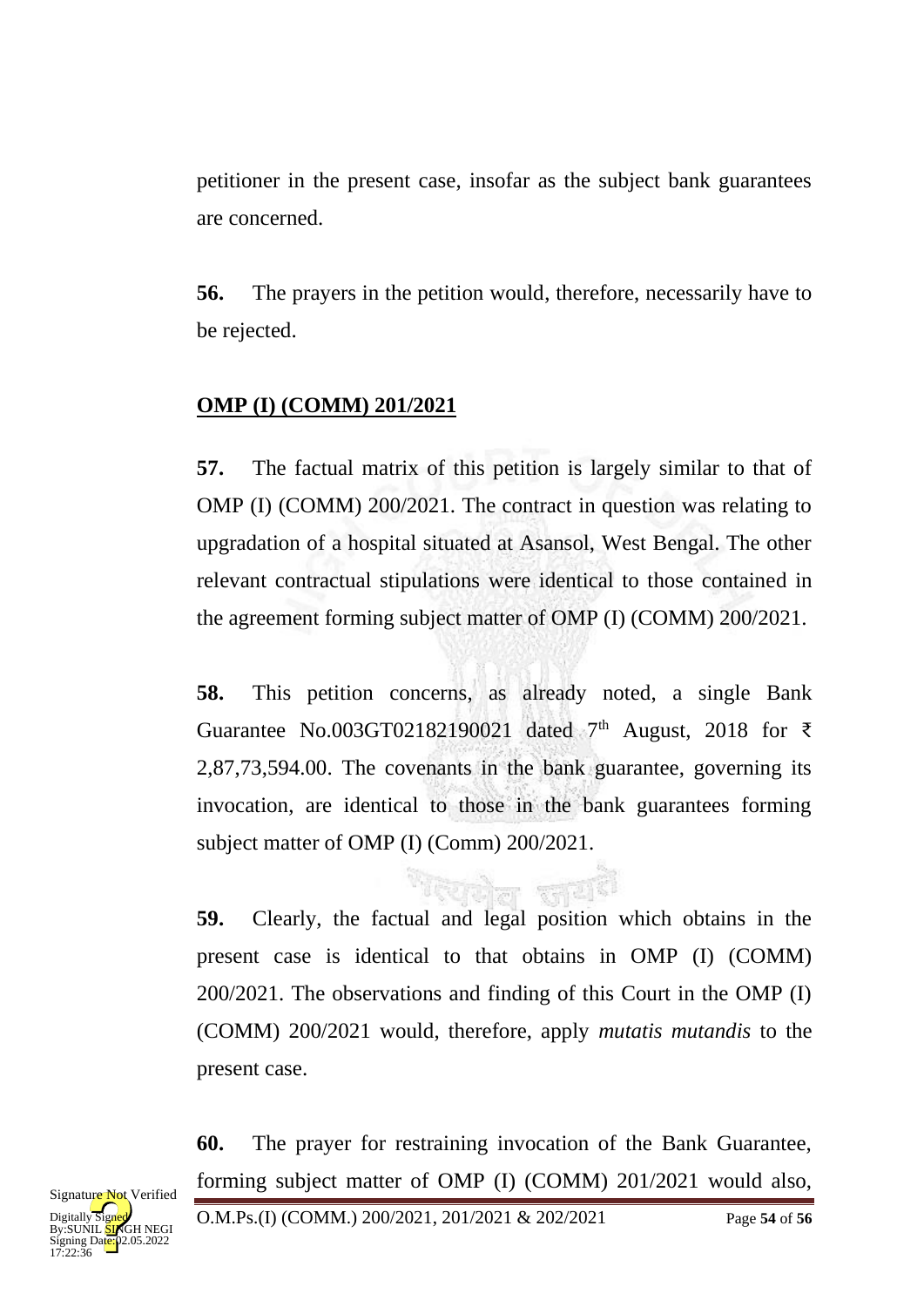clearly, have to be rejected.

# **OMP(I) (COMM.) 202/2021**

**61.** The factual matrix of this petition is largely similar to that of OMP (I) (COMM) 200/2021. The contract in question was in relation to completion of a project of the National Disaster Response Force, Ghaziabad, Uttar Pradesh. The other relevant contractual stipulations were identical to those contained in the agreement forming subject matter of OMP (I) (COMM) 200/2021.

**62.** This petition concerns four Bank Guarantees, tabulated in para 10 *supra.* The governing covenants of the Bank Guarantees are identical to those forming subject matter of OMP (I) (Comm) 200/2021.

**63.** Clearly, the factual and legal position which obtains in the present case is identical to that obtains in OMP (I) (COMM) 200/2021. The observations and finding of this Court in the OMP (I) (COMM) 200/2021 would, therefore, apply *mutatis mutandis* to the present case.

**64.** The prayer for restraining invocation of the Bank Guarantee, forming subject matter of OMP (I) (COMM) 202/2021 would also, clearly, have to be rejected.